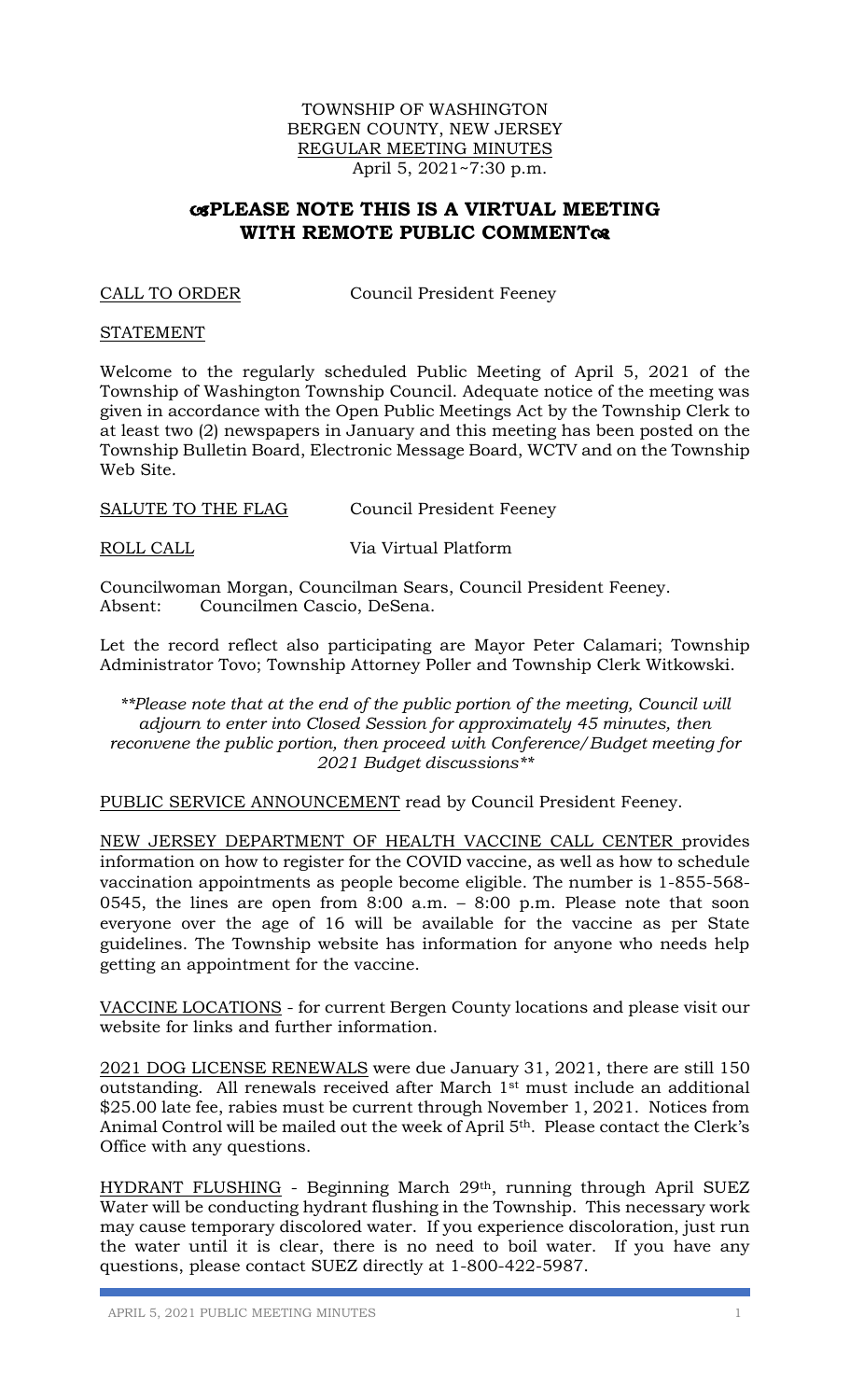LIGHTNING DETECTION SYSTEM TESTING The Westwood Regional School District will be conducting their annual servicing of the Lightening Detection System on Wednesday, April 7<sup>th</sup>. Please be aware that the strobes and horns will be going off as they test the system.

PAPER SHREDDING EVENT ONLY will be held on Saturday, April 17th at the Bethany Community Center from 9:00 a.m. – 1:00 p.m.

FREE TREE SEEDLINGS will be available at the DPW building April 24th and any leftover seedlings on May 1st on a first come first serve basis. Please visit our website for further information.

FREE WOOD CHIPS AVAILABLE TO RESIDENTS - With the warmer weather approaching, the Township DPW will be do some trimming and chipping of tree limbs on Township properties/parks and would like to offer wood chips to Township residents. The wood chips will be piled at Sherry Field and available for residents to load themselves.

PUBLIC COMMENT – We ask that callers PLEASE turn off or mute their television to reduce any feedback.

#### APPROVAL OF MINUTES

A motion was made by Councilwoman Morgan, seconded by Council President Feeney to approve the following minutes:

| March 4, 2021             |       | <b>Public Meeting</b><br>Conference/Budget Meeting                           |
|---------------------------|-------|------------------------------------------------------------------------------|
| March 8, 2021             |       | Special Public/Budget Meeting                                                |
| March 11, 2021            |       | Special Public/Budget Meeting                                                |
| Ayes:<br>Nays:<br>Absent: | None. | Councilwoman Morgan, Council President Feeney.<br>Councilmen Cascio, DeSena. |

Recuse: Councilman Sears.

Council President Feeney stated a very warm welcome to Councilman Sears, for stepping up and putting his letter of interest in with the Bergen County Republican Committee, thank you we are very glad to have you.

Councilman Sears stated thank you for allowing me to serve the community again.

COUNCIL APPOINTMENT

Resolution No. 21-170 Appointment of Public Defender

A motion was made by Council President Feeney, seconded by Councilwoman Morgan, to appoint John M. Cozzi as Public Defender.

Ayes: Councilwoman Morgan, Council President Feeney. Nays: None. Absent: Councilmen Cascio, DeSena.

Recuse: Councilman Sears.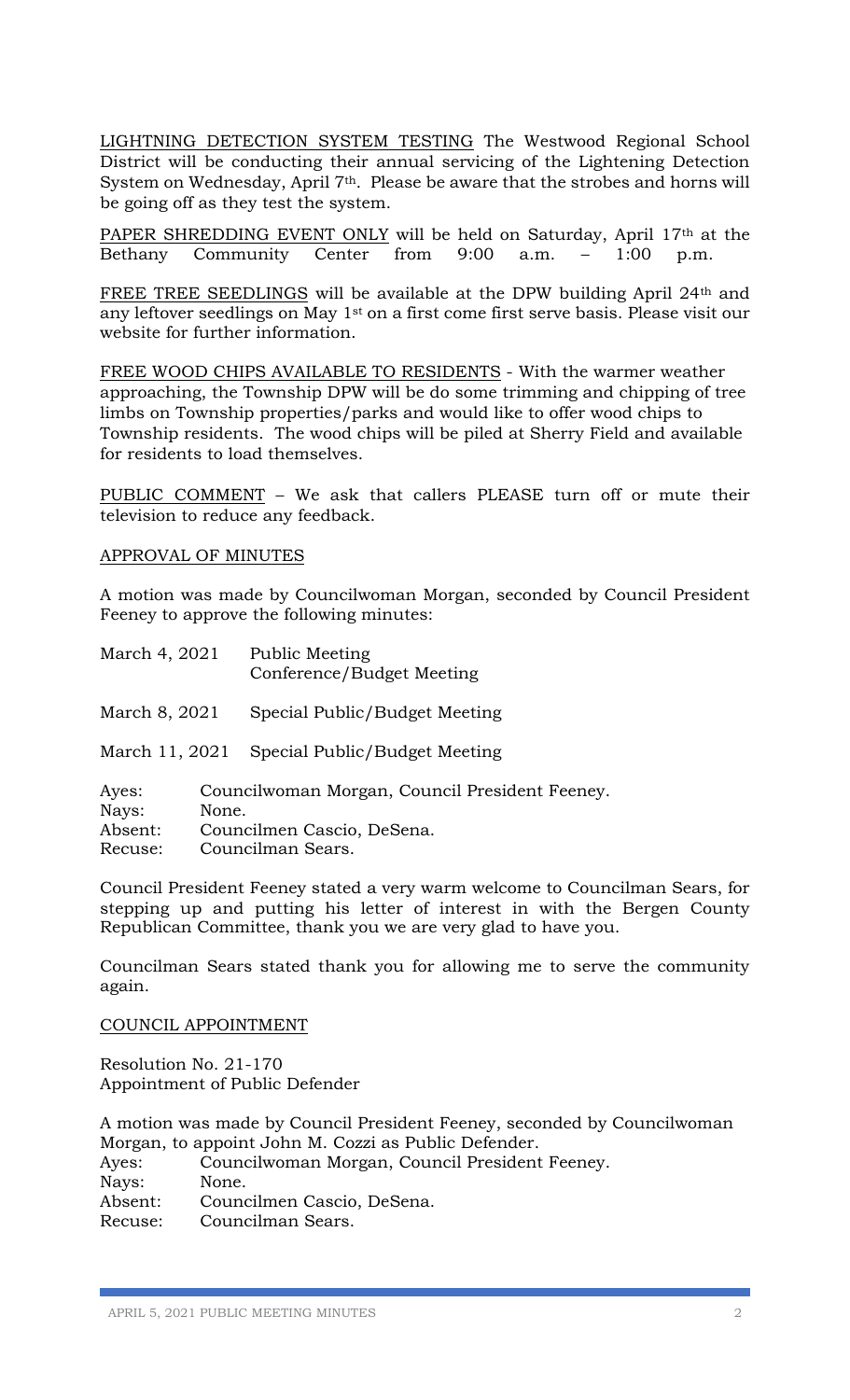## RESOLUTION NO. 21-170 PUBLIC DEFENDER

BE AND IT IS RESOLVED, by the Township Council of the Township of Washington that it does hereby appoint John M. Cozzi as Public Defender of the Township of Washington for the un-expired term expiring December 31, 2021.

*The appointment of an Alternate Public Defender will be put on the Agenda for the next Council Meeting.* 

# APPOINTMENT TO FIRE DEPARTMENT

Membership application from Brett Glock for the Township of Washington Volunteer Fire Department

A motion was made by Councilman Sears, seconded by Councilwoman Morgan, to approve the Membership application from Brett Glock for the Township of Washington Volunteer Fire Department.

Ayes: Councilwoman Morgan, Councilman Sears, Council President Feeney. Nays: None. Absent: Councilmen Cascio, DeSena.

#### REPORT OF MAYOR

Mayor Calamari stated he apologizes to the residents and Council; he doesn't have a formal report tonight. As the public may or may not be aware, he has been sick with COVID, slowly getting better each day, he expects to have a report for the first meeting in May. He would like to cover two things, one is to welcome his friend Tom Sears back to the Council, it will be great to work with him again. He would ask that the Council put on their next meeting the replacement of the Planning Board representative, since we now have a full Council. Regarding the trash hauler, he would like everyone to know that we were going to research it last year, COVID hit, we were told by a few haulers that it wasn't a good time to go out for bidding, the prices would probably come in high, they weren't sure where COVID was going, people generating a lot more household trash. Due to recent events, we will be resurrecting that in a few weeks, going out to see if we can get competitive bids, picking one hauler to do the entire town.

#### REPORT OF COUNCIL

Council President Feeney stated she does agree with the Mayor about resurrecting the garbage situation. She has spoken to several residents over the past two weeks, she believes what is going on with Buldo is inexcusable, the lack of communication in giving less than 30 days' notice to residents, which did not allow residents to stop buying the purple bags, so they have the expense of buying those bags, as well a short time frame for those residents that are on a fixed income. She reached out to Buldo several times, requesting a call back to discuss possibly delaying the increase, or to discuss further options that could be made available to our residents, but did not receive a call back. In doing research of surrounding towns, River Vale currently has a contract with another provider, they are not handling it internally, Hillsdale is running it themselves, it costs the residents \$40.00 per month for once-a-week pick-up, \$48.00 per month for twice a week pick-up, Montvale is paying much more for their garbage, Old Tappan is also contracted with Buldo. She stated we are working with the Administration to come up with some options. This was spoken about at last year's budget meeting, this is a service that should be looked into, making information available to the residents of how much their taxes would increase going with once-a-week pick-up and twice a week pick-up, including the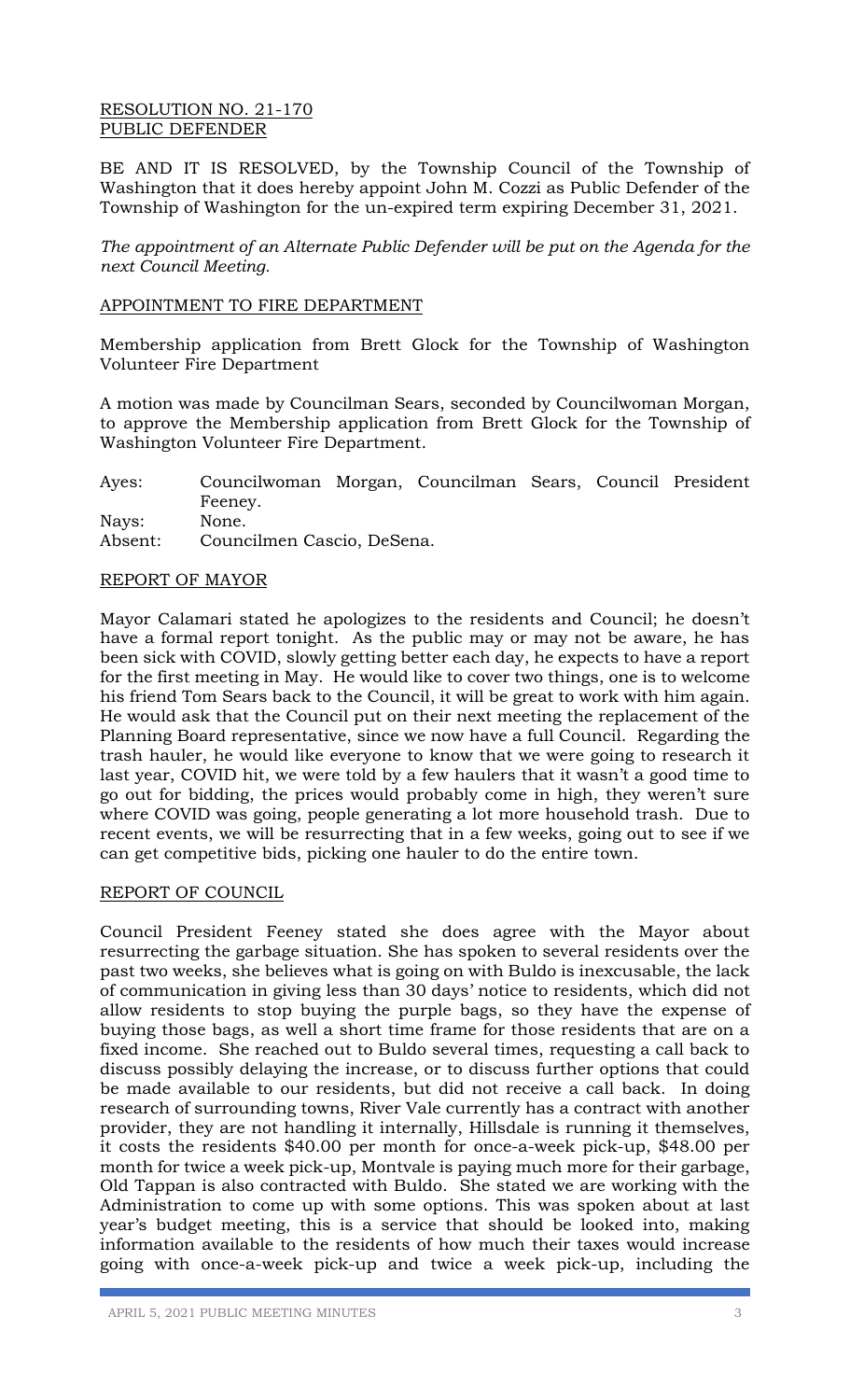recyclables and garbage pick-up. For those residents on a fixed income, it is an increase. She did hear from many residents in the Township that Waste Management will not come down and get the garbage cans in the driveway, whereas Buldo does. She is working with the administration, and in particular with Councilwoman Morgan to come up with options, so we can best service our residents. She stated over the weekend she was at the fields, she did hear from some residents regarding the parking lot at Sherry Field, which does need to be addressed. Council needs to come up with a solution, both the field and parking lot need to be addressed, there are water issues, parking lot is a mess and the field needs attention. She also went to Clark Field, she was disappointed to see the disarray of the picnic tables, she believes the kids are hanging out at the park, the picnic tables were destroyed, there was a lot of garbage all over the place. She suggests maybe working with the Green Team to clean it up, she is not sure if other kids are coming into the Township destroying the picnic tables and leaving garbage.

Councilwoman Morgan stated it is hard to hear about the parks being destroyed. She stated she did reach out to Buldo and did get a phone call back from the son and the father, both of whom told her they would be willing to do a senior discount, they also agreed to buy back any unused bags. She stated we do not see the increase the way they are seeing the increase, she felt like she was hitting a brick wall trying to explain it. She understands Buldo has the contract for recycling, she feels they should not be rewarded for their inability to cooperate or collaborate with us and see that we are in need. She stated the comments that came from Buldo she doesn't feel the need to repeat, they made no sense, it just showed the lack of willingness to meet us halfway. She has received feedback from other residents, if taxes go up a little bit, they are willing to absorb those taxes in order to have a more cohesive, predictable bill at the end of the month, and not be price gauged at their will. She feels the recycling contract should be pulled as well, that also should go out to bid for other companies, or maybe the same company, for a little incentive who would do the kitchen garbage as well. Administrator Tovo stated there is a bid opening this week for our recycling vendor. Councilwoman Morgan asked will it be renewed with Buldo? Administrator Tovo replied he cannot answer that, we have to go with the lowest responsible bidder. Councilwoman Morgan stated she has an issue with that, she has reached out to Buldo, as well as Council President Feeney and the residents, they are still not willing to budge, she does not agree with rewarding them with the entire town as a recycling contract. Attorney Poller reminded Councilwoman Morgan we are bound by the Local Public Contracts Law, he doesn't feel we should have this discussion now at length, but there are certain parameters of whether you can reject a bid and on what basis, he would like to leave it for the time being, not get into that. Councilwoman Morgan stated she understands, but it is fast approaching, we do not want to wait another year, she is not thrilled, she is aggravated, annoyed at the responses she received from Buldo, she doesn't even use Buldo, she uses Waste Management. She is feeling the frustrations from the residents, she feels not enough is being done to resolve those feelings to let them know that we hear them, that we are doing our best, it is a bad taste that they potentially will have our recycling contract, she understands there may be legalities. Council President Feeney stated, speaking to several residents, the response from Buldo was also unprofessional, maybe there is an avenue that way, that they are not meeting the service requirements that they said they would fulfill. Attorney Poller suggests we leave this alone there is a contract coming up, he understands what everyone is trying to say. Councilwoman Morgan stated she wants to make sure our Grant Writer is aware of the grant information which was received by Congressman Josh Gottheimer's office, it is for the fiscal year 2022, but Congressman Gottheimer's office is requesting the information by April 12-16. Administrator Tovo stated it is on the Grant Writer's radar.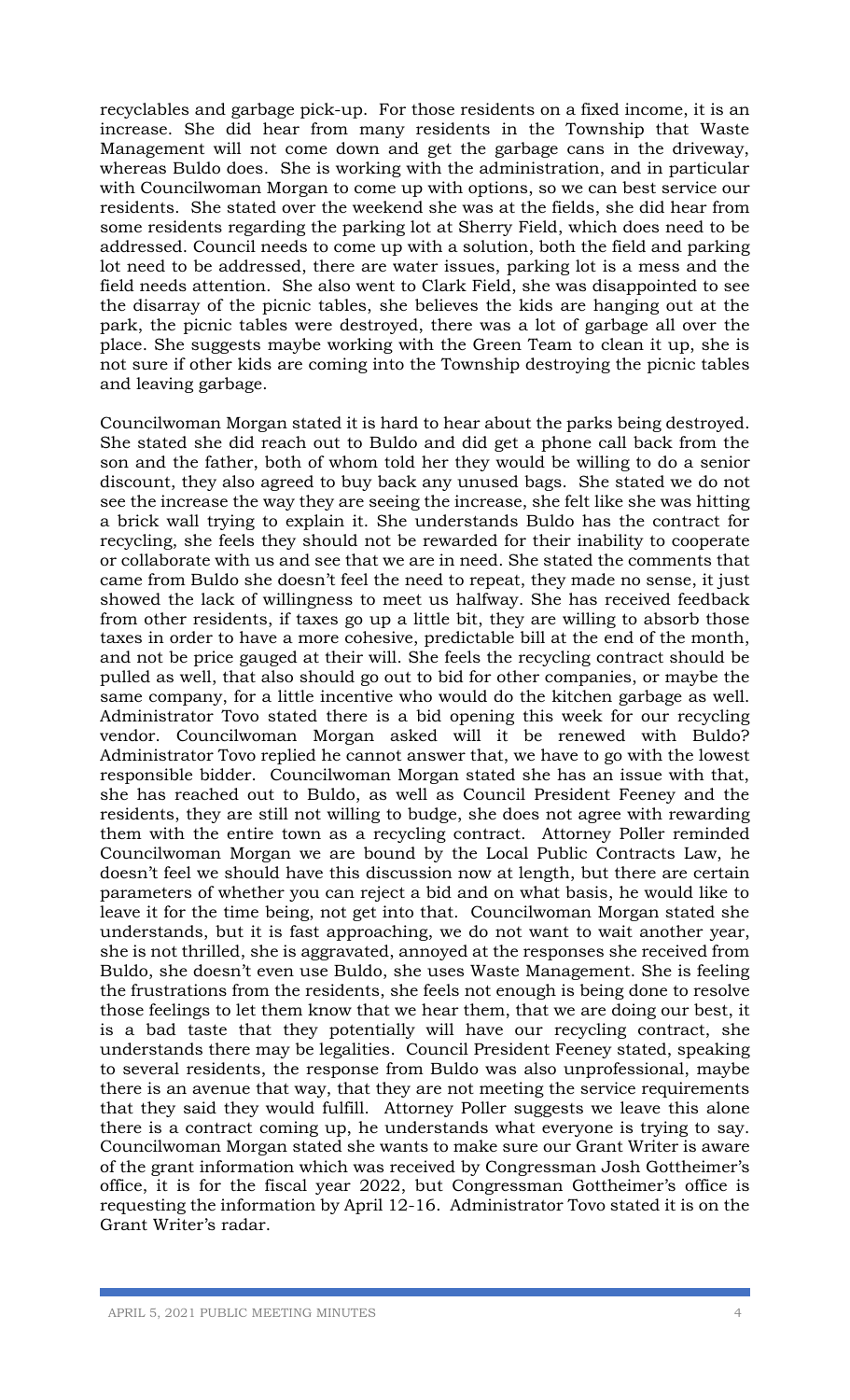Councilman Sears stated Tree City USA has recognized Washington Township. They accepted the Township's five-year plan on placing trees back into our environment. The Township was awarded a plaque, which will be displayed at Town Hall, they also presented us with two signs. With this application, which the Green Team worked on, we now have an inroad to apply for trees and other opportunities to keep our environment clean. He thanked the Green Team and Administrator Tovo for getting him the budget data. The Green Team plans on doing Gardner Field and Lincoln Park, the dangerous trees in Lincoln Park do need to be removed, there are two Scout projects pending at that park. He stated he has two grants out with State Forestry and Tree City USA, hopefully we will be getting something soon on those.

GENERAL PUBLIC COMMENT (Limit to five (5) minutes)

\*\*TO PARTICIPATE IN THE GENERAL PUBLIC COMMENT PORTION OF THE MEETING, PLEASE CLICK ON THE LINK BELOW TO JOIN THE WEBINAR. YOU WILL BE ASKED TO STATE YOUR NAME AND ADDRESS FOR THE RECORD, AND WE ASK THAT ONLY ONE PERSON SPEAK AT A TIME, THERE IS A FIVE-MINUTE LIMIT PER CALLER. PLEASE NOTE THAT THIS IS PUBLIC COMMENT AND COMMENTS BY THE COUNCIL, MAYOR OR ADMINISTRATOR WILL BE AT THE END OF THE PUBLIC COMMENT SECTION. AT THE END, NO MORE CALLS WILL BE ACCEPTED\*\*

A motion was made by Councilman Sears, seconded by Councilwoman Morgan, to open the public comment.

Ayes: Councilwoman Morgan, Councilman Sears, Council President Feeney.

Nays: None.

Absent: Councilmen Cascio, DeSena.

Joe D'Urso, 12 Viola Terrace – Mr. D'Urso congratulated/welcomed back Tom Sears. He asked how was Mr. Sears appointed/elected to the Council, there was a 2-2 tie between Mr. Sears and Mr. Fadini, a motion for Bob Stickel, the Mayor selected Mr. Stickel, he feels the public deserves an explanation. He stated the Republican County Committee is made of two people, a man and a woman from each of the six districts in the Township, he knows who the people are, he feels the residents of this Township have a right to know how a person gets put into a Council seat if the Council doesn't have a say in the matter. He requests the Clerk, or someone else, explain to the people in this Township who makes up the Republican County Committee in each district, he can list it on his site, Township Taxpayers. The public has a right to know who these people are that made the decision to put Mr. Sears in, he did not see either one of the Council people talk about it, vote on it, the Mayor didn't make a statement, the public has a right to know. He has no problem with Mr. Sears sitting on this Council, he has experience, brings knowledge to the table, but the public deserves an explanation. He stated there was an article in The Bergen Record/Asbury Park Press, about sick time payout, there was no comment from the Township of Washington, he would like to know how did the Township accumulate sevenmillion-dollars in payout to the Police for unpaid sick time, he would like to know if anyone can comment on that.

Anthony Udina, 876 Ridgewood Boulevard East – Mr. Udina asked if there was any update on 450 Pascack, he understands an appraisal was done, there has been discussion in Closed Session, if Council can give any information, he appreciates it.

Bob Stickel, 191 Walnut Street – Mr. Stickel stated he is here speaking tonight to inform the public and the Council of his reasons for applying to fill Councilman Cumming's unexpired Council term, and why he chose to rescind his intent after the results of the Council vote that took place at the March 25<sup>th</sup>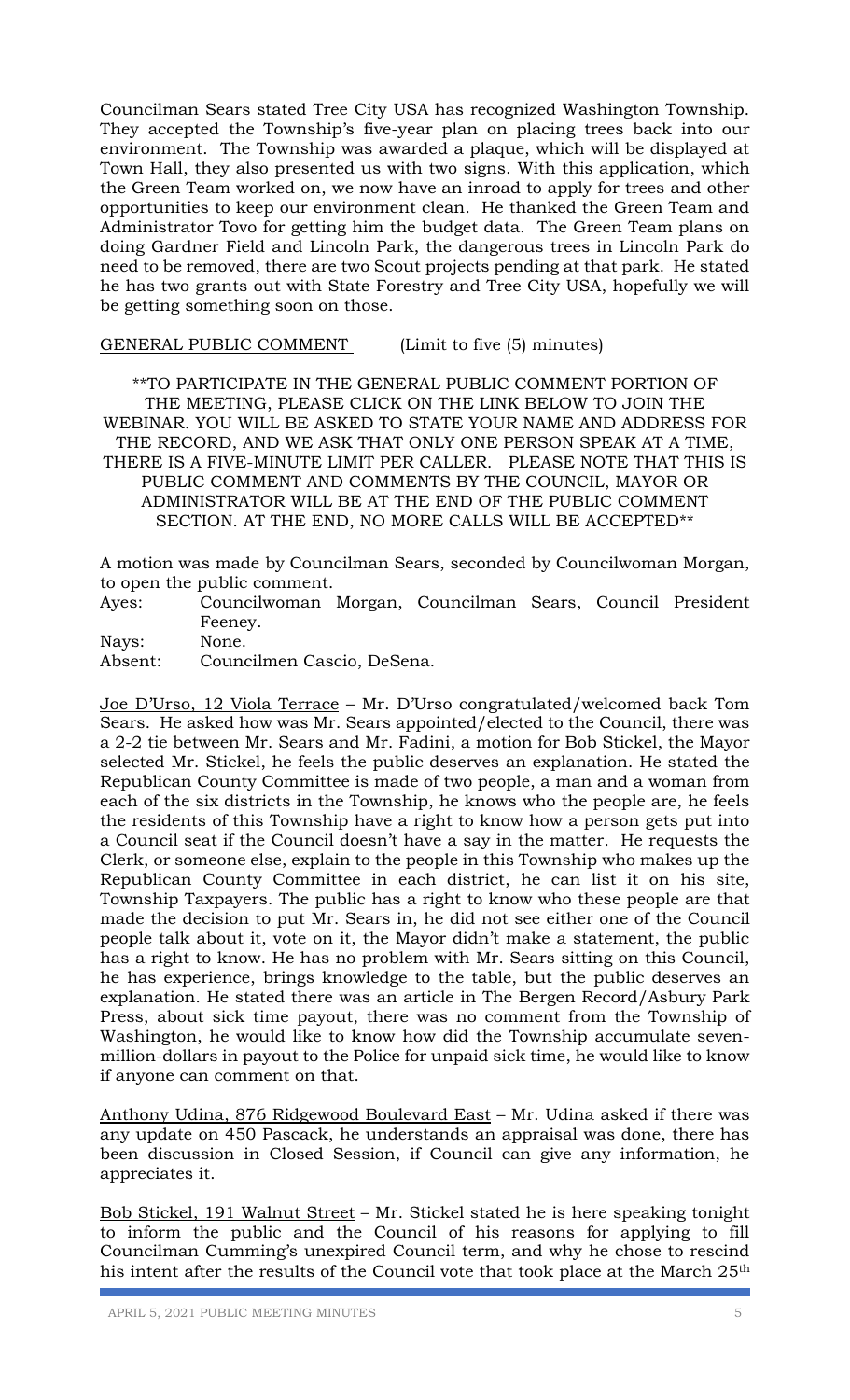meeting. The main reason he applied to fill in the vacant Council seat is because he was asked by a member of the community, who is not a present or past elected official, or a current employee of the town. After considering this request with his family, he sent a letter of intent to the Republican Committee that he was interested in being considered to fill the unexpired term of Councilman Cumming. He believes his dedication to the community that he loves, leadership experience and volunteerism made me a perfect fit to fill the seat. He was excited to have this opportunity to make a difference and make positive changes to the Township. His background experience, which he believes made him a good choice for the position include a Bachelor of Science in Finance and Marketing from Syracuse University and a Master's in Business Administration from Seton Hall University. He has been a New Jersey Certified EMT for 34 years, prior to moving to the Township he served 17 years as a volunteer EMT in Bloomfield, and serving the leadership position of Lieutenant. He is the proud founder and CEO of LifeSavers, Inc., the business he started 29 years ago, which he built into a multi-million-dollar company and one of the top ten American Heart Association Training Centers in the United States. He has managed as many as 12 State contracts, which gave him extensive experience in purchasing and contract law on the local, State and federal levels. He is a dedicated volunteer in this community, as he has been a Scout Leader since 2010, serving as Den Leader, Cub Master and Assistant Scout Master for Pack 228 and Troop 321, he is proud to have worked with 14 Scouts who have obtained the rank of Eagle Scout since he has joined the Troop in 2015, as well as three more starting to plan their projects in the coming months. Additionally, being an Eagle Scout himself, shaped him to be an effective leader. Since 2011 one his main goals have been to make the Township of Washington community heart safe by donating public access defibrillator and training Township residents and the Westwood Regional school staff CPR. His family has donated defibrillator for all four elementary schools, the Westwood Regional Middle School, the Township Fire Department, all four baseball fields in the Township, Town Hall and the Knights of Columbus. Additionally, as part of the community heart safe program, he has worked with Councilman Sears, Library Director Laura Rifkin, Eugene Greco of the Ambulance Corps in which funds were raised for AED's and two automatic compression devices for the Police Department, Fire Department, DMF and Volunteer Ambulance. Since 2014 he has volunteered to train and certify over 300 coaches for the Washington Township Baseball/Softball League at no cost, he has also volunteered his time to train and certify over 344 staff members in the Westwood Regional School District. He continues to train more members of the community every year, he has not just trained adults, but also the youth in town during the Junior Police Academy, which is run by the Township Police Department and departments in the neighboring towns, through this program over the past two years 400 kids have been trained, lastly, he has been both a sponsor/exhibitor at Town Day. He believes these experiences, accomplishments, and his willingness to listen to all citizens of this community would have made him a good fit for this position. He would like to thank Council President Feeney and Mayor Calamari for their support, unfortunately, with the lack of support from the rest of the Council at last week's Council meeting he felt it would be for in the community's best interest for him to rescind his intent to fill the position. It was his intent to fill the unexpired term of Councilman Cumming, he has made no commitment to run for Council in November. He thanked the citizens of the community who supported him and apologize if he disappointed any citizens by rescinding his intent to fill the seat, he looks forward to continuing volunteering in this community making it heart safe. Moving to the Township in 2004 was the best decision he and his wife Mary Ellen made to raise his son James.

Marina "Z" resident on Fern Street – Ms. Z stated she is private, she is just going to state she is a resident on Fern Street, she has spoken to a few Council members in the past few weeks, thanked Council/Mayor for bringing up the trash issue. She stated it is appalling what Buldo has done/said, she does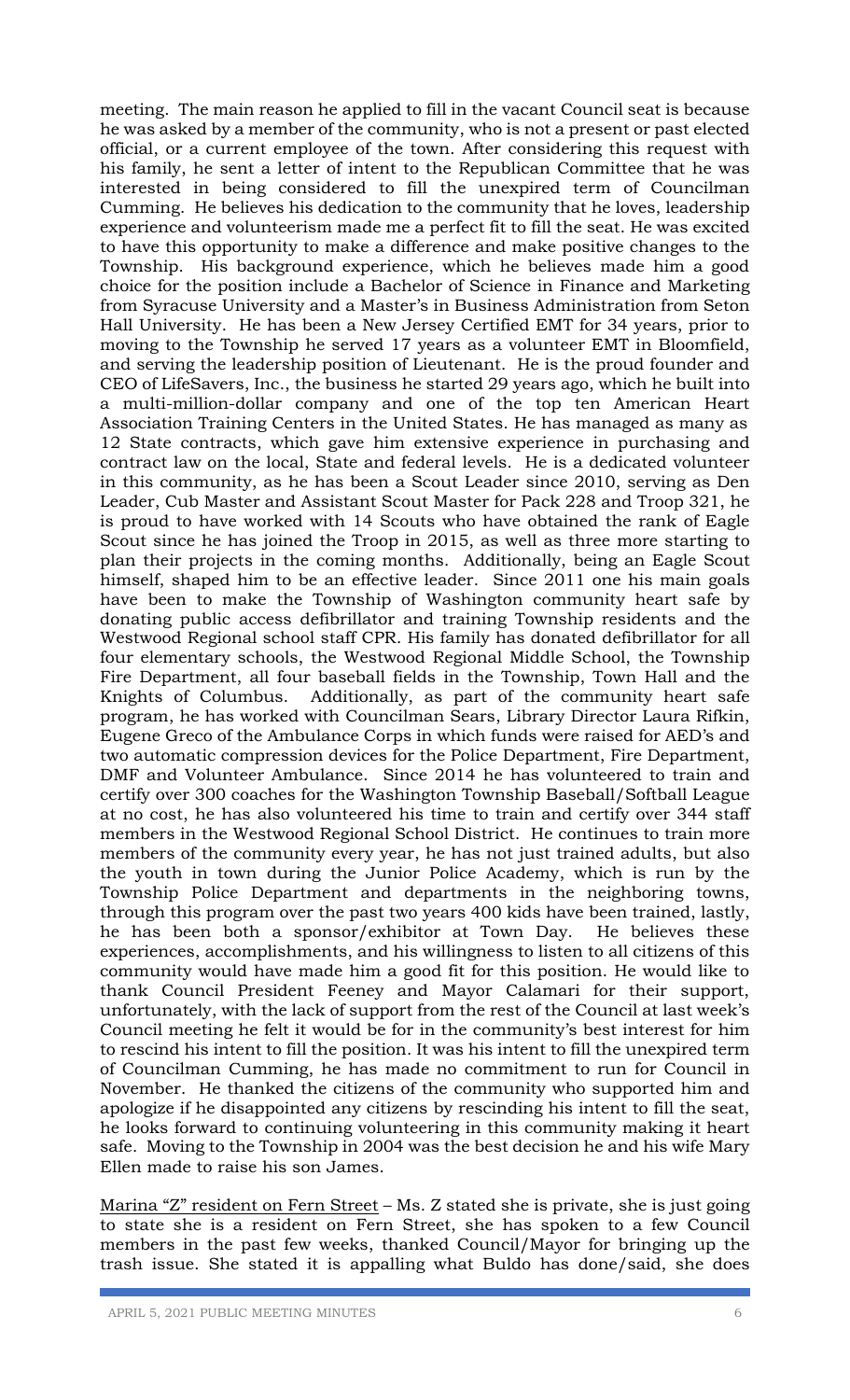appreciate that there will be RFP's done, getting bids to look into having trash pick-up as a town as opposed to putting it on the residents. Council President Feeney asked for her name and address, since this is a public forum? Ms. Z replied she is not comfortable doing that since it is a public forum, Zniedaric is her last name.

Ashish Shah, 2005 East Glen Avenue – Mr. Shah spoke of the conditions of the parking lot and field at Sherry Field as well as Memorial Field. He stated compared to other neighboring towns, we are not up to par, with the tax dollars the Township brings in, as well as monies in accounts, these facilities could be improved over a fair amount of time.

A motion was made by Councilwoman Morgan seconded by Councilman Sears to close the public comment.

Ayes: Councilwoman Morgan, Council President Feeney, Councilman Sears.

Nays: None. Absent: Councilmen Cascio, DeSena.

## FOLLOW UP COMMENTS:

Council President Feeney asked Attorney Poller to please address Mr. D'Urso and what was the process with Mr. Sears becoming…she actually reached out to the Bergen County Republican Committee, please correct her if she is wrong, that in order for a vacancy to be filled, a letter of interest needs to be submitted or the person needs to be nominated by someone on the Republican Committee, is that correct? Attorney Poller replied he doesn't get involved with the Republican, Democratic or any other committee, he only represents the Township, he doesn't get behind the committees and how they operate or the manner of their voting, he is not commenting on anything that they do because he is not involved in that. Council President Feeney stated she reached out to find out how someone puts their name forward they either send a letter of interest or they are nominated by someone who is already on the Committee. Council President Feeney asked Township Clerk Witkowski if she know if that is the correct procedure? Township Clerk Witkowski replied she has to do the same as Attorney Poller, she has never gotten involved on the other side of that, she cannot comment. Council President Feeney stated that the information she received, there is then 15 days, if someone can confirm this for me, from when the three names are given to…Attorney Poller stated let me explain something, he didn't want to get involved in the operation of the County Committee, we are not part of it, should not be part of it. The Municipal Vacancy Law sets for the manner in which vacancies are filled for Council positions, there is a political aspect of it, remember that some people that are on the Council come from political parties, there is different rules for those people who come from political parties and resign, this was a Republican Councilman who was elected, who ran on a Republican ticket and was elected, you have to use the Statute that applies to the vacancy where the incumbent would nominate a political party. The County Committee submits three names, which they did do, it is not for the Council or anyone else to question really who they come with, they have their procedures, all that happens is the list of names come to Council, at that point the Council then has a choice between the three, they have to have a majority vote for to pick one of those candidates from the list to become a Councilman. If you recall, back and forth, motions, no seconds, votes, there was no three votes for anyone one candidate, the Statute specifically says it goes back to the County Committee, the County Committee then has 15 days to select someone from the list, the same list, they are not allowed to start choosing new candidates, submitting new names, nothing of that kind, they are to choose from the list they submitted to Council, they did do that. He was advised by Township Clerk Witkowski that there was a letter delivered today by the County Committee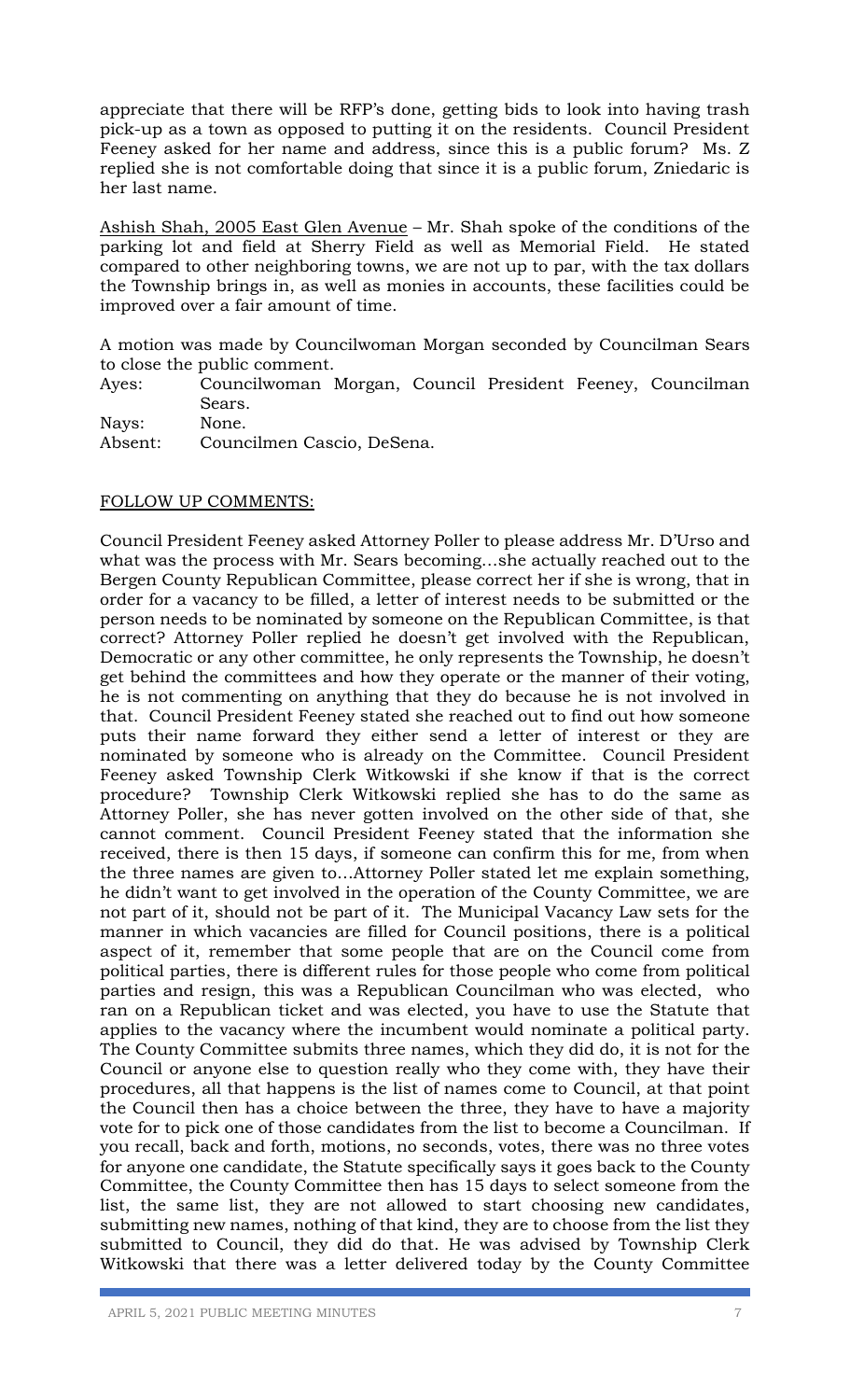Chairman, advising that the County Committee had selected Mr. Sears from the list, under the Statute he would be the appointed Councilperson to replace, fill the vacant seat for the unexpired term only, that is the procedure, it says he takes the office immediately, that is what he did, he took his oath, as he understands earlier today, so he is a councilperson. Attorney Poller stated regarding Pascack Road, the appraiser did go out, he believes it was a week ago Friday, to do his inspection, the inspection is only one part of an appraisal, it is a process, there are a lot of things to look at besides just a physical inspection of the property, he anticipates it will be a few weeks before we get an appraisal in, that is where that sits right now, there is a process for that to move forward once we get the appraisal.

Council President Feeney thanked Attorney Poller, hopefully it gives some clarity, nobody up here, including the Administration, made the selection, that should be clear, thank you also for the update for 450 Pascack. She stated she agrees with Mr. Shah, the fields need to be addressed, we should be in a better position when it comes to the maintenance of our fields, Sherry does have some issues with drainage in the dugouts, which she believes was in the plan for remediation this year.

Councilwoman Morgan thanked Mr. Stickel for his years of service, everything he has contributed to the community, it does not go unnoticed, it is appreciated. She stated going back to the meeting, she did not vote for anyone, she personally feels she owes more to the residents and herself, she cannot make a blind vote even though from what she understands that what was expected to be done in this circumstance, she did not feel comfortable doing it, it was no reflection on who deserved it, she didn't have any information on why anyone wanted to run, she knows everyone that was put up, the name and face, that is it, she didn't feel she had a clear enough understanding, or could make a weighted decision for the town based on the names. She stated, understand it was not personal, she does have a job to do, and takes it very seriously. She stated Mr. Stickel is a great volunteer, and the epitome of what we want our children to grow up and be, done wonderful things with your son, Eagle Scouts, worked together on the Board of Health, please understand there was never any intent, she did not vote for anyone.

Councilman Sears stated he worked with Bob Stickel on many issues, projects and was shocked when he felt he didn't want to do anymore. He stated we are still friends, he has done a lot of this community, Mr. Stickel will always be part of my friendship.

Council President Feeney thanked Mr. Stickel for his service to the Township, and effort to continue to service this town, hopefully we will see Mr. Stickel serve more in the future.

## MAYOR/ADMINISTRATOR COMMENTS:

Mayor Calamari stated regarding Mr. D'Urso's statement on the sick time payout, he also saw the article in The Record yesterday, we will be speaking with the Administration, CFO and Auditors later in the week to find out how/why that happened. He stated he thinks he understood Mr. D'Urso say seven-million, as per the article it is seven-thousand, not seven-million. He appreciates everything Mr. Stickel does for the town, including looking to fill Councilman Cumming's vacancy, keep on doing what you do for the town, we appreciate it. Regarding trash, the Township does not approve haulers, any resident can contract with any hauler who is licensed in the State of New Jersey, those we put up on the website we are endorsing in any way, we are just making it easier for the residents to have their contact info. As we hear they may be coming into the Township to serve certain residents, the same with our business directory that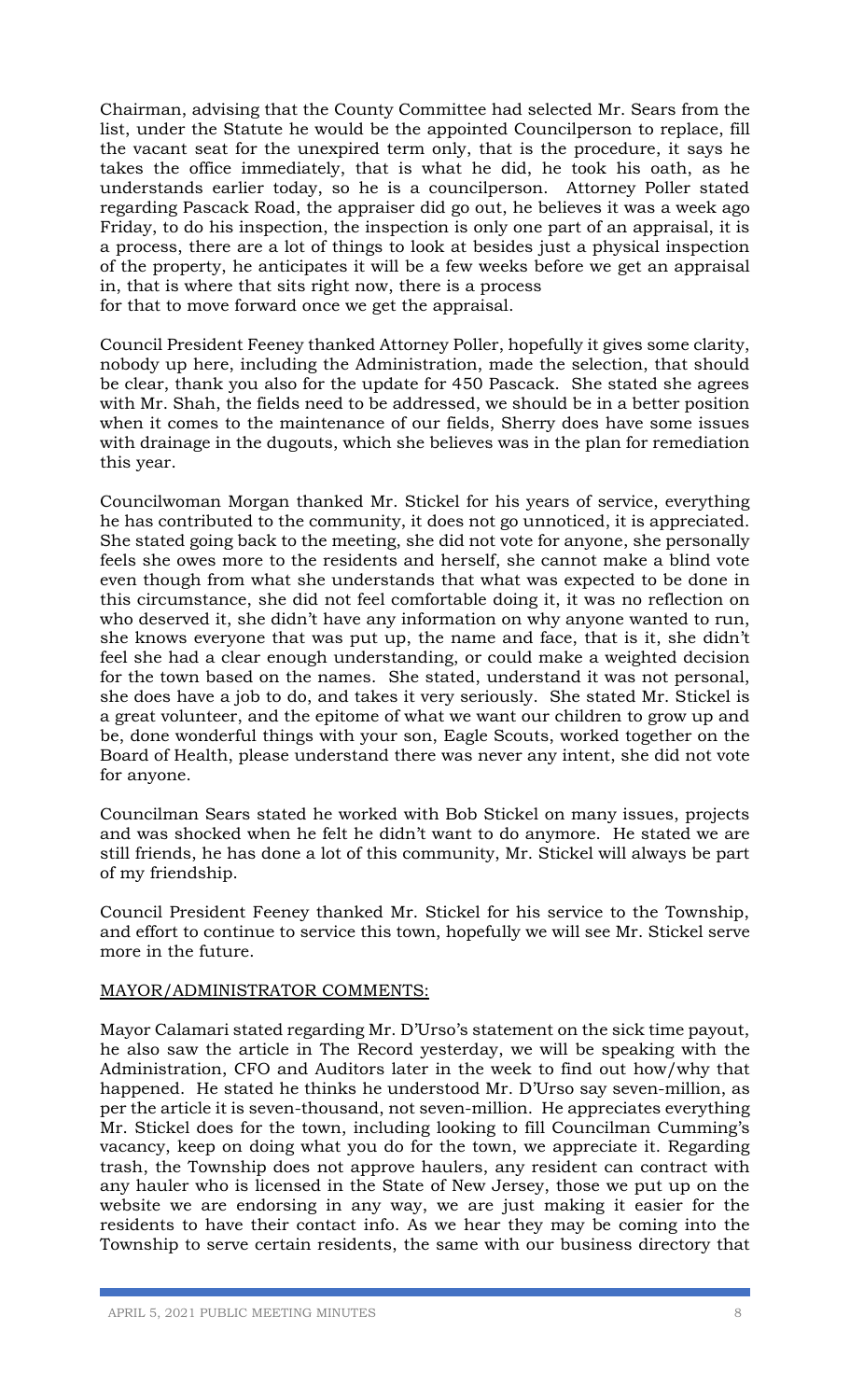we also have on the website, we do not endorse those businesses, it is just contact information for residents.

Administrator Tovo stated regarding Sherry Field, upgrades are in the Capital Budget, the same with Gardner and Memorial, gravel has been ordered to for the parking lot at Sherry.

**ORDINANCES** 

Adoption, 2nd Reading:

Ordinance No. 21-02

AN ORDINANCE AMENDING THE LIST OF BILLS WHICH CAN BE PAID UNDER SECTION 7-61 OF THE CODE OF THE TOWNSHIP OF WASHINGTON

Resolution No. 21-171 Authorizing Second Reading and Opening of Public Hearing for Ordinance 21-02

A motion was made by Councilwoman Morgan, seconded by Councilman Sears, to approve Resolution No. 21-171 authorizing second reading and opening of Public Hearing for Ordinance No. 21-02.

Ayes: Councilwoman Morgan, Councilman Sears, Council President Feeney.

Nays: None.

Absent: Councilmen Cascio, DeSena.

Resolution No. 21-171

BE AND IT IS RESOLVED, by the Township Council of the Township of Washington that Ordinance No. 21-02 entitled: AN ORDINANCE AMENDING THE LIST OF BILLS WHICH CAN BE PAID UNDER SECTION 7-61 OF THE CODE OF THE TOWNSHIP OF WASHINGTON be read on second reading and the public hearing be held thereon pursuant to law.

*Please click link on Agenda to participate in the Public Hearing.*

Joe D'Urso, 12 Viola Terrace – Mr. D'Urso stated he doesn't have any questions on this ordinance, but his question regarding how Mr. Stickel get approved by the Mayor when the attorney said that was the law, that was not answered. Council President Feeney stated we are on a different portion of the meeting, we cannot address that, the public comment is closed, this is for Ordinance 21-02. Attorney Poller stated that is correct.

A motion was made by Councilwoman Morgan, seconded by Councilman Sears, to close the Public Hearing on Ordinance No. 21-02.

- Ayes: Councilwoman Morgan, Councilman Sears, Council President Feeney.
- Nays: None.
- Absent: Councilmen Cascio, DeSena.

A motion was made by Council President Feeney, seconded by Councilwoman Morgan, to adopt Ordinance No. 21-02.

| Ayes: | Councilwoman Morgan, Councilman Sears, Council President |  |  |  |
|-------|----------------------------------------------------------|--|--|--|
|       | Feeney.                                                  |  |  |  |
| Nays: | None.                                                    |  |  |  |

Absent: Councilmen Cascio, DeSena.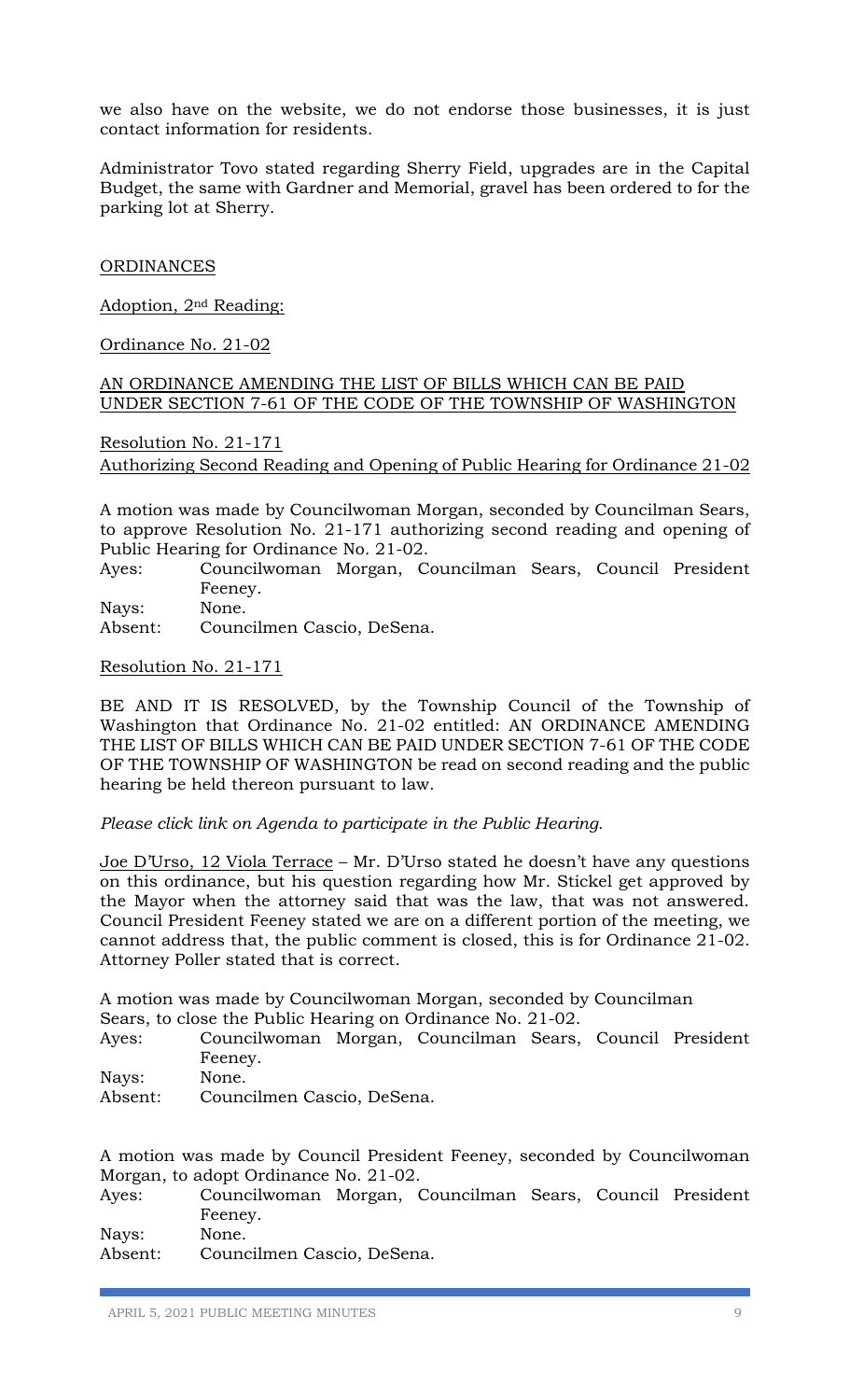Ordinance No. 21-02

## AN ORDINANCE AMENDING THE LIST OF BILLS WHICH CAN BE PAID UNDER SECTION 7-61 OF THE CODE OF THE TOWNSHIP OF WASHINGTON

BE IT ORDAINED, by the Township Council of the Township of Washington, that Section 7-61 of the Code of the Township is hereby amended by adding an additional category of bills to subsection E thereof as set forth below:

## **1.** § 7-61 **Payment of claims; expenditures.**

- **E.**
- **. . .**

"(8) Payments of items which have been approved by a resolution adopted by the Township Council."

2. If any section, sub-section, sentence, clause or phrase of this Ordinance is for any reason held to be unconstitutional or invalid such decision shall not affect the remaining portions of this Ordinance.

3. All Ordinances or any provisions of any ordinance inconsistent with the provisions of this Ordinance are hereby repealed as to such inconsistencies and not otherwise.

4. This Ordinance shall take effect upon final passage and publication and in accordance with the Charter, and subject to such emergency resolution as may be adopted pursuant to Section 17-32 thereof. [R.S. 40:69A-181 (b)].

#### 

# Ordinance No. 21-03

## AN ORDINANCE AMENDING USE REGULATIONS IN THE CLASS C DISTRICT WITHIN THE TOWNSHIP OF WASHINGTON

*\*\*Planning Board comments to be read into the minutes before Public Hearing is opened\*\**

*Read into the record by Township Clerk Witkowski:* 

REPORT OF THE PLANNING BOARD OF THE TOWNSHIP OF WASHINGTON IN ACCORDANCE WITH N.J.S.A. 40:55D-26

DATE: March 29, 2021

RE: Ordinance introduced on March 4, 2021, in support of the Use Regulations in Class C District:

• Ordinance No. 21-03 – AN ORDINANCE AMENDING USE REGULATIONS IN THE CLASS C DISTRICT WITHIN THE TOWNSHIP OF WASHINGTON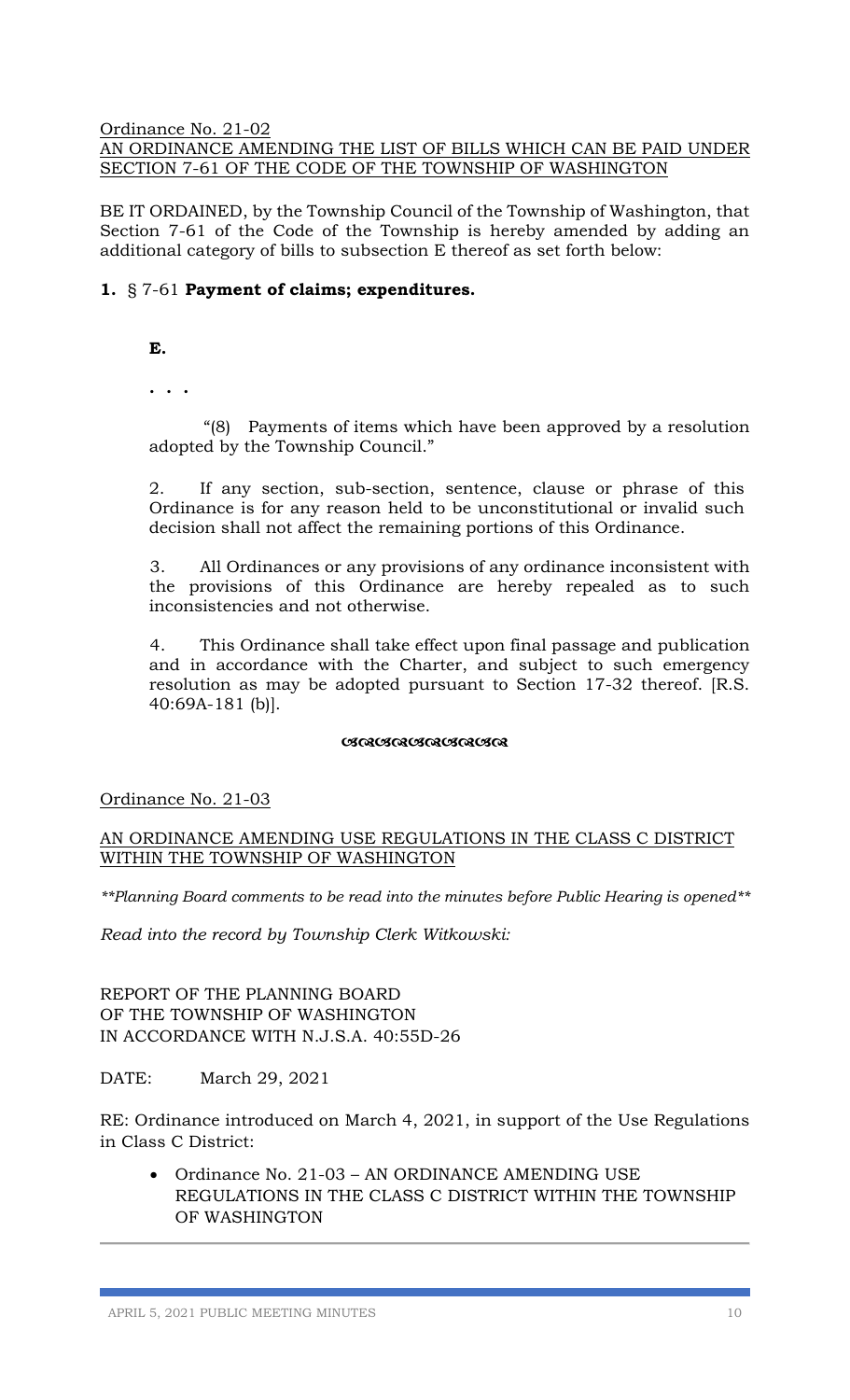The Township Council has referred the above referenced Ordinance to the Planning Board for review pursuant to N.J.S.A. 40:55D-64. Second reading of the Ordinance is scheduled for April 5, 2021.

The Municipal Land Use Law provides that the Planning Board prepare a "report including the identification of any provisions in the proposed development regulation, revision, or amendment which are inconsistent with the Master Plan and recommendations concerning these inconsistencies and any other matters as the Board deems appropriate" (N.J.S.A. 40:55D-26. a).

The Planning Board has reviewed Ordinance No. 21-03, which we understand had been introduced at First Reading on March 4, 2021 and will be scheduled for adoption at a later date. The Board has reviewed the Ordinance at the public hearing on March 17, 2021 and finds that the Ordinance is consistent with the Master Plan. The Board does have one suggested revision, which addressed language that has been in the code since 1990.

That language is as follows in Section 580-62 (A) (3):

"provided that in the stores or shops no supplies or merchandise shall be carried other than that intended to be sold at retail on the premises"

The Board is of the opinion that this language is ambiguous and can be interpreted to allow for unintended consequences. Specifically, the language would seem to allow a business to sell items that can be sold at retail in any store or shops. The following replacement language is suggested:

"provided that in the stores or shops no supplies or merchandise shall be carried other than supplies or merchandise typically sold in that approved business at retail on the premises"

Respectfully Submitted

Brian Murphy, Chairman

Planning Board

## Resolution No. 21-172 Authorizing Second Reading and Opening of Public Hearing for Ordinance 21-03

A motion was made by Councilwoman Morgan, seconded by Councilman Sears, to approve Resolution No. 21-172 authorizing second reading and opening of Public Hearing for Ordinance No. 21-03.

Ayes: Councilwoman Morgan, Councilman Sears, Council President Feeney.

Nays: None.

Absent: Councilmen Cascio, DeSena.

## Resolution No. 21-172

BE AND IT IS RESOLVED, by the Township Council of the Township of Washington that Ordinance No. 21-03 entitled: AN ORDINANCE AMENDING USE REGULATIONS IN THE CLASS C DISTRICT WITHIN THE TOWNSHIP OF WASHINGTON be read on second reading and the public hearing be held thereon pursuant to law.

*Please click link on Agenda to participate in the Public Hearing.*

*No public comments were received.*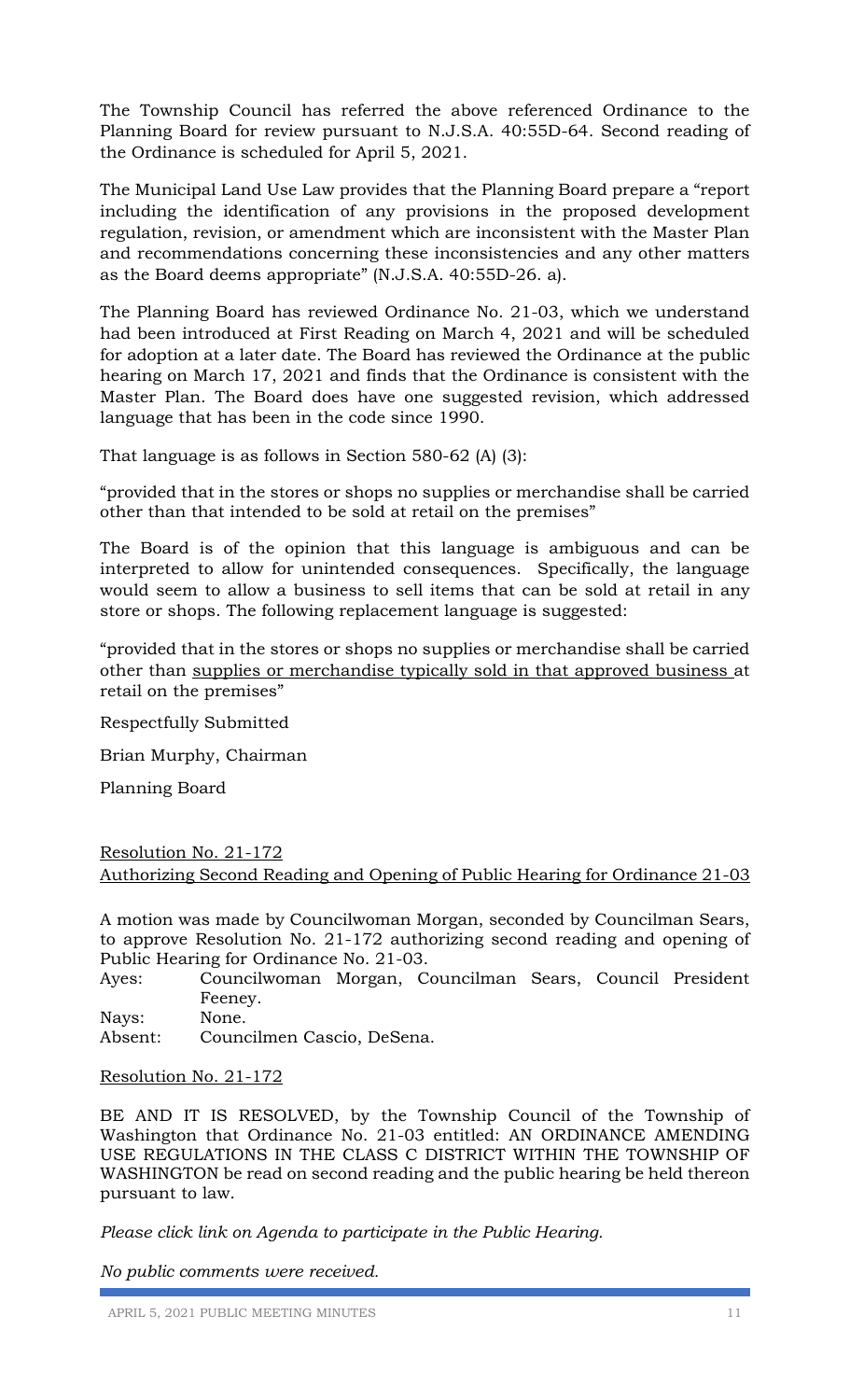A motion was made by Councilman Sears, seconded by Councilwoman Morgan, to close the Public Hearing on Ordinance No. 21-03.

Ayes: Councilwoman Morgan, Councilman Sears, Council President Feeney.

Nays: None. Absent: Councilmen Cascio, DeSena.

A motion was made by Council President Feeney, seconded by Councilwoman Morgan, to adopt Ordinance No. 21-03 as amended.

Discussion:

Attorney Poller stated the Planning Board came with a good recommendation, consistent with the Master Plan, it is not a major change in the ordinance, he actually gave the Clerk a version with those extra few words, it is not a substantial change, there is no need for readvertisement, the Council can vote on the ordinance with a that amendment incorporating the Planning Board recommendation.

| Ayes:   | Councilwoman Morgan, Councilman Sears, Council President |  |  |  |
|---------|----------------------------------------------------------|--|--|--|
|         | Feeney.                                                  |  |  |  |
| Nays:   | None.                                                    |  |  |  |
| Absent: | Councilmen Cascio, DeSena.                               |  |  |  |

Ordinance No. 21-03

AN ORDINANCE AMENDING USE REGULATIONS IN THE CLASS C DISTRICT WITHIN THE TOWNSHIP OF WASHINGTON

BE IT ORDAINED, by the Township Council of the Township of Washington, that § 580-62 (Use Regulations) in Article VIII (Class C District) of the Code of the Township is hereby amended as set forth below:

1. § 580-62 (A) (3) is hereby amended in its entirety to provide the following:

"Retail store or office, bank, tailor shop, shoe repair shop, barbershop, beauty parlor, bakery, plumbing shop, liquor store, fitness facility, gym, health club, medical service facility including physical therapy and urgent care services, health and wellness center, hair salon, nail salon, health spa, flower shop, ice cream shop, donut shop, coffee shop, pizza and sandwich shop, real estate sales agency, travel agency, telephone/wireless sales and service store, and computer sales and service store, provided that in the stores or shops no supplies or merchandise shall be carried other than **supplies or merchandise typically sold in that approved business** at retail on the premises; and provided further that only electrical power shall be used for operating machinery as may be consistent with the business permitted by this section; and provided further that no supplies or merchandise or personal property of any kind whatsoever shall be stored or displayed outdoors; and provided further that any such use herein permitted shall not endanger the public health or safety or constitute a public nuisance or be noxious or offensive by reason of the emission of dust, smoke, gas or noise."

2. § 580-62 (C) (1) is hereby amended by adding the following:

"(s) storage facility;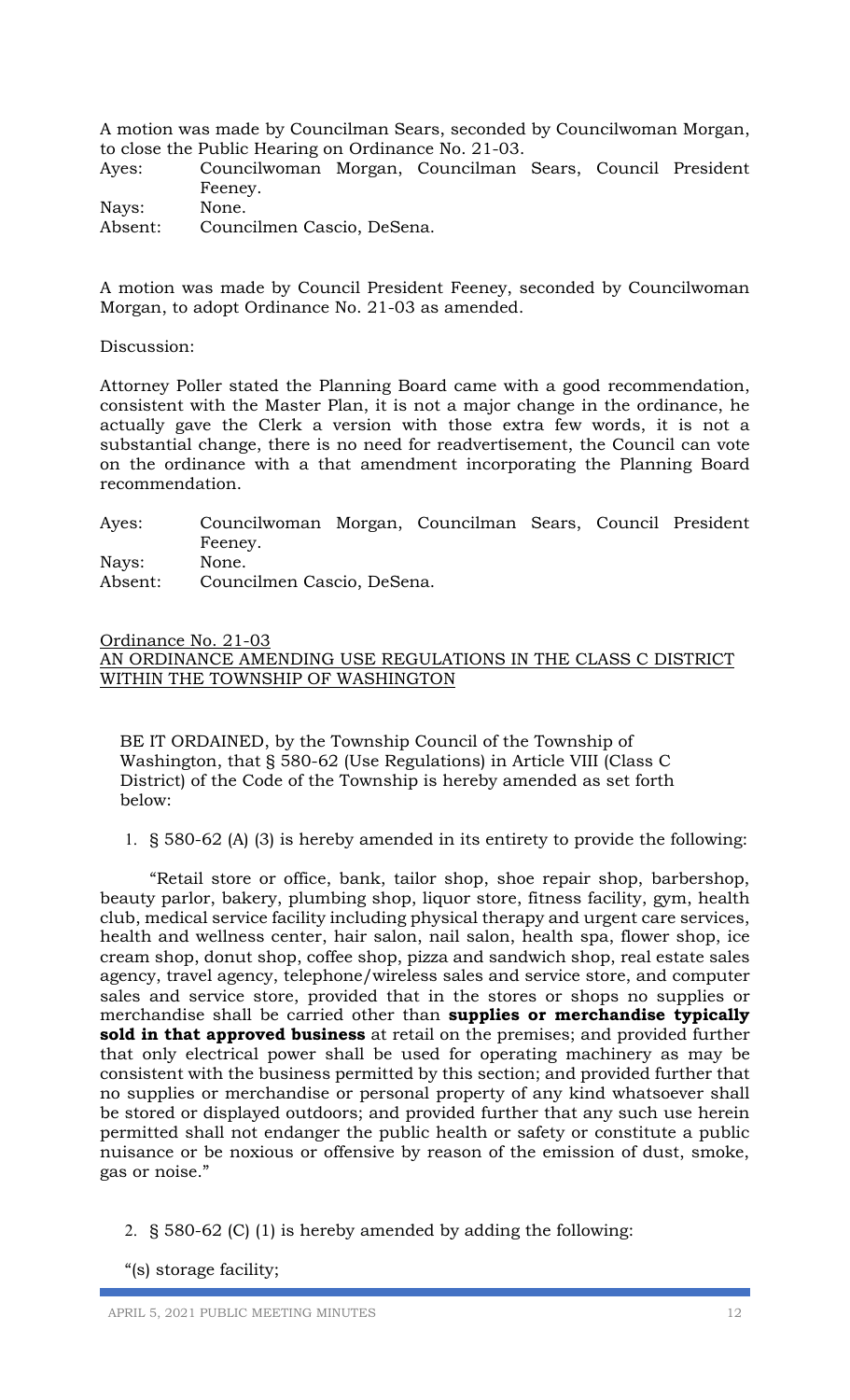- (t) day care center;
- (u) party rooms for rental;
- (v) appliance repair shop."

 3.If any section, sub-section, sentence, clause or phrase of this Ordinance is for any reason held to be unconstitutional or invalid such decision shall not affect the remaining portions of this Ordinance.

 4.All Ordinances or any provisions of any ordinance inconsistent with the provisions of this Ordinance are hereby repealed as to such inconsistencies and not otherwise.

 5.This Ordinance shall take effect upon final passage and publication and in accordance with the Charter, and subject to such emergency resolution as may be adopted pursuant to Section 17-32 thereof. [R.S. 40:69A-181 (b)].

#### Introduction, 1st Reading:

Ordinance No. 21-04

AN ORDINANCE AUTHORIZING THE ACQUISITION OF CERTAIN PROPERTIES NEEDED FOR PUBLIC USE IN CONNECTION WITH WASHINGTON AVENUE AND PASCACK ROAD INTERSECTION PROJECT

A motion was made by Council President Feeney, seconded by Councilwoman Morgan, to introduce and pass Ordinance No. 21-04 at first reading by title.

- Ayes: Councilwoman Morgan, Councilman Sears, Council President Feeney.
- Nays: None.
- Absent: Councilmen Cascio, DeSena.

A motion was made by Council President Feeney, seconded by Councilwoman Morgan, to approve Resolution No. 21-173.

Ayes: Councilwoman Morgan, Councilman Sears, Council President Feeney.

Nays: None. Absent: Councilmen Cascio, DeSena.

Resolution No. 21-173

WHEREAS, Ordinance No. 21-04 entitled: AN ORDINANCE AUTHORIZING THE ACQUISITION OF CERTAIN PROPERTIES NEEDED FOR PUBLIC USE IN CONNECTION WITH WASHINGTON AVENUE AND PASCACK ROAD INTERSECTION PROJECT was introduced and passed at first reading at a meeting of the Township Council of the Township of Washington on the 5th day of April, 2021; and

NOW, THEREFORE BE IT RESOLVED, that further consideration for final passage and public hearing of said ordinance shall be held on the 19th day of April, 2021 at 7:30pm, prevailing time, or as soon thereafter as said matter can be reached in the Municipal Complex, 350 Hudson Avenue, Township of Washington at which time and place all persons who may be interested will be given an opportunity to be heard concerning said ordinance.

BE IT FURTHER RESOLVED, that the office of the Township Clerk is authorized to advertise in The Bergen Record, a newspaper circulated in this Township, the introduction and notice of further consideration for final passage and public hearing of this ordinance as required by law.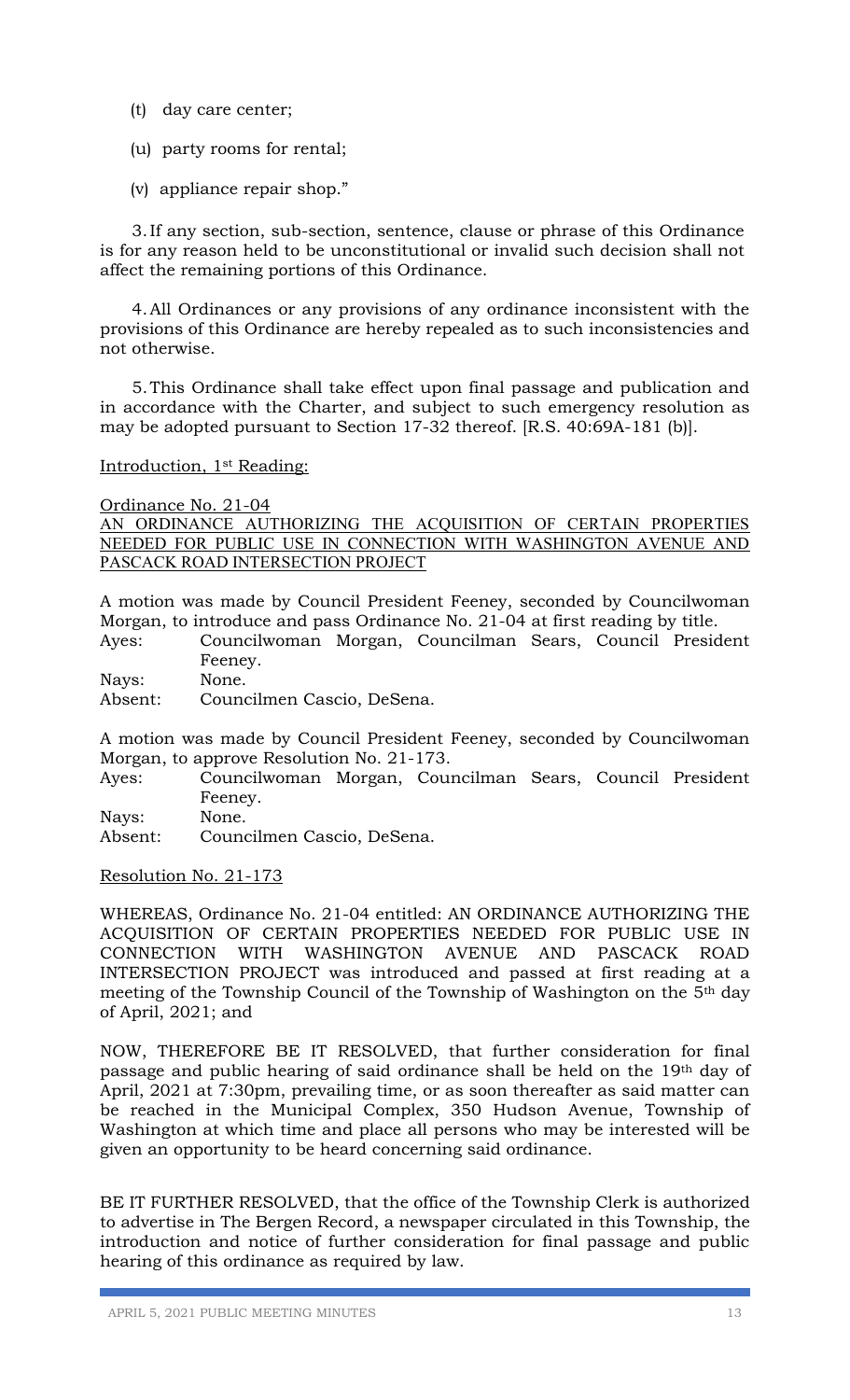Ordinance No. 21-04

AN ORDINANCE AUTHORIZING THE ACQUISITION OF CERTAIN PROPERTIES NEEDED FOR PUBLIC USE IN CONNECTION WITH WASHINGTON AVENUE AND PASCACK ROAD INTERSECTION PROJECT

WHEREAS, the Township of Washington (the "Township") and the County of Bergen (the "County") have entered into a shared services agreement in connection with a public use project; namely an improvement and signalization plan for the intersection of Washington Avenue and Pascack Road (the "Intersection Project"); and

WHEREAS, the shared services agreement delineates the specific areas of responsibility of performance and costs relative to the Intersection Project as between the County and the Township, and the Township is charged with the responsibility for acquisition of various easements required for the Intersection Project and the plans therefore (the "Plans"); and

WHEREAS, pursuant to *N.J.S.A.* 40A:12-5(a)(1), the governing body of a municipality may provide for the acquisition of any real property, capital improvement, or personal property by purchase, gift, devise, lease, exchange, condemnation or installment purchase contract; and

WHEREAS, the Intersection Project is important to the good and welfare and best interests of the Township and its citizenry, and it is in the public interest of the Township to proceed with the Intersection Project and acquire the easements prescribed in the Plans for public use; and

WHEREAS, the Township is authorized by the New Jersey Eminent Domain Act, *N.J.S.A*. 20:3-1 *et seq*. (the "Eminent Domain Act") to acquire such easements, and the Township has determined to proceed with the acquisition of such easements for public use;

NOW, THEREFORE, BE IT ORDAINED by the Township Council of the Township of Washington as follows:

1. The aforementioned recitals are incorporated herein as though fully set forth at length.

2. Easements in connection with properties identified by the Plans are needed for the public purpose of completing the Intersection Project and are more particularly set forth below:

a. Lot 1 in Block 3103 on the Tax Map of the Township (680 McKinley Avenue) - a road widening easement consisting of approximately 1,679 square feet or 0.039 acres;

 b. Lot 7 in Block 3103 on the Tax Map of the Township (689 Pascack Road) - a temporary construction easement consisting of approximately 432 square feet or 0.009 acres;

c. Lot 6 in Block 3104 on the Tax Map of the Township (667 McKinley Avenue) - a road widening easement consisting of approximately 694 square feet or 0.016 acres;

3. The Township is hereby authorized to acquire each of the aforesaid easements.

4. The acquisition of the easements set forth above may be achieved by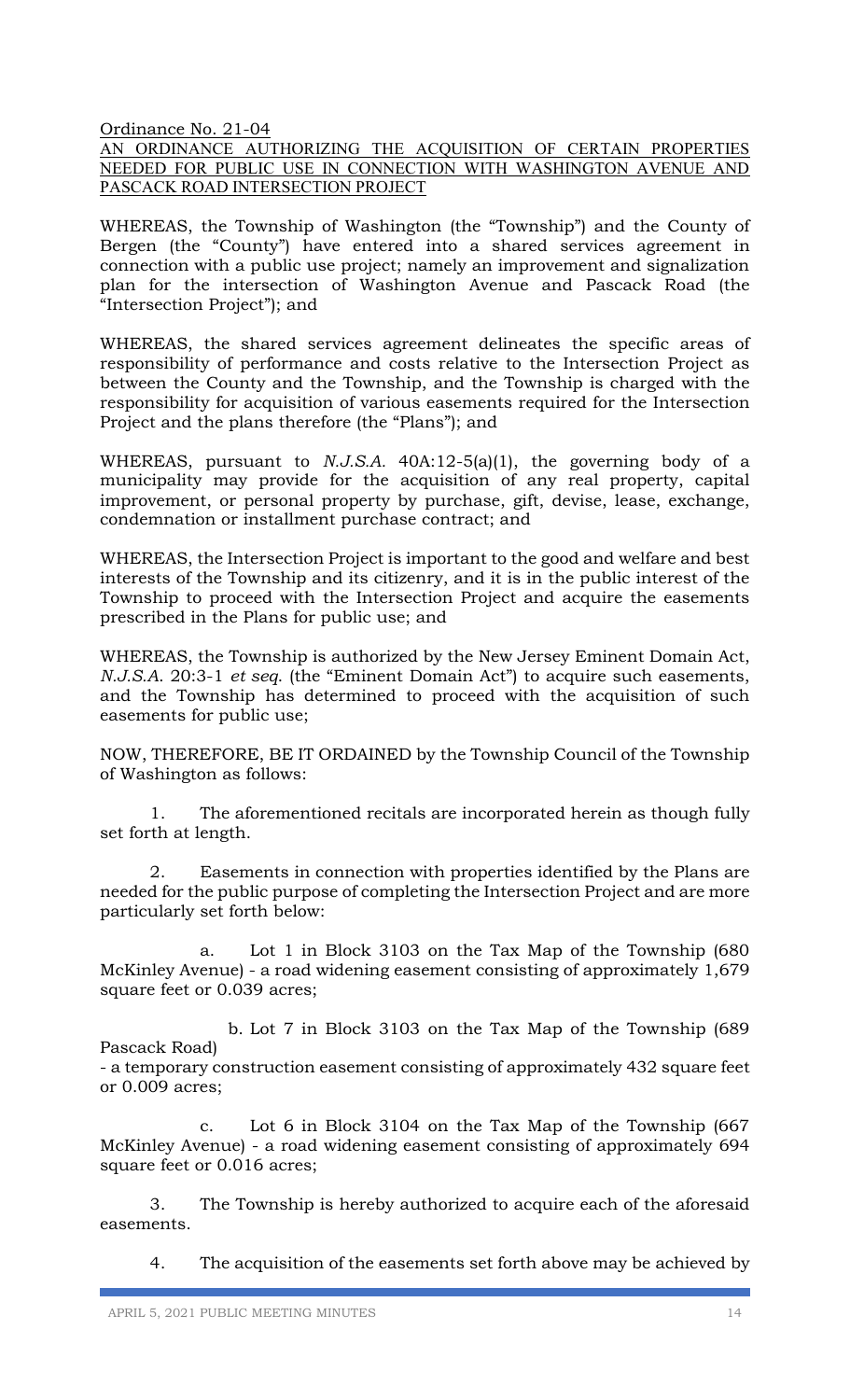purchase, gift, devise, lease, exchange, condemnation, or installment purchase agreement pursuant to *N.J.S.A.* 40A:12-5(a)(1) and in accordance with the Eminent Domain Act, or as may be authorized by any other applicable law.

5. The Mayor, Township Administrator, Township Attorney, Township Clerk, Chief Financial Officer, and/or any other Township employees deemed appropriate (collectively, the "Authorized Persons") are hereby authorized and directed to take, or cause to be taken, any and all actions necessary to initiate and complete the acquisition of the aforesaid easements, including but not limited to obtaining any appraisals, title searches and title reports, surveys, studies, and inspections as reasonably necessary to determine the value, boundary, ownership, interests or condition of the easements to be acquired.

6. Any and all actions previously taken by the Authorized Persons in connection with the acquisition of the aforesaid easements are hereby ratified and confirmed.

7. If any section, sub-section, sentence, clause or phrase of this Ordinance is for any reason held to be unconstitutional or invalid such decision shall not affect the remaining portions of this Ordinance.

8. All Ordinances or any provisions of any ordinance inconsistent with the provisions of this Ordinance are hereby repealed as to such inconsistencies and not otherwise.

9. This Ordinance shall take effect upon final passage and publication and in accordance with the Charter, and subject to such emergency resolution as may be adopted pursuant to Section 17-32 thereof. [R.S. 40:69A-181 (b)].

## INDIVIDUAL RESOLUTION

Resolution No. 21-174

Authorize an emergent appropriation prior to adoption of the 2021 current budget

#### *\* NOT PASSED FOUR VOTES NEEDED*

Attorney Poller stated four votes are needed and there are only three council members present. Council President Feeney stated that is correct, she was notified Friday and today that council members would not be present. Budget meetings will be held on Monday April 12th, Tuesday, April 13th and Friday, April 16th, April 19th is a regular Council meeting, the Township Clerk will check on Thursday, April 22nd and Friday, April 23rd. Council President Feeney asked if any council member has a problem with a meeting date, to please reach out sooner rather than later.

## RESOLUTIONS/CONSENT AGENDA

The following items have been determined to have the unanimous consent of Council and will be enacted in one motion. Should any item require independent consideration, any Council Member may have such item removed from the Consent Agenda.

Council President Feeney asks, does anyone have any resolution(s) to be removed from consent agenda for discussion? Council members pulled no resolutions.

A motion was made by Council President Feeney, seconded by Councilwoman Morgan, to approve the Consent Agenda resolutions.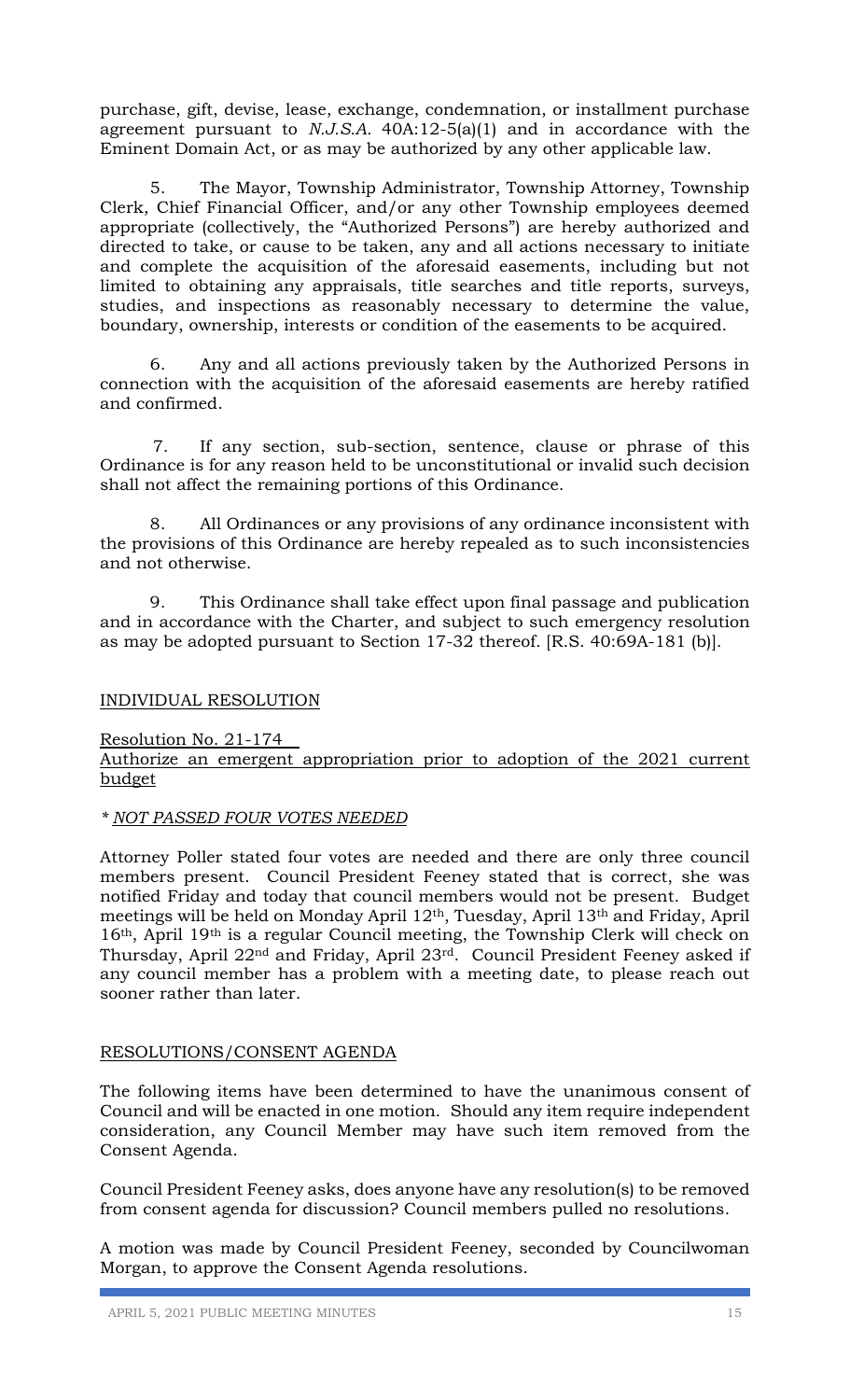Ayes: Councilwoman Morgan, Councilman Sears, Council President Feeney. Nays: None.

Absent: Councilmen Cascio, DeSena.

## Resolution No. 21-175 Authorize payment of bills March 12, 2021- March 31, 2021

BE IT RESOLVED, by the Township Council of the Township of Washington as per Ordinance No. 19-25, § 7-61 Payment of claims; expenditures, the list of claims below have been reviewed and approved by the Department Head, Township Administrator, Mayor and Chief Financial Officer; and

BE IT FURTHER RESOLVED, that the Treasurer is hereby authorized to pay the following list of bills, representing the time frame of 3/12/21 to 3/31/21**:**

|              |                     | <b>GRAND TOTAL:</b> | \$355,279.58 |
|--------------|---------------------|---------------------|--------------|
| <b>TOTAL</b> | <b>Escrow Trust</b> | \$16,167.25         |              |
| TOTAL        | Trust Fund          | \$1,228.37          |              |
| <b>TOTAL</b> | Grant Fund          | \$950.00            |              |
| TOTAL        | Animal Control      | \$0.00              |              |
| TOTAL        | Capital Fund        | \$155,469.57        |              |
| <b>TOTAL</b> | 2021 Current        | \$73,342.61         |              |
| <b>TOTAL</b> | 2020 Reserve        | \$108,121.78        |              |

BE IT FURTHER RESOLVED, that the following claims have been paid by the Treasurer prior to the Bill List Resolution, as per Ordinance No. 19-25, since the last bill list was submitted:

| TOTAL   State of New Jersey-State Health Benefits |               | \$74,858.00 |
|---------------------------------------------------|---------------|-------------|
|                                                   | <b>TOTAL:</b> | \$74,858.00 |

| <b>Vendor Name</b>       | <b>Description</b>               | <b>Amount</b> | <b>Check Date</b> |
|--------------------------|----------------------------------|---------------|-------------------|
| WB MASON CO., INC.       | Storage Locker                   | 800.00        | 4/6/2021          |
| LOUIS J. LAMATINA, ESQ.  | PREPARED RESOLUTION-LEHMAN       | 270.00        | 4/6/2021          |
| LOUIS J. LAMATINA, ESQ.  | PREPARED RESOLUTION-MCCARTHY     | 270.00        | 4/6/2021          |
| LOUIS J. LAMATINA, ESQ.  | PREPARED RESOLUTION-DEMPSEY      | 270.00        | 4/6/2021          |
| LOUIS J. LAMATINA, ESQ.  | PREPARED RESOLUTION-JERMAN       | 270.00        | 4/6/2021          |
| DYNASTY CUSTOM HOMES LLC | <b>REFUND ESCROW MONIES</b>      | 54.50         | 4/6/2021          |
| AMERICAN WOODCARVING LLC | Sign A - Borough Seal            | 3,340.00      | 4/6/2021          |
| AMERICAN WOODCARVING LLC | <b>Installation Fee</b>          | 210.00        | 4/6/2021          |
| AMERICAN WOODCARVING LLC | Sign B - Police Department       | 380.00        | 4/6/2021          |
| AMERICAN WOODCARVING LLC | Sign D - Senior Center           | 320.00        | 4/6/2021          |
| AMERICAN WOODCARVING LLC | Sign F - Welcome to Township     | 5,920.00      | 4/6/2021          |
| AMERICAN WOODCARVING LLC | <b>Installation Fee</b>          | 600.00        | 4/6/2021          |
| AMERICAN WOODCARVING LLC | Sign G - Refinish existing       | 4,240.00      | 4/6/2021          |
| AMERICAN WOODCARVING LLC | Sign H - Pascack Road Welcome    | 4,440.00      | 4/6/2021          |
| AMERICAN WOODCARVING LLC | Installation Fees & Removal of   | 240.00        | 4/6/2021          |
| AMERICAN WOODCARVING LLC | Sign I - Pascack Road Honor      | 4,860.00      | 4/6/2021          |
| AMERICAN WOODCARVING LLC | <b>Installation Fees</b>         | 240.00        | 4/6/2021          |
| WB MASON CO., INC.       | <b>MEDIUM BINDER CLIPS BLACK</b> | 0.96          | 4/6/2021          |
| WB MASON CO., INC.       | POST IT NOTERS CANARY YELLOW     | 4.96          | 4/6/2021          |
| WB MASON CO., INC.       | YEARLY WALL CALENDAR             | 12.54         | 4/6/2021          |
| WB MASON CO., INC.       | VERT. THREE MO. WALL CALENDAR    | 7.01          | 4/6/2021          |
| WB MASON CO., INC.       | VERT. THREE MO. WALL CALENDAR    | 7.01          | 4/6/2021          |
| WB MASON CO., INC.       | SELF STICK NOTE PADS 3X3         | 9.00          | 4/6/2021          |
|                          |                                  |               |                   |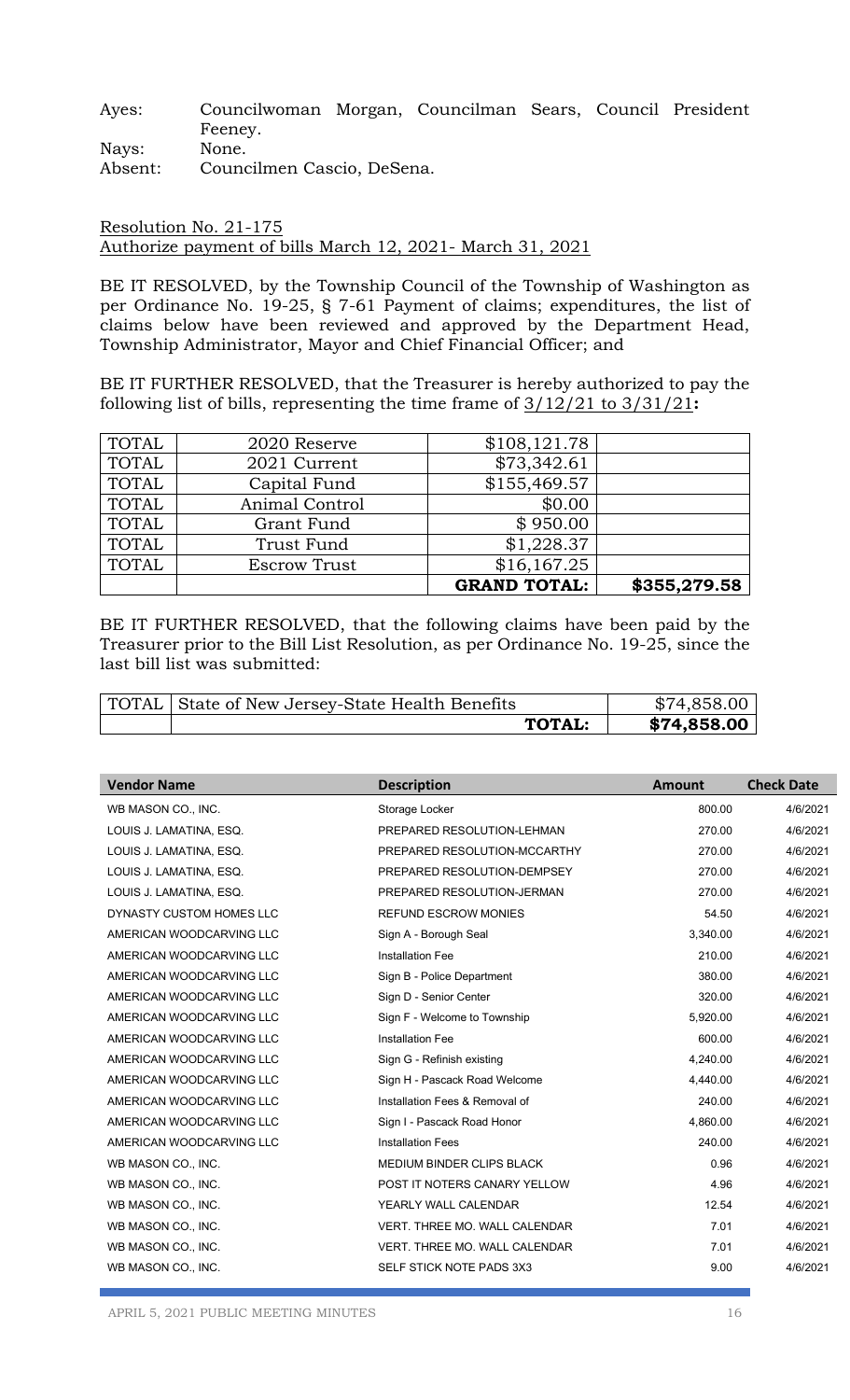| WB MASON CO., INC.                    | WITE OUT FLUID-DOZEN                 | 10.01    | 4/6/2021 |
|---------------------------------------|--------------------------------------|----------|----------|
| WB MASON CO., INC.                    | RECYCLED MONTHLY PLANNER             | 10.42    | 4/6/2021 |
| WB MASON CO., INC.                    | <b>VERT/HORIZ WALL PLANNER</b>       | 24.04    | 4/6/2021 |
| WB MASON CO., INC.                    | CATALOG ENVELOPES 10X13              | 15.19    | 4/6/2021 |
| WB MASON CO., INC.                    | REDI STRIP CATLOG ENV 9X12           | 18.56    | 4/6/2021 |
| WB MASON CO., INC.                    | <b>STORAGE FILES</b>                 | 46.88    | 4/6/2021 |
| WB MASON CO., INC.                    | <b>STORAGE FILES</b>                 | 23.44    | 4/6/2021 |
| WB MASON CO., INC.                    | <b>HANGING FILE FOLDERS 3 INCH</b>   | 26.41    | 4/6/2021 |
| WB MASON CO., INC.                    | 49X (Q5949X) TONER, BLACK, HY        | 126.53   | 4/6/2021 |
| WB MASON CO., INC.                    | <b>INVISIBLE TAPE 6 PK</b>           | 6.79     | 4/6/2021 |
| WB MASON CO., INC.                    | <b>RETURN</b>                        | -46.56   | 4/6/2021 |
| LOUIS J. LAMATINA, ESQ.               | PROFESSIONAL SERVICES # 11017        | 688.50   | 4/6/2021 |
| LOUIS J. LAMATINA, ESQ.               | PROFESSIONAL SERVICES # 11032        | 324.00   | 4/6/2021 |
| TRAP FIND LLC                         | Hidden Compartments in Motor         | 300.00   | 4/6/2021 |
| <b>BEST CHOICE METAL STRUCTURES</b>   | <b>GARAGE STEEL STORAGE</b>          | 6,165.90 | 4/6/2021 |
| <b>GENERAL SALES ADMINISTRATION</b>   | SUV Vault T-FDEXRU1-11N-PS-LT        | 2,570.40 | 4/6/2021 |
| <b>GENERAL SALES ADMINISTRATION</b>   | Installation                         | 199.02   | 4/6/2021 |
| LAWSON PRODUCTS, INC.                 | SF11470 GREEN V-GARD CAP HARD        | 195.48   | 4/6/2021 |
| <b>IMPACT FIRE SERVICES LLC</b>       | INV #1243392 11/20/20                | 51.00    | 4/6/2021 |
| <b>IMPACT FIRE SERVICES LLC</b>       | <b>EMERGENCY SERVICE</b>             | 150.00   | 4/6/2021 |
|                                       |                                      |          |          |
| <b>IMPACT FIRE SERVICES LLC</b>       | LABOR SPRINKLER                      | 240.00   | 4/6/2021 |
| <b>IMPACT FIRE SERVICES LLC</b>       | <b>LABOR SPRINKLER</b>               | 240.00   | 4/6/2021 |
| APPLIED CONCEPTS INC.                 | DSR 2 Antenna Radar                  | 5,626.00 | 4/6/2021 |
| APPLIED CONCEPTS INC.                 | 2015-2020 Tahoe Antenna Mount        | 171.00   | 4/6/2021 |
| APPLIED CONCEPTS INC.                 | 2015-2020 Tahoe Counting Unit        | 135.00   | 4/6/2021 |
| APPLIED CONCEPTS INC.                 | 2015-2020 Tahoe Rear Antenna         | 261.75   | 4/6/2021 |
| LIBRINO ELECTRIC CO. INC.             | <b>BASEBALL FIELDHOUSE ELECRTRIC</b> | 1,775.00 | 4/6/2021 |
| QBE SPECIALTY INSURNACE COMP          | CLAIM NO. QM-1815                    | 1,548.00 | 4/6/2021 |
| WB MASON CO., INC.                    | PAPER - 8 CASES                      | 220.45   | 4/6/2021 |
| WB MASON CO., INC.                    | PAPER 6 CASES                        | 179.82   | 4/6/2021 |
| WB MASON CO., INC.                    | <b>TONER</b>                         | 176.32   | 4/6/2021 |
| WB MASON CO., INC.                    | <b>VARIOUS OFFICE SUPPLIES</b>       | 174.69   | 4/6/2021 |
| ALL AMERICAN FORD INC.                | INVOICE QUOTE# Q98229                | 30.00    | 4/6/2021 |
| WESTWOOD BRUSHLESS CAR WASH           | Patrol Car Washes Dec 2020           | 24.00    | 4/6/2021 |
| WESTWOOD BRUSHLESS CAR WASH           | <b>Regular Car Washes</b>            | 100.00   | 4/6/2021 |
| BERGEN COUNTY UTILITIES AUTH          | 2021 COOP PROGRAM TAX                | 71.82    | 4/6/2021 |
| BERGEN COUNTY UTILITIES AUTH          | 2021 COOP PROGRAM                    | 1,581.24 | 4/6/2021 |
| <b>VALLEY HEALTH MEDICAL GROUP</b>    | 2021 FIRFIGHTER PHYS                 | 280.00   | 4/6/2021 |
| <b>GREATAMERICA FIN'L SERV. CORP.</b> | METER FOR POSTAGE MACHINE 2021       | 29.05    | 4/6/2021 |
| NESTLE WATERS NORTH AMERICA           | 2021 - BOTTLE WATER DELIVERY         | 126.81   | 4/6/2021 |
| ACTION DATA SERVICES INC.             | 2021 PAYROLL PROCESSING              | 271.52   | 4/6/2021 |
| LOUIS J. LAMATINA, ESQ.               | Resolution for Hydro Quench2o        | 270.00   | 4/6/2021 |
| <b>GENERAL CODE LLC</b>               | LAND USE BOOKS PB-ZBA                | 137.50   | 4/6/2021 |
| <b>GENERAL CODE LLC</b>               | LAND USE BOOKS PB-ZBA                | 137.50   | 4/6/2021 |
| <b>GENERAL CODE LLC</b>               | <b>SHIPPING CHARGES</b>              | 10.00    | 4/6/2021 |
| <b>GENERAL CODE LLC</b>               | <b>SHIPPING CHARGES</b>              | 10.00    | 4/6/2021 |
| <b>NJPO</b>                           | ANTHONY CAPASSO, ZBA                 | 122.00   | 4/6/2021 |
| <b>NJPO</b>                           | JEFF ROBERTO, ZBA                    | 122.00   | 4/6/2021 |
| <b>NJPO</b>                           | BILL CARROLL, PB                     | 122.00   | 4/6/2021 |
| JERSEY MAIL SYSTEMS, LLC              | INK CARTRIDGE-POSTAGE MACHINE        | 99.00    | 4/6/2021 |
| JERSEY MAIL SYSTEMS, LLC              | <b>SHIPPING</b>                      | 8.95     | 4/6/2021 |
| FD SANITIZING LLC                     | SANITIZING-Jan 2,9,16,23,30          | 3,925.00 | 4/6/2021 |
| FD SANITIZING LLC                     | SANITIZING-Jan 4 Police              | 225.00   | 4/6/2021 |
| G & J WIRING                          | INV# 825-3 DATA LANS & JACKS         | 590.00   | 4/6/2021 |
| RICOH USA, INC                        | ADMINISTRATION COPIER CREDIT         | 141.83   | 4/6/2021 |
| ALL AMERICAN FORD INC.                | Pads and Rotors for Car 43           | 58.39    | 4/6/2021 |
| ALL AMERICAN FORD INC.                | Pads and Rotors for Car 43           | 130.28   | 4/6/2021 |
|                                       |                                      |          |          |

APRIL 5, 2021 PUBLIC MEETING MINUTES 17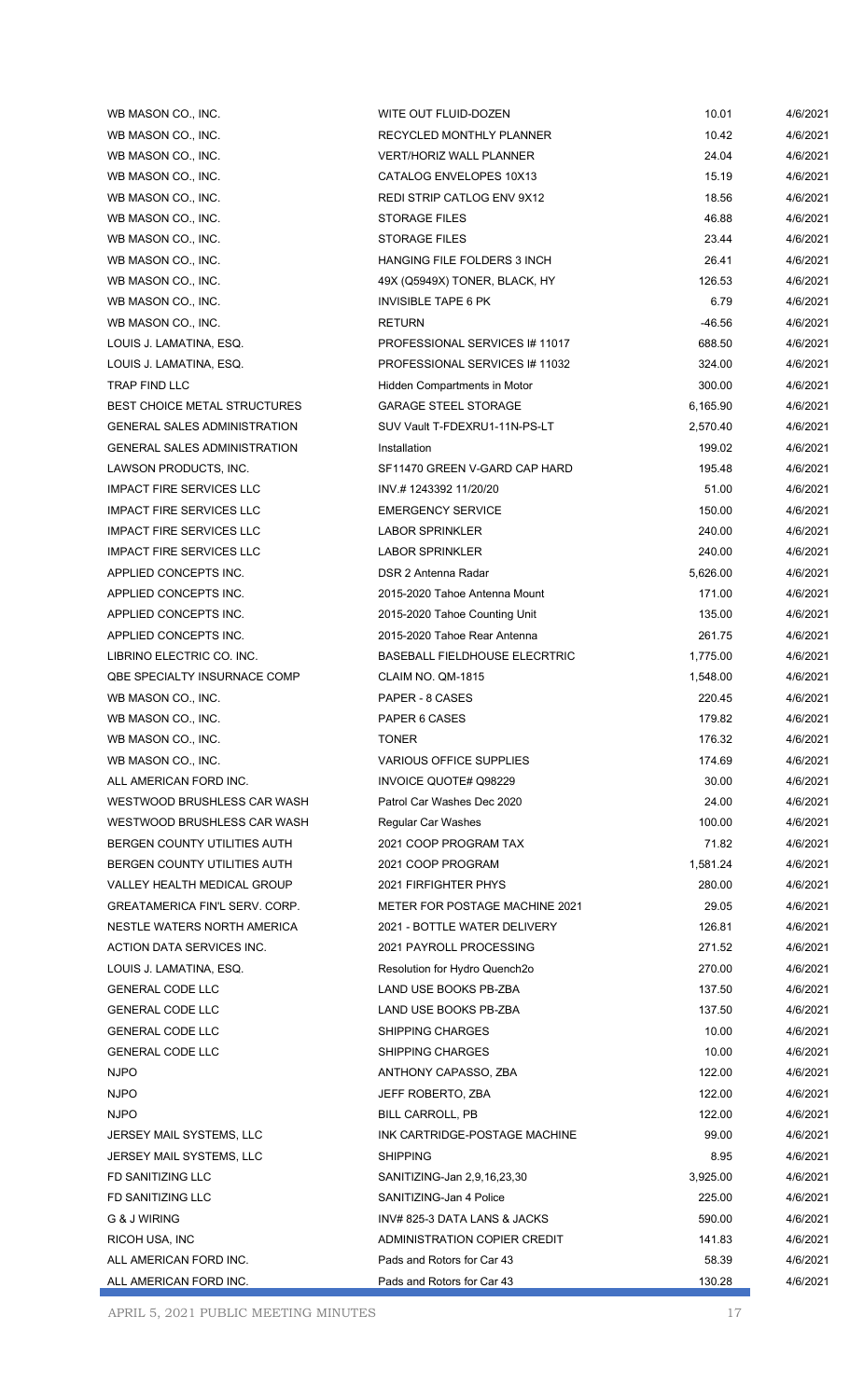| ALL AMERICAN FORD INC.                | Oil Filters for Explorers      | 71.76    | 4/6/2021 |
|---------------------------------------|--------------------------------|----------|----------|
| HOMEFRONT PROTECTIVE GROUP INC        | Training for Det. Jason Gagger | 65.00    | 4/6/2021 |
| WB MASON CO., INC.                    | <b>BINDERS FOR MUL CODES</b>   | 55.92    | 4/6/2021 |
| WB MASON CO., INC.                    | BINDERS FOR MUL CODES          | 55.92    | 4/6/2021 |
| WB MASON CO., INC.                    | FINE POINT COLORED PENS        | 15.65    | 4/6/2021 |
| <b>FINALWEB</b>                       | WEBSITE HOSTING-506235405      | 18.00    | 4/6/2021 |
| AZZOLINA&FEURY ENGINEERING INC        | BI/PZ/ENG 2202.01/3 #74228     | 657.75   | 4/6/2021 |
| AZZOLINA&FEURY ENGINEERING INC        | SOIL 4412/1 #74227             | 314.25   | 4/6/2021 |
| AZZOLINA&FEURY ENGINEERING INC        | SOIL 3305/76 #74222            | 180.00   | 4/6/2021 |
| AZZOLINA&FEURY ENGINEERING INC        | SOIL 4306/31 #74220            | 222.00   | 4/6/2021 |
| AZZOLINA&FEURY ENGINEERING INC        | BI/PZ/ENG 4306/31 #74219       | 545.25   | 4/6/2021 |
| BERGEN COUNTY FUEL/MECHANICAL         | 2016 Freightliner SD Series    | 48.00    | 4/6/2021 |
| BERGEN COUNTY FUEL/MECHANICAL         | Labor: NOx Sensor R & I        | 40.00    | 4/6/2021 |
| BERGEN COUNTY FUEL/MECHANICAL         | Parts                          | 1,292.79 | 4/6/2021 |
| BERGEN COUNTY FUEL/MECHANICAL         | 2016 Freightliner SD Series    | 40.00    | 4/6/2021 |
| BERGEN COUNTY FUEL/MECHANICAL         | Labor: NOx Sensor R & I        | 80.00    | 4/6/2021 |
| BERGEN COUNTY FUEL/MECHANICAL         | Parts                          | 700.44   | 4/6/2021 |
| BOSWELL ENGINEERING, INC              | WASHINGTON & PASCACK #148256   | 1,661.80 | 4/6/2021 |
| <b>BUSINESS INFORMATION SYSTEMS</b>   | <b>COUNCIL MEETINGS</b>        | 124.69   | 4/6/2021 |
| <b>BUSINESS INFORMATION SYSTEMS</b>   | <b>COUNCIL MEETINGS</b>        | 97.66    | 4/6/2021 |
| <b>BUSINESS INFORMATION SYSTEMS</b>   | <b>COUNCIL MEETINGS</b>        | 154.98   | 4/6/2021 |
| <b>BUSINESS INFORMATION SYSTEMS</b>   | <b>COURT SESSIONS</b>          | 222.67   | 4/6/2021 |
| <b>BUSINESS INFORMATION SYSTEMS</b>   | <b>COURT SESSIONS</b>          | 154.66   | 4/6/2021 |
| <b>BUSINESS INFORMATION SYSTEMS</b>   | PLANNING/ZONING MEETINGS       | 86.34    | 4/6/2021 |
| <b>BUSINESS INFORMATION SYSTEMS</b>   | PLANNING/ZONING MEETINGS       | 91.86    | 4/6/2021 |
| <b>BUSINESS INFORMATION SYSTEMS</b>   | PLANNING/ZONING MEETINGS       | 199.14   | 4/6/2021 |
| <b>GOLD TYPE BUSINESS MACHINES IN</b> | Info-Cop Annual Licenses       | 1,312.50 | 4/6/2021 |
| <b>GOLD TYPE BUSINESS MACHINES IN</b> | Info-Cop Annual Licenses       | 221.03   | 4/6/2021 |
| <b>GOLD TYPE BUSINESS MACHINES IN</b> | Info-Cop Annual Licenses       | 828.97   | 4/6/2021 |
| <b>GRAINGER INCORPORATED</b>          | <b>LOCKERS</b>                 | 6,757.95 | 4/6/2021 |
| GOOSETOWN COMMUNICATIONS              | Quarterly Invoice-Maintenance  | 600.00   | 4/6/2021 |
| AMERICAN WEAR INC.                    | UNIFORM RENTAL FOR JAN. 2021   | 108.05   | 4/6/2021 |
| AMERICAN WEAR INC.                    | INVOICE 779316 1/14/21         | 108.05   | 4/6/2021 |
| AMERICAN WEAR INC.                    | INVOICE NO. 781612 1/21/21     | 100.30   | 4/6/2021 |
| AMERICAN WEAR INC.                    | INVOICE 783917 1/28/21         | 100.30   | 4/6/2021 |
| KML TECHNOLOGY, INC                   | 911 Service Agreement 2021     | 2,000.00 | 4/6/2021 |
| <b>TYCO ANIMAL CONTROL SERVICES</b>   | ANIMAL CONTROL JANUARY 2021    | 975.00   | 4/6/2021 |
| NORTH JERSEY MEDIA GROUP              | ZBA LETTER OF INTEREST         | 16.15    | 4/6/2021 |
| NORTH JERSEY MEDIA GROUP              | ORD. 20-15 ADOPTION            | 20.90    | 4/6/2021 |
| NORTH JERSEY MEDIA GROUP              | ORD. 20-16 ADOPTION            | 16.15    | 4/6/2021 |
| NORTH JERSEY MEDIA GROUP              | ORD. 20-17 ADOPTION            | 16.63    | 4/6/2021 |
| NORTH JERSEY MEDIA GROUP              | 2021 COUNCIL MEETING DATES     | 54.63    | 4/6/2021 |
| <b>VERIZON WIRELESS</b>               | 2021 POLICE - 582613130-00001  | 266.11   | 4/6/2021 |
| WB MASON CO., INC.                    | PENDAFLEX HANGING TABS         | 2.64     | 4/6/2021 |
| WB MASON CO., INC.                    | PENDAFLEX HANGING FILE FOLDERS | 62.52    | 4/6/2021 |
| WB MASON CO., INC.                    | JUMBO SIZE ENVELOPES 15 X 20   | 18.78    | 4/6/2021 |
| AZZOLINA&FEURY ENGINEERING INC        | BI/PZ/ENG 2328/26 #74221       | 226.50   | 4/6/2021 |
| NORTH JERSEY MEDIA GROUP              | BID# 21-01 CURBSIDE RECYCLING  | 36.45    | 4/6/2021 |
| NORTH JERSEY MEDIA GROUP              | BID# 21-02 RECYCLING           | 36.90    | 4/6/2021 |
| <b>BOROUGH OF PARAMUS</b>             | Use of Pistol Range            | 2,400.00 | 4/6/2021 |
| NORTHWEST BERGEN REGIONAL             | JANUARY 2021                   | 2,978.42 | 4/6/2021 |
| NORTHWEST BERGEN REGIONAL             | FEBRUARY 2021                  | 2,978.42 | 4/6/2021 |
| NORTHWEST BERGEN REGIONAL             | <b>MARCH 2021</b>              | 2,978.42 | 4/6/2021 |
| <b>COUNTY OF MORRIS</b>               | Arrest, Search, Seizure/Search | 40.00    | 4/6/2021 |
| <b>COUNTY OF MORRIS</b>               | Technology in Criminal         | 25.00    | 4/6/2021 |
| ALL MAINTENANCE PRODUCTS, INC.        | ESTIMATE#31787                 | 0.00     | 4/6/2021 |
| ALL MAINTENANCE PRODUCTS, INC.        | SELECT PERFOATED PAPER TOWEL   | 140.00   | 4/6/2021 |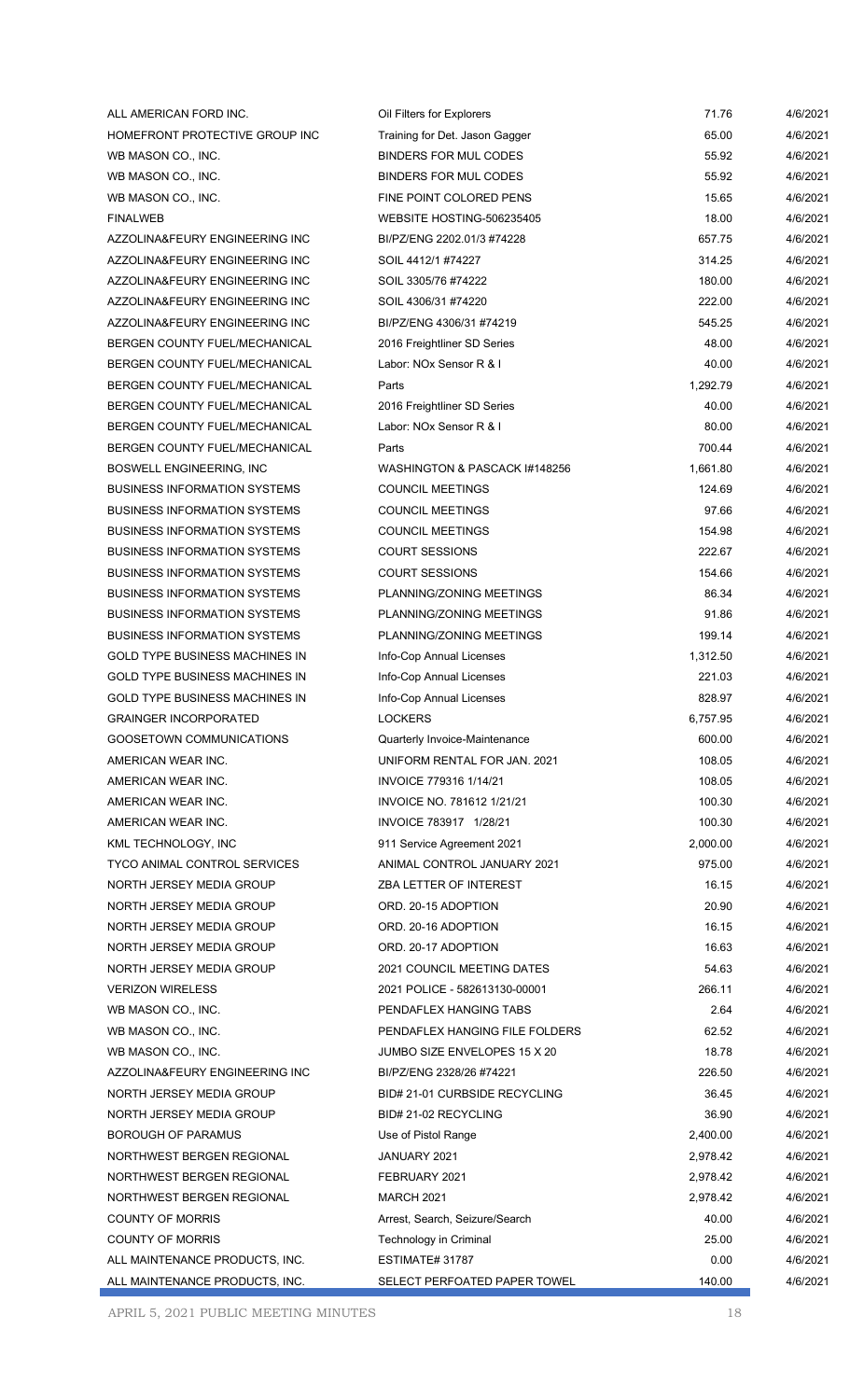| ALL MAINTENANCE PRODUCTS, INC.  | GEORGIA PACIFIC #235-04          | 127.50   | 4/6/2021             |
|---------------------------------|----------------------------------|----------|----------------------|
| ALL MAINTENANCE PRODUCTS, INC.  | LIVI VPG 2-PLY BATH TISSUE       | 188.00   | 4/6/2021             |
| HIGHWAY TRAFFIC SUPPLY          | QUOTE# 5031 CUSTOM SIGN          | 10.00    | 4/6/2021             |
| HIGHWAY TRAFFIC SUPPLY          | 7X10 ELECTRICAL/FIRE             | 10.00    | 4/6/2021             |
| <b>HIGHWAY TRAFFIC SUPPLY</b>   | 7X10 MAIN ELECTRIC ROOM          | 10.00    | 4/6/2021             |
| HOME DEPOT U.S.A., INC.         | LOCK NUT ZINC                    | 15.34    | 4/6/2021             |
| HOME DEPOT U.S.A., INC.         | <b>JAM NUT ZINC</b>              | 5.90     | 4/6/2021             |
| HOME DEPOT U.S.A., INC.         | AVANTI PRO FRAMING               | 17.94    | 4/6/2021             |
| HOME DEPOT U.S.A., INC.         | CARR BOLT ZINC                   | 25.56    | 4/6/2021             |
| HOME DEPOT U.S.A., INC.         | TAPE                             | 2.36     | 4/6/2021             |
| HOME DEPOT U.S.A., INC.         | <b>MINI WIRE BRUSH</b>           | 3.97     | 4/6/2021             |
|                                 | <b>CARBON WIRE BRUSH</b>         | 5.97     | 4/6/2021             |
| HOME DEPOT U.S.A., INC.         |                                  |          |                      |
| HOME DEPOT U.S.A., INC.         | <b>STRIPPING BRUSH</b>           | 2.97     | 4/6/2021<br>4/6/2021 |
| DART COMPUTER SERVICES, INC.    | Support Agreement for the 1st    | 1,300.00 |                      |
| RE-TRON TECHNOLOGIES INC.       | QUOTE# RTF-18-2304               | 387.96   | 4/6/2021             |
| RE-TRON TECHNOLOGIES INC.       | CORE20                           | 60.00    | 4/6/2021             |
| RE-TRON TECHNOLOGIES INC.       | CORE RETURN CREDIT               | $-60.00$ | 4/6/2021             |
| HUDSON TIRE EXCHANGE INC.       | <b>INVOICE# 1-212297</b>         | 412.00   | 4/6/2021             |
| <b>E&amp;M SHAREHOLDERS LLC</b> | Outstanding Balance of Invoice   | 45.00    | 4/6/2021             |
| <b>E&amp;M SHAREHOLDERS LLC</b> | Surcharges for 2XL (2) & 3XL (1) | 8.00     | 4/6/2021             |
| PRIMERA TECHNOLOGY, INC         | Ink Cartridge Multipack Bravo    | 109.95   | 4/6/2021             |
| WESTWOOD BRUSHLESS CAR WASH     | Patrol Car Washes 1/2021         | 130.00   | 4/6/2021             |
| AUTOMOTIVE BRAKE COMPANY        | INV # 2191767 12/14/20           | 225.00   | 4/6/2021             |
| C.WINTERS SUPPLY                | QUOTE FOR STONE                  | 587.50   | 4/6/2021             |
| RE-TRON TECHNOLOGIES INC.       | INV # 28972 2/25/21              | 95.52    | 4/6/2021             |
| RE-TRON TECHNOLOGIES INC.       | CORE15 CORE DEPOSIT              | 15.00    | 4/6/2021             |
| RE-TRON TECHNOLOGIES INC.       | <b>CRET15 CORE RETURN CREDIT</b> | $-15.00$ | 4/6/2021             |
| CINTAS CORPORATION NO. 2        | INVOICE# 4077031199 2/26/21      | 12.00    | 4/6/2021             |
| <b>CINTAS CORPORATION NO. 2</b> | MATERIAL: X10189                 | 17.00    | 4/6/2021             |
| CINTAS CORPORATION NO. 2        | MATERIAL: X10192                 | 54.00    | 4/6/2021             |
| CINTAS CORPORATION NO. 2        | MATERIAL: X10202                 | 97.50    | 4/6/2021             |
| CINTAS CORPORATION NO. 2        | MATERIAL: X1919                  | 11.00    | 4/6/2021             |
| CINTAS CORPORATION NO. 2        | MATERIAL: X8874                  | 0.00     | 4/6/2021             |
| CINTAS CORPORATION NO. 2        | <b>SERVICE CHARGE</b>            | 6.55     | 4/6/2021             |
| RE-TRON TECHNOLOGIES INC.       | 31-11P 1100CCA POST TERMINAL     | 258.64   | 4/6/2021             |
| RE-TRON TECHNOLOGIES INC.       | <b>CORE20 CORE DEPOSIT</b>       | 40.00    | 4/6/2021             |
| AZZOLINA&FEURY ENGINEERING INC  | BI/PZ/ENG 4102/14 #73808         | 606.75   | 4/6/2021             |
| AZZOLINA&FEURY ENGINEERING INC  | BI/PZ/ENG 2410/25 #74313         | 393.75   | 4/6/2021             |
| AZZOLINA&FEURY ENGINEERING INC  | BI/PZ/ENG 4306/54 #74116         | 524.25   | 4/6/2021             |
| AZZOLINA&FEURY ENGINEERING INC  | BI/PZ/ENG 4205/31 #74312         | 836.25   | 4/6/2021             |
| AZZOLINA&FEURY ENGINEERING INC  | SOIL-2202.01/3-POOL #74315       | 259.50   | 4/6/2021             |
| AZZOLINA&FEURY ENGINEERING INC  | BI/PZ/ENG 1404.01/5 #74310       | 757.50   | 4/6/2021             |
| AZZOLINA&FEURY ENGINEERING INC  | SOIL-27 BARRY #73414             | 230.25   | 4/6/2021             |
| AZZOLINA&FEURY ENGINEERING INC  | BI/PZ/ENG 3209/13 #74305         | 645.00   | 4/6/2021             |
| AZZOLINA&FEURY ENGINEERING INC  | BI/PZ//ENG 3105/4 #74319         | 629.25   | 4/6/2021             |
| BOSWELL ENGINEERING, INC        | BI/PZ/ENG 2404/26 #148792        | 105.50   | 4/6/2021             |
| BOSWELL ENGINEERING, INC        | BI/PZ/ENG 1405.01/14 #148793     | 685.75   | 4/6/2021             |
| BOROUGH OF HILLSDALE            | 2021 CHILD HEALTH CONFERENCE     | 184.37   | 4/6/2021             |
| BOROUGH OF HILLSDALE            | 2021 CHILD HEALTH CONFERENCE     | 65.63    | 4/6/2021             |
| STATE LINE FIRE & SAFETY, INC.  | Invoice $#126483$                | 29.30    | 4/6/2021             |
| LIFELINE TRAINING LTD           | Implicit Bias - Online Seminar   | 119.00   | 4/6/2021             |
| KEY TECH                        | 2019-2020 ROAD IMPROVEMENT       | 1,415.00 | 4/6/2021             |
| NJPO                            | 2021 MEMBERSHIP DUES-ZONING BD   | 185.00   | 4/6/2021             |
| NJPO                            | 2021 MEMBERSHIP DUES-PLANNING    | 39.38    | 4/6/2021             |
| NJPO                            | 2021 MEMBERSHIP DUES-PLANNING    | 145.62   | 4/6/2021             |
| G & J WIRING                    | INV# 823-JACK AND LABOR          | 315.00   | 4/6/2021             |
| RIFKIN, LAURA                   | COORDINATOR Q2 2020-2021         | 500.00   | 4/6/2021             |
|                                 |                                  |          |                      |

APRIL 5, 2021 PUBLIC MEETING MINUTES 19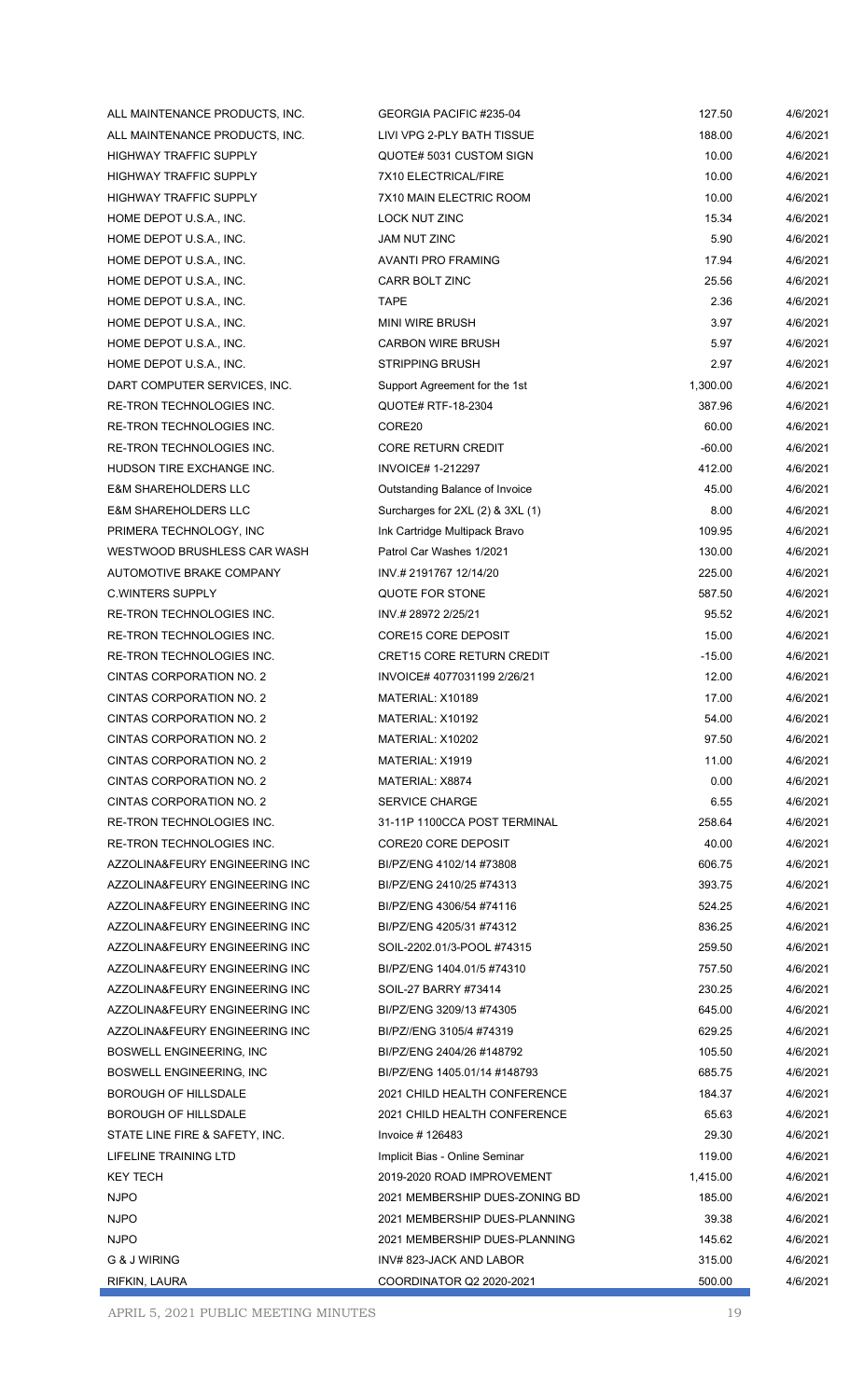| 2019 ROAD IMPROVEMENT #148788<br>4/6/2021<br><b>BOSWELL ENGINEERING, INC.</b><br>105.50<br>ELECTRONIC MEASUREMENT LAB INC<br><b>REPAIR GAS METER</b><br>568.00<br>4/6/2021<br>ELECTRONIC MEASUREMENT LAB INC<br><b>SHIPPING</b><br>28.37<br>4/6/2021<br>27.50<br><b>GATES FLAG &amp; BANNER</b><br>USN35'<br>4/6/2021<br><b>GATES FLAG &amp; BANNER</b><br>40.58<br>4/6/2021<br>ARMYN35<br>AIRFCN35<br>40.58<br><b>GATES FLAG &amp; BANNER</b><br>4/6/2021<br><b>GATES FLAG &amp; BANNER</b><br>NAVYN35<br>40.58<br>4/6/2021<br><b>GATES FLAG &amp; BANNER</b><br>COASTN35<br>40.58<br>4/6/2021<br><b>GATES FLAG &amp; BANNER</b><br>MARINN35<br>40.58<br>4/6/2021<br><b>GATES FLAG &amp; BANNER</b><br>39.94<br>POWDN23<br>4/6/2021<br><b>BOSWELL ENGINEERING, INC</b><br>2021 ROAD IMPROVEMENT #148790<br>158.25<br>4/6/2021<br>2021 ROAD IMPROVEMENT #148789<br><b>BOSWELL ENGINEERING, INC.</b><br>3,900.00<br>4/6/2021<br>BOSWELL ENGINEERING, INC<br>WASHINGTON & PASCACK #149028<br>4/6/2021<br>3,950.00<br>FIRE PREVENTION CLOTHING<br><b>EMBROIDERY BY COZY</b><br>106.25<br>4/6/2021<br><b>EMBROIDERY BY COZY</b><br><b>FIRE PREVENTION CLOTHING</b><br>41.73<br>4/6/2021<br>BERGEN COUNTY FUEL/MECHANICAL<br>2021- VEHICLE FUEL DMF - JAN<br>2,002.64<br>4/6/2021<br>BERGEN COUNTY FUEL/MECHANICAL<br>2021 VEHICLE FUEL FIRE - JAN<br>4/6/2021<br>441.27<br>BERGEN COUNTY FUEL/MECHANICAL<br>2021-VEHICLE FUEL POLICE - JAN<br>1,976.24<br>4/6/2021<br>FD SANITIZING LLC<br>4/6/2021<br>SANITIZING-FEB 6, 13, 20, 27<br>3,140.00<br><b>IMPAC</b><br>58.26<br>2020- VEHICLE FUEL DMF<br>4/6/2021<br>BERGEN COUNTY FUEL/MECHANICAL<br>TRUCK#17<br>57.12<br>4/6/2021<br>BERGEN COUNTY FUEL/MECHANICAL<br>OIL SEAL 2<br>86.56<br>4/6/2021<br><b>BERGEN COUNTY FUEL/MECHANICAL</b><br><b>SPRINGS</b><br>14.56<br>4/6/2021<br><b>RETAINER SPRINGS</b><br>BERGEN COUNTY FUEL/MECHANICAL<br>8.00<br>4/6/2021<br>BERGEN COUNTY FUEL/MECHANICAL<br>DRUMS PARTS: ATM151.6009<br>936.98<br>4/6/2021<br><b>CENTER SECTION FRONT DIFF</b><br>BERGEN COUNTY FUEL/MECHANICAL<br>3,700.58<br>4/6/2021<br>BERGEN COUNTY FUEL/MECHANICAL<br><b>GEAR OIL PARTS: 75W90</b><br>96.00<br>4/6/2021<br>BERGEN COUNTY FUEL/MECHANICAL<br>WHEEL BEARING GREASE<br>32.50<br>4/6/2021<br>BERGEN COUNTY FUEL/MECHANICAL<br><b>LABOR</b><br>1,280.00<br>4/6/2021<br><b>LABOR</b><br>1,600.00<br>4/6/2021<br><b>BERGEN COUNTY FUEL/MECHANICAL</b><br>Battery for Car 50<br>95.52<br>4/6/2021<br>RE-TRON TECHNOLOGIES INC.<br>15.00<br>4/6/2021<br>RE-TRON TECHNOLOGIES INC.<br>Core Deposit<br>RE-TRON TECHNOLOGIES INC.<br><b>CORE CREDIT</b><br>$-15.00$<br>4/6/2021<br>UNIFORM RENTAL<br>100.30<br>AMERICAN WEAR INC.<br>4/6/2021<br>INVOICE# 788540 2/11/21<br>100.30<br>4/6/2021<br>AMERICAN WEAR INC.<br>100.30<br>AMERICAN WEAR INC.<br>INVOICE# 790839 2//18/21<br>4/6/2021<br>AMERICAN WEAR INC.<br>INVOICE# 793145 2/25/21<br>100.30<br>4/6/2021<br>36" X 84" ALL-IN-ONE SCREEN<br>21.96<br>HOME DEPOT U.S.A., INC.<br>4/6/2021<br>HOME DEPOT U.S.A., INC.<br>1 GAL. NEUTRAL FLOOR CLEANER<br>18.98<br>4/6/2021<br>48" X 72" SYNTHETIC FIBER AND<br>193.04<br>HOME DEPOT U.S.A., INC.<br>4/6/2021<br>HOME DEPOT U.S.A., INC.<br>WIND TUNNEL 2 WHOLE HOUSE<br>159.00<br>4/6/2021<br>144 OZ. ORIGINAL PINE ALL<br>19.96<br>HOME DEPOT U.S.A., INC.<br>4/6/2021<br>HOME DEPOT U.S.A., INC.<br>9.7oz. FRESH CITRUS<br>8.96<br>4/6/2021<br>5 SHELF CHROMEMAX WIRE UNIT<br>89.98<br>HOME DEPOT U.S.A., INC.<br>4/6/2021<br>MODEL# HOLC7218BB1MYS<br>1,098.00<br>4/6/2021<br>HOME DEPOT U.S.A., INC.<br>79.00<br>HOME DEPOT U.S.A., INC.<br><b>EXPRESS DELIVERY</b><br>4/6/2021<br><b>JAY-CUE</b><br><b>MAILBOX &amp; LABOR ESTIMATE</b><br>697.85<br>4/6/2021<br><b>ALLEGRA</b><br>PERMIT NOTICES - F180 - 2,000<br>196.88<br>4/6/2021<br><b>ALLEGRA</b><br>PERMIT NOTICES - F180 - 2,000<br>23.12<br>4/6/2021<br>TYCO ANIMAL CONTROL SERVICES<br>ANIMAL CONTROL FEBRUARY 2021<br>975.00<br>4/6/2021<br><b>TYCO ANIMAL CONTROL SERVICES</b><br><b>EMERGENCY RESPONSE FEB 2021</b><br>60.00<br>4/6/2021<br>INSTITUTE FOR PROFESSIONAL DEV<br>courses for CFO License<br>50.00<br>4/6/2021<br>TREASURER, STATE OF NJ<br>Q1/2021 MARRIAGE LICENSES<br>125.00<br>4/6/2021<br>6,700.00<br>LERCH, VINCI & HIGGINS<br>ANUUAL FINANCIAL STMT<br>4/6/2021<br>750.00<br>4/6/2021<br>LERCH, VINCI & HIGGINS<br>ANUUAL DEBIT STATEMENT<br>CORELOGIC ATTN: REFUNDS DEPT<br>REFUND OVERPAYMENTS Q1 2021<br>17,567.00<br>4/6/2021 | <b>ERIN BRUNO</b> | PROGRAM-SOCIAL DECISION MAKING | 450.00 | 4/6/2021 |
|---------------------------------------------------------------------------------------------------------------------------------------------------------------------------------------------------------------------------------------------------------------------------------------------------------------------------------------------------------------------------------------------------------------------------------------------------------------------------------------------------------------------------------------------------------------------------------------------------------------------------------------------------------------------------------------------------------------------------------------------------------------------------------------------------------------------------------------------------------------------------------------------------------------------------------------------------------------------------------------------------------------------------------------------------------------------------------------------------------------------------------------------------------------------------------------------------------------------------------------------------------------------------------------------------------------------------------------------------------------------------------------------------------------------------------------------------------------------------------------------------------------------------------------------------------------------------------------------------------------------------------------------------------------------------------------------------------------------------------------------------------------------------------------------------------------------------------------------------------------------------------------------------------------------------------------------------------------------------------------------------------------------------------------------------------------------------------------------------------------------------------------------------------------------------------------------------------------------------------------------------------------------------------------------------------------------------------------------------------------------------------------------------------------------------------------------------------------------------------------------------------------------------------------------------------------------------------------------------------------------------------------------------------------------------------------------------------------------------------------------------------------------------------------------------------------------------------------------------------------------------------------------------------------------------------------------------------------------------------------------------------------------------------------------------------------------------------------------------------------------------------------------------------------------------------------------------------------------------------------------------------------------------------------------------------------------------------------------------------------------------------------------------------------------------------------------------------------------------------------------------------------------------------------------------------------------------------------------------------------------------------------------------------------------------------------------------------------------------------------------------------------------------------------------------------------------------------------------------------------------------------------------------------------------------------------------------------------------------------------------------------------------------------------------------------------------------------------------------------------------------------------------------------------------------------------------------------------------------------------------------------------------------------------------------------------------------------------------------------------------------------------------------------------------------------------------------------------------------------------------------|-------------------|--------------------------------|--------|----------|
|                                                                                                                                                                                                                                                                                                                                                                                                                                                                                                                                                                                                                                                                                                                                                                                                                                                                                                                                                                                                                                                                                                                                                                                                                                                                                                                                                                                                                                                                                                                                                                                                                                                                                                                                                                                                                                                                                                                                                                                                                                                                                                                                                                                                                                                                                                                                                                                                                                                                                                                                                                                                                                                                                                                                                                                                                                                                                                                                                                                                                                                                                                                                                                                                                                                                                                                                                                                                                                                                                                                                                                                                                                                                                                                                                                                                                                                                                                                                                                                                                                                                                                                                                                                                                                                                                                                                                                                                                                                                                                   |                   |                                |        |          |
|                                                                                                                                                                                                                                                                                                                                                                                                                                                                                                                                                                                                                                                                                                                                                                                                                                                                                                                                                                                                                                                                                                                                                                                                                                                                                                                                                                                                                                                                                                                                                                                                                                                                                                                                                                                                                                                                                                                                                                                                                                                                                                                                                                                                                                                                                                                                                                                                                                                                                                                                                                                                                                                                                                                                                                                                                                                                                                                                                                                                                                                                                                                                                                                                                                                                                                                                                                                                                                                                                                                                                                                                                                                                                                                                                                                                                                                                                                                                                                                                                                                                                                                                                                                                                                                                                                                                                                                                                                                                                                   |                   |                                |        |          |
|                                                                                                                                                                                                                                                                                                                                                                                                                                                                                                                                                                                                                                                                                                                                                                                                                                                                                                                                                                                                                                                                                                                                                                                                                                                                                                                                                                                                                                                                                                                                                                                                                                                                                                                                                                                                                                                                                                                                                                                                                                                                                                                                                                                                                                                                                                                                                                                                                                                                                                                                                                                                                                                                                                                                                                                                                                                                                                                                                                                                                                                                                                                                                                                                                                                                                                                                                                                                                                                                                                                                                                                                                                                                                                                                                                                                                                                                                                                                                                                                                                                                                                                                                                                                                                                                                                                                                                                                                                                                                                   |                   |                                |        |          |
|                                                                                                                                                                                                                                                                                                                                                                                                                                                                                                                                                                                                                                                                                                                                                                                                                                                                                                                                                                                                                                                                                                                                                                                                                                                                                                                                                                                                                                                                                                                                                                                                                                                                                                                                                                                                                                                                                                                                                                                                                                                                                                                                                                                                                                                                                                                                                                                                                                                                                                                                                                                                                                                                                                                                                                                                                                                                                                                                                                                                                                                                                                                                                                                                                                                                                                                                                                                                                                                                                                                                                                                                                                                                                                                                                                                                                                                                                                                                                                                                                                                                                                                                                                                                                                                                                                                                                                                                                                                                                                   |                   |                                |        |          |
|                                                                                                                                                                                                                                                                                                                                                                                                                                                                                                                                                                                                                                                                                                                                                                                                                                                                                                                                                                                                                                                                                                                                                                                                                                                                                                                                                                                                                                                                                                                                                                                                                                                                                                                                                                                                                                                                                                                                                                                                                                                                                                                                                                                                                                                                                                                                                                                                                                                                                                                                                                                                                                                                                                                                                                                                                                                                                                                                                                                                                                                                                                                                                                                                                                                                                                                                                                                                                                                                                                                                                                                                                                                                                                                                                                                                                                                                                                                                                                                                                                                                                                                                                                                                                                                                                                                                                                                                                                                                                                   |                   |                                |        |          |
|                                                                                                                                                                                                                                                                                                                                                                                                                                                                                                                                                                                                                                                                                                                                                                                                                                                                                                                                                                                                                                                                                                                                                                                                                                                                                                                                                                                                                                                                                                                                                                                                                                                                                                                                                                                                                                                                                                                                                                                                                                                                                                                                                                                                                                                                                                                                                                                                                                                                                                                                                                                                                                                                                                                                                                                                                                                                                                                                                                                                                                                                                                                                                                                                                                                                                                                                                                                                                                                                                                                                                                                                                                                                                                                                                                                                                                                                                                                                                                                                                                                                                                                                                                                                                                                                                                                                                                                                                                                                                                   |                   |                                |        |          |
|                                                                                                                                                                                                                                                                                                                                                                                                                                                                                                                                                                                                                                                                                                                                                                                                                                                                                                                                                                                                                                                                                                                                                                                                                                                                                                                                                                                                                                                                                                                                                                                                                                                                                                                                                                                                                                                                                                                                                                                                                                                                                                                                                                                                                                                                                                                                                                                                                                                                                                                                                                                                                                                                                                                                                                                                                                                                                                                                                                                                                                                                                                                                                                                                                                                                                                                                                                                                                                                                                                                                                                                                                                                                                                                                                                                                                                                                                                                                                                                                                                                                                                                                                                                                                                                                                                                                                                                                                                                                                                   |                   |                                |        |          |
|                                                                                                                                                                                                                                                                                                                                                                                                                                                                                                                                                                                                                                                                                                                                                                                                                                                                                                                                                                                                                                                                                                                                                                                                                                                                                                                                                                                                                                                                                                                                                                                                                                                                                                                                                                                                                                                                                                                                                                                                                                                                                                                                                                                                                                                                                                                                                                                                                                                                                                                                                                                                                                                                                                                                                                                                                                                                                                                                                                                                                                                                                                                                                                                                                                                                                                                                                                                                                                                                                                                                                                                                                                                                                                                                                                                                                                                                                                                                                                                                                                                                                                                                                                                                                                                                                                                                                                                                                                                                                                   |                   |                                |        |          |
|                                                                                                                                                                                                                                                                                                                                                                                                                                                                                                                                                                                                                                                                                                                                                                                                                                                                                                                                                                                                                                                                                                                                                                                                                                                                                                                                                                                                                                                                                                                                                                                                                                                                                                                                                                                                                                                                                                                                                                                                                                                                                                                                                                                                                                                                                                                                                                                                                                                                                                                                                                                                                                                                                                                                                                                                                                                                                                                                                                                                                                                                                                                                                                                                                                                                                                                                                                                                                                                                                                                                                                                                                                                                                                                                                                                                                                                                                                                                                                                                                                                                                                                                                                                                                                                                                                                                                                                                                                                                                                   |                   |                                |        |          |
|                                                                                                                                                                                                                                                                                                                                                                                                                                                                                                                                                                                                                                                                                                                                                                                                                                                                                                                                                                                                                                                                                                                                                                                                                                                                                                                                                                                                                                                                                                                                                                                                                                                                                                                                                                                                                                                                                                                                                                                                                                                                                                                                                                                                                                                                                                                                                                                                                                                                                                                                                                                                                                                                                                                                                                                                                                                                                                                                                                                                                                                                                                                                                                                                                                                                                                                                                                                                                                                                                                                                                                                                                                                                                                                                                                                                                                                                                                                                                                                                                                                                                                                                                                                                                                                                                                                                                                                                                                                                                                   |                   |                                |        |          |
|                                                                                                                                                                                                                                                                                                                                                                                                                                                                                                                                                                                                                                                                                                                                                                                                                                                                                                                                                                                                                                                                                                                                                                                                                                                                                                                                                                                                                                                                                                                                                                                                                                                                                                                                                                                                                                                                                                                                                                                                                                                                                                                                                                                                                                                                                                                                                                                                                                                                                                                                                                                                                                                                                                                                                                                                                                                                                                                                                                                                                                                                                                                                                                                                                                                                                                                                                                                                                                                                                                                                                                                                                                                                                                                                                                                                                                                                                                                                                                                                                                                                                                                                                                                                                                                                                                                                                                                                                                                                                                   |                   |                                |        |          |
|                                                                                                                                                                                                                                                                                                                                                                                                                                                                                                                                                                                                                                                                                                                                                                                                                                                                                                                                                                                                                                                                                                                                                                                                                                                                                                                                                                                                                                                                                                                                                                                                                                                                                                                                                                                                                                                                                                                                                                                                                                                                                                                                                                                                                                                                                                                                                                                                                                                                                                                                                                                                                                                                                                                                                                                                                                                                                                                                                                                                                                                                                                                                                                                                                                                                                                                                                                                                                                                                                                                                                                                                                                                                                                                                                                                                                                                                                                                                                                                                                                                                                                                                                                                                                                                                                                                                                                                                                                                                                                   |                   |                                |        |          |
|                                                                                                                                                                                                                                                                                                                                                                                                                                                                                                                                                                                                                                                                                                                                                                                                                                                                                                                                                                                                                                                                                                                                                                                                                                                                                                                                                                                                                                                                                                                                                                                                                                                                                                                                                                                                                                                                                                                                                                                                                                                                                                                                                                                                                                                                                                                                                                                                                                                                                                                                                                                                                                                                                                                                                                                                                                                                                                                                                                                                                                                                                                                                                                                                                                                                                                                                                                                                                                                                                                                                                                                                                                                                                                                                                                                                                                                                                                                                                                                                                                                                                                                                                                                                                                                                                                                                                                                                                                                                                                   |                   |                                |        |          |
|                                                                                                                                                                                                                                                                                                                                                                                                                                                                                                                                                                                                                                                                                                                                                                                                                                                                                                                                                                                                                                                                                                                                                                                                                                                                                                                                                                                                                                                                                                                                                                                                                                                                                                                                                                                                                                                                                                                                                                                                                                                                                                                                                                                                                                                                                                                                                                                                                                                                                                                                                                                                                                                                                                                                                                                                                                                                                                                                                                                                                                                                                                                                                                                                                                                                                                                                                                                                                                                                                                                                                                                                                                                                                                                                                                                                                                                                                                                                                                                                                                                                                                                                                                                                                                                                                                                                                                                                                                                                                                   |                   |                                |        |          |
|                                                                                                                                                                                                                                                                                                                                                                                                                                                                                                                                                                                                                                                                                                                                                                                                                                                                                                                                                                                                                                                                                                                                                                                                                                                                                                                                                                                                                                                                                                                                                                                                                                                                                                                                                                                                                                                                                                                                                                                                                                                                                                                                                                                                                                                                                                                                                                                                                                                                                                                                                                                                                                                                                                                                                                                                                                                                                                                                                                                                                                                                                                                                                                                                                                                                                                                                                                                                                                                                                                                                                                                                                                                                                                                                                                                                                                                                                                                                                                                                                                                                                                                                                                                                                                                                                                                                                                                                                                                                                                   |                   |                                |        |          |
|                                                                                                                                                                                                                                                                                                                                                                                                                                                                                                                                                                                                                                                                                                                                                                                                                                                                                                                                                                                                                                                                                                                                                                                                                                                                                                                                                                                                                                                                                                                                                                                                                                                                                                                                                                                                                                                                                                                                                                                                                                                                                                                                                                                                                                                                                                                                                                                                                                                                                                                                                                                                                                                                                                                                                                                                                                                                                                                                                                                                                                                                                                                                                                                                                                                                                                                                                                                                                                                                                                                                                                                                                                                                                                                                                                                                                                                                                                                                                                                                                                                                                                                                                                                                                                                                                                                                                                                                                                                                                                   |                   |                                |        |          |
|                                                                                                                                                                                                                                                                                                                                                                                                                                                                                                                                                                                                                                                                                                                                                                                                                                                                                                                                                                                                                                                                                                                                                                                                                                                                                                                                                                                                                                                                                                                                                                                                                                                                                                                                                                                                                                                                                                                                                                                                                                                                                                                                                                                                                                                                                                                                                                                                                                                                                                                                                                                                                                                                                                                                                                                                                                                                                                                                                                                                                                                                                                                                                                                                                                                                                                                                                                                                                                                                                                                                                                                                                                                                                                                                                                                                                                                                                                                                                                                                                                                                                                                                                                                                                                                                                                                                                                                                                                                                                                   |                   |                                |        |          |
|                                                                                                                                                                                                                                                                                                                                                                                                                                                                                                                                                                                                                                                                                                                                                                                                                                                                                                                                                                                                                                                                                                                                                                                                                                                                                                                                                                                                                                                                                                                                                                                                                                                                                                                                                                                                                                                                                                                                                                                                                                                                                                                                                                                                                                                                                                                                                                                                                                                                                                                                                                                                                                                                                                                                                                                                                                                                                                                                                                                                                                                                                                                                                                                                                                                                                                                                                                                                                                                                                                                                                                                                                                                                                                                                                                                                                                                                                                                                                                                                                                                                                                                                                                                                                                                                                                                                                                                                                                                                                                   |                   |                                |        |          |
|                                                                                                                                                                                                                                                                                                                                                                                                                                                                                                                                                                                                                                                                                                                                                                                                                                                                                                                                                                                                                                                                                                                                                                                                                                                                                                                                                                                                                                                                                                                                                                                                                                                                                                                                                                                                                                                                                                                                                                                                                                                                                                                                                                                                                                                                                                                                                                                                                                                                                                                                                                                                                                                                                                                                                                                                                                                                                                                                                                                                                                                                                                                                                                                                                                                                                                                                                                                                                                                                                                                                                                                                                                                                                                                                                                                                                                                                                                                                                                                                                                                                                                                                                                                                                                                                                                                                                                                                                                                                                                   |                   |                                |        |          |
|                                                                                                                                                                                                                                                                                                                                                                                                                                                                                                                                                                                                                                                                                                                                                                                                                                                                                                                                                                                                                                                                                                                                                                                                                                                                                                                                                                                                                                                                                                                                                                                                                                                                                                                                                                                                                                                                                                                                                                                                                                                                                                                                                                                                                                                                                                                                                                                                                                                                                                                                                                                                                                                                                                                                                                                                                                                                                                                                                                                                                                                                                                                                                                                                                                                                                                                                                                                                                                                                                                                                                                                                                                                                                                                                                                                                                                                                                                                                                                                                                                                                                                                                                                                                                                                                                                                                                                                                                                                                                                   |                   |                                |        |          |
|                                                                                                                                                                                                                                                                                                                                                                                                                                                                                                                                                                                                                                                                                                                                                                                                                                                                                                                                                                                                                                                                                                                                                                                                                                                                                                                                                                                                                                                                                                                                                                                                                                                                                                                                                                                                                                                                                                                                                                                                                                                                                                                                                                                                                                                                                                                                                                                                                                                                                                                                                                                                                                                                                                                                                                                                                                                                                                                                                                                                                                                                                                                                                                                                                                                                                                                                                                                                                                                                                                                                                                                                                                                                                                                                                                                                                                                                                                                                                                                                                                                                                                                                                                                                                                                                                                                                                                                                                                                                                                   |                   |                                |        |          |
|                                                                                                                                                                                                                                                                                                                                                                                                                                                                                                                                                                                                                                                                                                                                                                                                                                                                                                                                                                                                                                                                                                                                                                                                                                                                                                                                                                                                                                                                                                                                                                                                                                                                                                                                                                                                                                                                                                                                                                                                                                                                                                                                                                                                                                                                                                                                                                                                                                                                                                                                                                                                                                                                                                                                                                                                                                                                                                                                                                                                                                                                                                                                                                                                                                                                                                                                                                                                                                                                                                                                                                                                                                                                                                                                                                                                                                                                                                                                                                                                                                                                                                                                                                                                                                                                                                                                                                                                                                                                                                   |                   |                                |        |          |
|                                                                                                                                                                                                                                                                                                                                                                                                                                                                                                                                                                                                                                                                                                                                                                                                                                                                                                                                                                                                                                                                                                                                                                                                                                                                                                                                                                                                                                                                                                                                                                                                                                                                                                                                                                                                                                                                                                                                                                                                                                                                                                                                                                                                                                                                                                                                                                                                                                                                                                                                                                                                                                                                                                                                                                                                                                                                                                                                                                                                                                                                                                                                                                                                                                                                                                                                                                                                                                                                                                                                                                                                                                                                                                                                                                                                                                                                                                                                                                                                                                                                                                                                                                                                                                                                                                                                                                                                                                                                                                   |                   |                                |        |          |
|                                                                                                                                                                                                                                                                                                                                                                                                                                                                                                                                                                                                                                                                                                                                                                                                                                                                                                                                                                                                                                                                                                                                                                                                                                                                                                                                                                                                                                                                                                                                                                                                                                                                                                                                                                                                                                                                                                                                                                                                                                                                                                                                                                                                                                                                                                                                                                                                                                                                                                                                                                                                                                                                                                                                                                                                                                                                                                                                                                                                                                                                                                                                                                                                                                                                                                                                                                                                                                                                                                                                                                                                                                                                                                                                                                                                                                                                                                                                                                                                                                                                                                                                                                                                                                                                                                                                                                                                                                                                                                   |                   |                                |        |          |
|                                                                                                                                                                                                                                                                                                                                                                                                                                                                                                                                                                                                                                                                                                                                                                                                                                                                                                                                                                                                                                                                                                                                                                                                                                                                                                                                                                                                                                                                                                                                                                                                                                                                                                                                                                                                                                                                                                                                                                                                                                                                                                                                                                                                                                                                                                                                                                                                                                                                                                                                                                                                                                                                                                                                                                                                                                                                                                                                                                                                                                                                                                                                                                                                                                                                                                                                                                                                                                                                                                                                                                                                                                                                                                                                                                                                                                                                                                                                                                                                                                                                                                                                                                                                                                                                                                                                                                                                                                                                                                   |                   |                                |        |          |
|                                                                                                                                                                                                                                                                                                                                                                                                                                                                                                                                                                                                                                                                                                                                                                                                                                                                                                                                                                                                                                                                                                                                                                                                                                                                                                                                                                                                                                                                                                                                                                                                                                                                                                                                                                                                                                                                                                                                                                                                                                                                                                                                                                                                                                                                                                                                                                                                                                                                                                                                                                                                                                                                                                                                                                                                                                                                                                                                                                                                                                                                                                                                                                                                                                                                                                                                                                                                                                                                                                                                                                                                                                                                                                                                                                                                                                                                                                                                                                                                                                                                                                                                                                                                                                                                                                                                                                                                                                                                                                   |                   |                                |        |          |
|                                                                                                                                                                                                                                                                                                                                                                                                                                                                                                                                                                                                                                                                                                                                                                                                                                                                                                                                                                                                                                                                                                                                                                                                                                                                                                                                                                                                                                                                                                                                                                                                                                                                                                                                                                                                                                                                                                                                                                                                                                                                                                                                                                                                                                                                                                                                                                                                                                                                                                                                                                                                                                                                                                                                                                                                                                                                                                                                                                                                                                                                                                                                                                                                                                                                                                                                                                                                                                                                                                                                                                                                                                                                                                                                                                                                                                                                                                                                                                                                                                                                                                                                                                                                                                                                                                                                                                                                                                                                                                   |                   |                                |        |          |
|                                                                                                                                                                                                                                                                                                                                                                                                                                                                                                                                                                                                                                                                                                                                                                                                                                                                                                                                                                                                                                                                                                                                                                                                                                                                                                                                                                                                                                                                                                                                                                                                                                                                                                                                                                                                                                                                                                                                                                                                                                                                                                                                                                                                                                                                                                                                                                                                                                                                                                                                                                                                                                                                                                                                                                                                                                                                                                                                                                                                                                                                                                                                                                                                                                                                                                                                                                                                                                                                                                                                                                                                                                                                                                                                                                                                                                                                                                                                                                                                                                                                                                                                                                                                                                                                                                                                                                                                                                                                                                   |                   |                                |        |          |
|                                                                                                                                                                                                                                                                                                                                                                                                                                                                                                                                                                                                                                                                                                                                                                                                                                                                                                                                                                                                                                                                                                                                                                                                                                                                                                                                                                                                                                                                                                                                                                                                                                                                                                                                                                                                                                                                                                                                                                                                                                                                                                                                                                                                                                                                                                                                                                                                                                                                                                                                                                                                                                                                                                                                                                                                                                                                                                                                                                                                                                                                                                                                                                                                                                                                                                                                                                                                                                                                                                                                                                                                                                                                                                                                                                                                                                                                                                                                                                                                                                                                                                                                                                                                                                                                                                                                                                                                                                                                                                   |                   |                                |        |          |
|                                                                                                                                                                                                                                                                                                                                                                                                                                                                                                                                                                                                                                                                                                                                                                                                                                                                                                                                                                                                                                                                                                                                                                                                                                                                                                                                                                                                                                                                                                                                                                                                                                                                                                                                                                                                                                                                                                                                                                                                                                                                                                                                                                                                                                                                                                                                                                                                                                                                                                                                                                                                                                                                                                                                                                                                                                                                                                                                                                                                                                                                                                                                                                                                                                                                                                                                                                                                                                                                                                                                                                                                                                                                                                                                                                                                                                                                                                                                                                                                                                                                                                                                                                                                                                                                                                                                                                                                                                                                                                   |                   |                                |        |          |
|                                                                                                                                                                                                                                                                                                                                                                                                                                                                                                                                                                                                                                                                                                                                                                                                                                                                                                                                                                                                                                                                                                                                                                                                                                                                                                                                                                                                                                                                                                                                                                                                                                                                                                                                                                                                                                                                                                                                                                                                                                                                                                                                                                                                                                                                                                                                                                                                                                                                                                                                                                                                                                                                                                                                                                                                                                                                                                                                                                                                                                                                                                                                                                                                                                                                                                                                                                                                                                                                                                                                                                                                                                                                                                                                                                                                                                                                                                                                                                                                                                                                                                                                                                                                                                                                                                                                                                                                                                                                                                   |                   |                                |        |          |
|                                                                                                                                                                                                                                                                                                                                                                                                                                                                                                                                                                                                                                                                                                                                                                                                                                                                                                                                                                                                                                                                                                                                                                                                                                                                                                                                                                                                                                                                                                                                                                                                                                                                                                                                                                                                                                                                                                                                                                                                                                                                                                                                                                                                                                                                                                                                                                                                                                                                                                                                                                                                                                                                                                                                                                                                                                                                                                                                                                                                                                                                                                                                                                                                                                                                                                                                                                                                                                                                                                                                                                                                                                                                                                                                                                                                                                                                                                                                                                                                                                                                                                                                                                                                                                                                                                                                                                                                                                                                                                   |                   |                                |        |          |
|                                                                                                                                                                                                                                                                                                                                                                                                                                                                                                                                                                                                                                                                                                                                                                                                                                                                                                                                                                                                                                                                                                                                                                                                                                                                                                                                                                                                                                                                                                                                                                                                                                                                                                                                                                                                                                                                                                                                                                                                                                                                                                                                                                                                                                                                                                                                                                                                                                                                                                                                                                                                                                                                                                                                                                                                                                                                                                                                                                                                                                                                                                                                                                                                                                                                                                                                                                                                                                                                                                                                                                                                                                                                                                                                                                                                                                                                                                                                                                                                                                                                                                                                                                                                                                                                                                                                                                                                                                                                                                   |                   |                                |        |          |
|                                                                                                                                                                                                                                                                                                                                                                                                                                                                                                                                                                                                                                                                                                                                                                                                                                                                                                                                                                                                                                                                                                                                                                                                                                                                                                                                                                                                                                                                                                                                                                                                                                                                                                                                                                                                                                                                                                                                                                                                                                                                                                                                                                                                                                                                                                                                                                                                                                                                                                                                                                                                                                                                                                                                                                                                                                                                                                                                                                                                                                                                                                                                                                                                                                                                                                                                                                                                                                                                                                                                                                                                                                                                                                                                                                                                                                                                                                                                                                                                                                                                                                                                                                                                                                                                                                                                                                                                                                                                                                   |                   |                                |        |          |
|                                                                                                                                                                                                                                                                                                                                                                                                                                                                                                                                                                                                                                                                                                                                                                                                                                                                                                                                                                                                                                                                                                                                                                                                                                                                                                                                                                                                                                                                                                                                                                                                                                                                                                                                                                                                                                                                                                                                                                                                                                                                                                                                                                                                                                                                                                                                                                                                                                                                                                                                                                                                                                                                                                                                                                                                                                                                                                                                                                                                                                                                                                                                                                                                                                                                                                                                                                                                                                                                                                                                                                                                                                                                                                                                                                                                                                                                                                                                                                                                                                                                                                                                                                                                                                                                                                                                                                                                                                                                                                   |                   |                                |        |          |
|                                                                                                                                                                                                                                                                                                                                                                                                                                                                                                                                                                                                                                                                                                                                                                                                                                                                                                                                                                                                                                                                                                                                                                                                                                                                                                                                                                                                                                                                                                                                                                                                                                                                                                                                                                                                                                                                                                                                                                                                                                                                                                                                                                                                                                                                                                                                                                                                                                                                                                                                                                                                                                                                                                                                                                                                                                                                                                                                                                                                                                                                                                                                                                                                                                                                                                                                                                                                                                                                                                                                                                                                                                                                                                                                                                                                                                                                                                                                                                                                                                                                                                                                                                                                                                                                                                                                                                                                                                                                                                   |                   |                                |        |          |
|                                                                                                                                                                                                                                                                                                                                                                                                                                                                                                                                                                                                                                                                                                                                                                                                                                                                                                                                                                                                                                                                                                                                                                                                                                                                                                                                                                                                                                                                                                                                                                                                                                                                                                                                                                                                                                                                                                                                                                                                                                                                                                                                                                                                                                                                                                                                                                                                                                                                                                                                                                                                                                                                                                                                                                                                                                                                                                                                                                                                                                                                                                                                                                                                                                                                                                                                                                                                                                                                                                                                                                                                                                                                                                                                                                                                                                                                                                                                                                                                                                                                                                                                                                                                                                                                                                                                                                                                                                                                                                   |                   |                                |        |          |
|                                                                                                                                                                                                                                                                                                                                                                                                                                                                                                                                                                                                                                                                                                                                                                                                                                                                                                                                                                                                                                                                                                                                                                                                                                                                                                                                                                                                                                                                                                                                                                                                                                                                                                                                                                                                                                                                                                                                                                                                                                                                                                                                                                                                                                                                                                                                                                                                                                                                                                                                                                                                                                                                                                                                                                                                                                                                                                                                                                                                                                                                                                                                                                                                                                                                                                                                                                                                                                                                                                                                                                                                                                                                                                                                                                                                                                                                                                                                                                                                                                                                                                                                                                                                                                                                                                                                                                                                                                                                                                   |                   |                                |        |          |
|                                                                                                                                                                                                                                                                                                                                                                                                                                                                                                                                                                                                                                                                                                                                                                                                                                                                                                                                                                                                                                                                                                                                                                                                                                                                                                                                                                                                                                                                                                                                                                                                                                                                                                                                                                                                                                                                                                                                                                                                                                                                                                                                                                                                                                                                                                                                                                                                                                                                                                                                                                                                                                                                                                                                                                                                                                                                                                                                                                                                                                                                                                                                                                                                                                                                                                                                                                                                                                                                                                                                                                                                                                                                                                                                                                                                                                                                                                                                                                                                                                                                                                                                                                                                                                                                                                                                                                                                                                                                                                   |                   |                                |        |          |
|                                                                                                                                                                                                                                                                                                                                                                                                                                                                                                                                                                                                                                                                                                                                                                                                                                                                                                                                                                                                                                                                                                                                                                                                                                                                                                                                                                                                                                                                                                                                                                                                                                                                                                                                                                                                                                                                                                                                                                                                                                                                                                                                                                                                                                                                                                                                                                                                                                                                                                                                                                                                                                                                                                                                                                                                                                                                                                                                                                                                                                                                                                                                                                                                                                                                                                                                                                                                                                                                                                                                                                                                                                                                                                                                                                                                                                                                                                                                                                                                                                                                                                                                                                                                                                                                                                                                                                                                                                                                                                   |                   |                                |        |          |
|                                                                                                                                                                                                                                                                                                                                                                                                                                                                                                                                                                                                                                                                                                                                                                                                                                                                                                                                                                                                                                                                                                                                                                                                                                                                                                                                                                                                                                                                                                                                                                                                                                                                                                                                                                                                                                                                                                                                                                                                                                                                                                                                                                                                                                                                                                                                                                                                                                                                                                                                                                                                                                                                                                                                                                                                                                                                                                                                                                                                                                                                                                                                                                                                                                                                                                                                                                                                                                                                                                                                                                                                                                                                                                                                                                                                                                                                                                                                                                                                                                                                                                                                                                                                                                                                                                                                                                                                                                                                                                   |                   |                                |        |          |
|                                                                                                                                                                                                                                                                                                                                                                                                                                                                                                                                                                                                                                                                                                                                                                                                                                                                                                                                                                                                                                                                                                                                                                                                                                                                                                                                                                                                                                                                                                                                                                                                                                                                                                                                                                                                                                                                                                                                                                                                                                                                                                                                                                                                                                                                                                                                                                                                                                                                                                                                                                                                                                                                                                                                                                                                                                                                                                                                                                                                                                                                                                                                                                                                                                                                                                                                                                                                                                                                                                                                                                                                                                                                                                                                                                                                                                                                                                                                                                                                                                                                                                                                                                                                                                                                                                                                                                                                                                                                                                   |                   |                                |        |          |
|                                                                                                                                                                                                                                                                                                                                                                                                                                                                                                                                                                                                                                                                                                                                                                                                                                                                                                                                                                                                                                                                                                                                                                                                                                                                                                                                                                                                                                                                                                                                                                                                                                                                                                                                                                                                                                                                                                                                                                                                                                                                                                                                                                                                                                                                                                                                                                                                                                                                                                                                                                                                                                                                                                                                                                                                                                                                                                                                                                                                                                                                                                                                                                                                                                                                                                                                                                                                                                                                                                                                                                                                                                                                                                                                                                                                                                                                                                                                                                                                                                                                                                                                                                                                                                                                                                                                                                                                                                                                                                   |                   |                                |        |          |
|                                                                                                                                                                                                                                                                                                                                                                                                                                                                                                                                                                                                                                                                                                                                                                                                                                                                                                                                                                                                                                                                                                                                                                                                                                                                                                                                                                                                                                                                                                                                                                                                                                                                                                                                                                                                                                                                                                                                                                                                                                                                                                                                                                                                                                                                                                                                                                                                                                                                                                                                                                                                                                                                                                                                                                                                                                                                                                                                                                                                                                                                                                                                                                                                                                                                                                                                                                                                                                                                                                                                                                                                                                                                                                                                                                                                                                                                                                                                                                                                                                                                                                                                                                                                                                                                                                                                                                                                                                                                                                   |                   |                                |        |          |
|                                                                                                                                                                                                                                                                                                                                                                                                                                                                                                                                                                                                                                                                                                                                                                                                                                                                                                                                                                                                                                                                                                                                                                                                                                                                                                                                                                                                                                                                                                                                                                                                                                                                                                                                                                                                                                                                                                                                                                                                                                                                                                                                                                                                                                                                                                                                                                                                                                                                                                                                                                                                                                                                                                                                                                                                                                                                                                                                                                                                                                                                                                                                                                                                                                                                                                                                                                                                                                                                                                                                                                                                                                                                                                                                                                                                                                                                                                                                                                                                                                                                                                                                                                                                                                                                                                                                                                                                                                                                                                   |                   |                                |        |          |
|                                                                                                                                                                                                                                                                                                                                                                                                                                                                                                                                                                                                                                                                                                                                                                                                                                                                                                                                                                                                                                                                                                                                                                                                                                                                                                                                                                                                                                                                                                                                                                                                                                                                                                                                                                                                                                                                                                                                                                                                                                                                                                                                                                                                                                                                                                                                                                                                                                                                                                                                                                                                                                                                                                                                                                                                                                                                                                                                                                                                                                                                                                                                                                                                                                                                                                                                                                                                                                                                                                                                                                                                                                                                                                                                                                                                                                                                                                                                                                                                                                                                                                                                                                                                                                                                                                                                                                                                                                                                                                   |                   |                                |        |          |
|                                                                                                                                                                                                                                                                                                                                                                                                                                                                                                                                                                                                                                                                                                                                                                                                                                                                                                                                                                                                                                                                                                                                                                                                                                                                                                                                                                                                                                                                                                                                                                                                                                                                                                                                                                                                                                                                                                                                                                                                                                                                                                                                                                                                                                                                                                                                                                                                                                                                                                                                                                                                                                                                                                                                                                                                                                                                                                                                                                                                                                                                                                                                                                                                                                                                                                                                                                                                                                                                                                                                                                                                                                                                                                                                                                                                                                                                                                                                                                                                                                                                                                                                                                                                                                                                                                                                                                                                                                                                                                   |                   |                                |        |          |
|                                                                                                                                                                                                                                                                                                                                                                                                                                                                                                                                                                                                                                                                                                                                                                                                                                                                                                                                                                                                                                                                                                                                                                                                                                                                                                                                                                                                                                                                                                                                                                                                                                                                                                                                                                                                                                                                                                                                                                                                                                                                                                                                                                                                                                                                                                                                                                                                                                                                                                                                                                                                                                                                                                                                                                                                                                                                                                                                                                                                                                                                                                                                                                                                                                                                                                                                                                                                                                                                                                                                                                                                                                                                                                                                                                                                                                                                                                                                                                                                                                                                                                                                                                                                                                                                                                                                                                                                                                                                                                   |                   |                                |        |          |
|                                                                                                                                                                                                                                                                                                                                                                                                                                                                                                                                                                                                                                                                                                                                                                                                                                                                                                                                                                                                                                                                                                                                                                                                                                                                                                                                                                                                                                                                                                                                                                                                                                                                                                                                                                                                                                                                                                                                                                                                                                                                                                                                                                                                                                                                                                                                                                                                                                                                                                                                                                                                                                                                                                                                                                                                                                                                                                                                                                                                                                                                                                                                                                                                                                                                                                                                                                                                                                                                                                                                                                                                                                                                                                                                                                                                                                                                                                                                                                                                                                                                                                                                                                                                                                                                                                                                                                                                                                                                                                   |                   |                                |        |          |
|                                                                                                                                                                                                                                                                                                                                                                                                                                                                                                                                                                                                                                                                                                                                                                                                                                                                                                                                                                                                                                                                                                                                                                                                                                                                                                                                                                                                                                                                                                                                                                                                                                                                                                                                                                                                                                                                                                                                                                                                                                                                                                                                                                                                                                                                                                                                                                                                                                                                                                                                                                                                                                                                                                                                                                                                                                                                                                                                                                                                                                                                                                                                                                                                                                                                                                                                                                                                                                                                                                                                                                                                                                                                                                                                                                                                                                                                                                                                                                                                                                                                                                                                                                                                                                                                                                                                                                                                                                                                                                   |                   |                                |        |          |
|                                                                                                                                                                                                                                                                                                                                                                                                                                                                                                                                                                                                                                                                                                                                                                                                                                                                                                                                                                                                                                                                                                                                                                                                                                                                                                                                                                                                                                                                                                                                                                                                                                                                                                                                                                                                                                                                                                                                                                                                                                                                                                                                                                                                                                                                                                                                                                                                                                                                                                                                                                                                                                                                                                                                                                                                                                                                                                                                                                                                                                                                                                                                                                                                                                                                                                                                                                                                                                                                                                                                                                                                                                                                                                                                                                                                                                                                                                                                                                                                                                                                                                                                                                                                                                                                                                                                                                                                                                                                                                   |                   |                                |        |          |
|                                                                                                                                                                                                                                                                                                                                                                                                                                                                                                                                                                                                                                                                                                                                                                                                                                                                                                                                                                                                                                                                                                                                                                                                                                                                                                                                                                                                                                                                                                                                                                                                                                                                                                                                                                                                                                                                                                                                                                                                                                                                                                                                                                                                                                                                                                                                                                                                                                                                                                                                                                                                                                                                                                                                                                                                                                                                                                                                                                                                                                                                                                                                                                                                                                                                                                                                                                                                                                                                                                                                                                                                                                                                                                                                                                                                                                                                                                                                                                                                                                                                                                                                                                                                                                                                                                                                                                                                                                                                                                   |                   |                                |        |          |
|                                                                                                                                                                                                                                                                                                                                                                                                                                                                                                                                                                                                                                                                                                                                                                                                                                                                                                                                                                                                                                                                                                                                                                                                                                                                                                                                                                                                                                                                                                                                                                                                                                                                                                                                                                                                                                                                                                                                                                                                                                                                                                                                                                                                                                                                                                                                                                                                                                                                                                                                                                                                                                                                                                                                                                                                                                                                                                                                                                                                                                                                                                                                                                                                                                                                                                                                                                                                                                                                                                                                                                                                                                                                                                                                                                                                                                                                                                                                                                                                                                                                                                                                                                                                                                                                                                                                                                                                                                                                                                   |                   |                                |        |          |
|                                                                                                                                                                                                                                                                                                                                                                                                                                                                                                                                                                                                                                                                                                                                                                                                                                                                                                                                                                                                                                                                                                                                                                                                                                                                                                                                                                                                                                                                                                                                                                                                                                                                                                                                                                                                                                                                                                                                                                                                                                                                                                                                                                                                                                                                                                                                                                                                                                                                                                                                                                                                                                                                                                                                                                                                                                                                                                                                                                                                                                                                                                                                                                                                                                                                                                                                                                                                                                                                                                                                                                                                                                                                                                                                                                                                                                                                                                                                                                                                                                                                                                                                                                                                                                                                                                                                                                                                                                                                                                   |                   |                                |        |          |
|                                                                                                                                                                                                                                                                                                                                                                                                                                                                                                                                                                                                                                                                                                                                                                                                                                                                                                                                                                                                                                                                                                                                                                                                                                                                                                                                                                                                                                                                                                                                                                                                                                                                                                                                                                                                                                                                                                                                                                                                                                                                                                                                                                                                                                                                                                                                                                                                                                                                                                                                                                                                                                                                                                                                                                                                                                                                                                                                                                                                                                                                                                                                                                                                                                                                                                                                                                                                                                                                                                                                                                                                                                                                                                                                                                                                                                                                                                                                                                                                                                                                                                                                                                                                                                                                                                                                                                                                                                                                                                   |                   |                                |        |          |
|                                                                                                                                                                                                                                                                                                                                                                                                                                                                                                                                                                                                                                                                                                                                                                                                                                                                                                                                                                                                                                                                                                                                                                                                                                                                                                                                                                                                                                                                                                                                                                                                                                                                                                                                                                                                                                                                                                                                                                                                                                                                                                                                                                                                                                                                                                                                                                                                                                                                                                                                                                                                                                                                                                                                                                                                                                                                                                                                                                                                                                                                                                                                                                                                                                                                                                                                                                                                                                                                                                                                                                                                                                                                                                                                                                                                                                                                                                                                                                                                                                                                                                                                                                                                                                                                                                                                                                                                                                                                                                   |                   |                                |        |          |
|                                                                                                                                                                                                                                                                                                                                                                                                                                                                                                                                                                                                                                                                                                                                                                                                                                                                                                                                                                                                                                                                                                                                                                                                                                                                                                                                                                                                                                                                                                                                                                                                                                                                                                                                                                                                                                                                                                                                                                                                                                                                                                                                                                                                                                                                                                                                                                                                                                                                                                                                                                                                                                                                                                                                                                                                                                                                                                                                                                                                                                                                                                                                                                                                                                                                                                                                                                                                                                                                                                                                                                                                                                                                                                                                                                                                                                                                                                                                                                                                                                                                                                                                                                                                                                                                                                                                                                                                                                                                                                   |                   |                                |        |          |

APRIL 5, 2021 PUBLIC MEETING MINUTES 20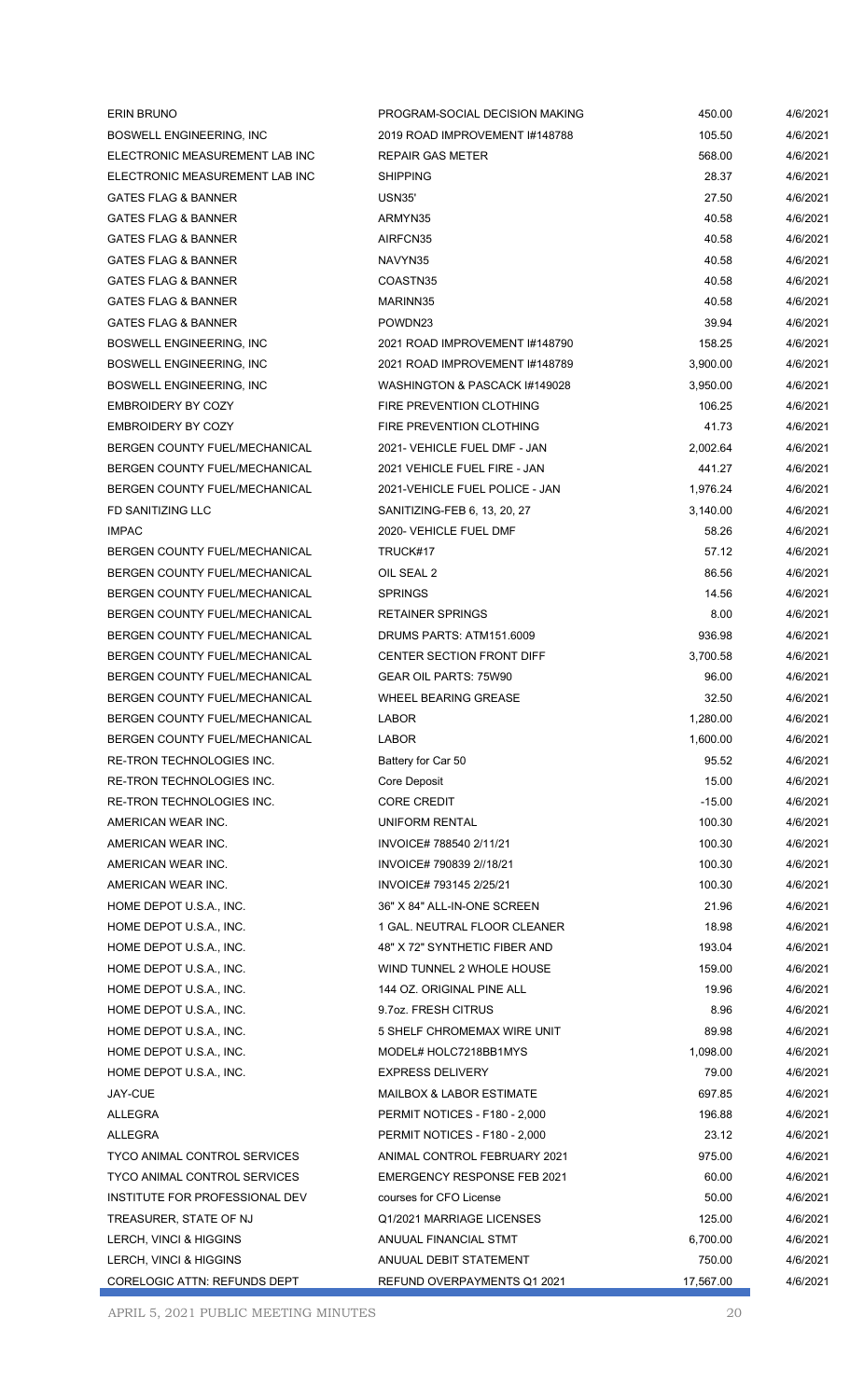|                                   | <b>TOTAL</b>                            | 355,279.58 |          |
|-----------------------------------|-----------------------------------------|------------|----------|
| PRINCIPAL LIFE INSURANCE CO.      | LIFE INSURANCE PYMT-APRIL               | 216.84     | 4/6/2021 |
| Lincoln Ntl Life Ins. Co.         | 2020 LOSAP CONTRIBUTIONS                | 80,000.00  | 4/6/2021 |
| ACTION DATA SERVICES INC.         | 2020-ACA 1094C/1095C FILING             | 1,845.38   | 4/6/2021 |
| ACTION DATA SERVICES INC.         | 2020-ACA IRS UPDATE                     | 600.00     | 4/6/2021 |
| JAY-CUE                           | 930 RIDGEWOOD BLVD. E. MAILBOX          | 348.40     | 4/6/2021 |
| TEKCON CONSTRUCTION, INC          | <b>EMERGANCY SERVICES BUILDING 6</b>    | 102,482.53 | 4/6/2021 |
| HOME DEPOT U.S.A., INC.           | 48" X 100' FIBERGLASS                   | 118.76     | 4/6/2021 |
| HOME DEPOT U.S.A., INC.           | <b>SELF DRILLING SCREWS</b>             | 13.74      | 4/6/2021 |
| HOME DEPOT U.S.A., INC.           | 54" WOOD HANDLE ACTION                  | 31.94      | 4/6/2021 |
| HOME DEPOT U.S.A., INC.           | <b>EXPRESS DELIVERY</b>                 | 79.00      | 4/6/2021 |
| HOME DEPOT U.S.A., INC.           | HUSKY HEAVY-DUTY 80 IN. W 10            | 1,298.00   | 4/6/2021 |
| HOME DEPOT U.S.A., INC.           | DRUM TRUCK - CRADLE                     | 519.24     | 4/6/2021 |
| HOME DEPOT U.S.A., INC.           | RUBBER DOOR SWEEP 2" X 36"              | 10.37      | 4/6/2021 |
| HOME DEPOT U.S.A., INC.           | PANEL MOLD TOUGH                        | 73.35      | 4/6/2021 |
| PETTY CASH                        | <b>VEHICLE TITLE &amp; REGISTRATION</b> | 265.00     | 4/6/2021 |
| PETTY CASH                        | <b>VEHICLE TITLE, REGISTRATION</b>      | 60.00      | 4/6/2021 |
| PETTY CASH                        | <b>VEHICLE TITLE, REGISTRATION</b>      | 60.00      | 4/6/2021 |
| PETTY CASH                        | CLERK - POSTAGE, SUPPLIES               | 24.77      | 4/6/2021 |
| PETTY CASH                        | MAILBOX DAMAGED BY SNOW PLOW            | 47.52      | 4/6/2021 |
| PETTY CASH                        | SHEER PINS FOR SNOW BLOWER              | 20.00      | 4/6/2021 |
| BOSWELL ENGINEERING, INC.         | BI/PZ/ENG 4407/55 #149227               | 738.50     | 4/6/2021 |
| BOSWELL ENGINEERING, INC          | BI/PZ/ENG 4304/43 #149226               | 949.50     | 4/6/2021 |
| BOSWELL ENGINEERING, INC          | BI/PZ/ENG 2206/6 #149229                | 211.00     | 4/6/2021 |
| <b>BOSWELL ENGINEERING, INC.</b>  | BI/PZ/ENG 4310/16 #149228               | 316.50     | 4/6/2021 |
| <b>T&amp;M ASSOCIATES</b>         | PROFESSIONAL SERVICE LAF399466          | 18.00      | 4/6/2021 |
| <b>T&amp;M ASSOCIATES</b>         | PROFESSIONAL SERVICE LAF399466          | 710.50     | 4/6/2021 |
| GIANNANTONIO & ROTH, LLC          | ATTENDED ZBA MEETINGS-2/23/21           | 250.00     | 4/6/2021 |
| AZZOLINA&FEURY ENGINEERING INC    | BI/PZ/ENG 2202.02/2 #74372              | 855.00     | 4/6/2021 |
| AZZOLINA&FEURY ENGINEERING INC    | BI/PZ/ENG 3104/13 #74368                | 851.25     | 4/6/2021 |
| AZZOLINA&FEURY ENGINEERING INC    | BI/PZ/ENG 2202/10 #74338                | 507.00     | 4/6/2021 |
| <b>BLACK, THOMAS &amp; SHERRY</b> | <b>REFUND ESCROW MONIES</b>             | 773.50     | 4/6/2021 |
| LERETA, LLC                       | REFUND OVERPAYMENTS Q1 2021             | 4,082.00   | 4/6/2021 |

## Resolution No. 21-176 Authorize refund of engineering escrow monies, B 2202, L 10, 777 Washington Avenue, not to exceed \$493.00

WHEREAS, Christopher Lanski posted engineering escrow monies for a project at Block 2202, Lot 10, 777 Washington Ave, and

WHEREAS, the project was not subject to the Construction Code Official's approval, and

WHEREAS, the outstanding invoice, dated 3/9/21, from the Township Engineer, has been encumbered for payment; and

NOW, THEREFORE, BE IT RESOLVED, that the Township Treasurer of the Township of Washington is authorized to refund the balance of engineering escrow in the amount of \$493.00 to the above.

#### CERTIFICATION OF AVAILABILITY OF FUNDS

As required by N.J.S.A. 40a:4-57, N.J.A.C. 5:30-14.5 and any other applicable requirements, I, John Corcoran, Chief Financial Officer of the Township of Washington, have ascertained the availability of funds for such services as determined in the Township's escrow account; PROJECT ID: LANSKI0001 Total Certified Amount Not to Exceed: \$493.00; John Corcoran, CMFO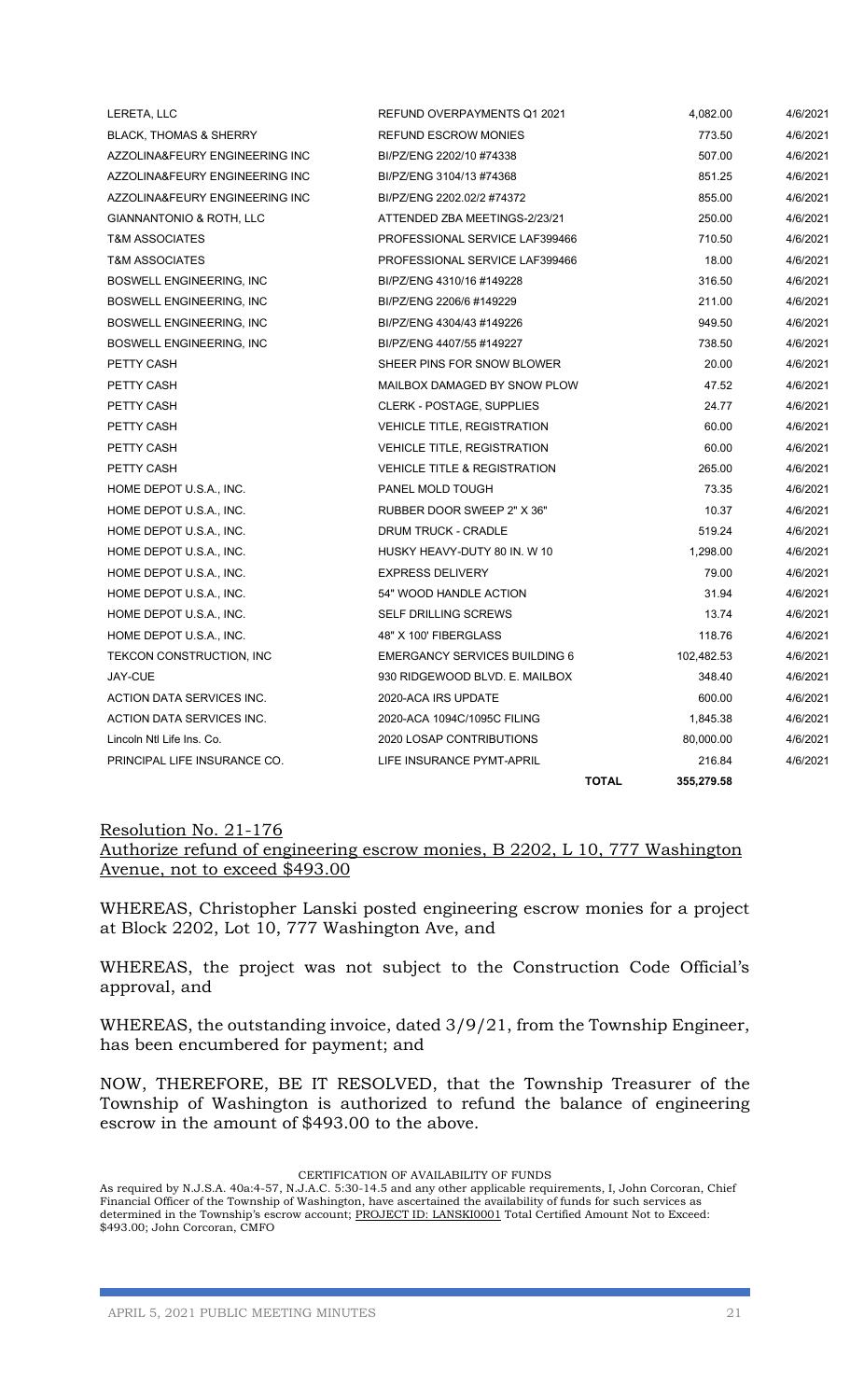#### Resolution No. 21-177 Authorize refund of recreation fees, Lacrosse registration, Lauren Foley, not to exceed \$130.00

BE AND IT IS RESOLVED, by the Township Council of the Township of Washington that the Township Treasurer is hereby authorized to refund the following recreation fees:

> Lauren Foley 41 Wheeler Avenue Westwood, NJ 07675

Refund for Lacrosse Registration:  $$130.00$ 

Refund Amount: \$130.00

CERTIFICATION OF AVAILABILITY OF FUNDS

As required by N.J.S.A. 40a:4-57, N.J.A.C. 5:30-14.5 and any other applicable requirements, I, John Corcoran, Chief Financial Officer of the Township of Washington, have ascertained the availability of funds for such services as determined in the Township's non-budget; 1-01-95-029-005. Total Certified Amount Not to Exceed: \$130.00. John Corcoran, CMFO

Resolution No. 21-178 Authorize refund of recreation fees, Lacrosse registration, Ariel Contendo, not to exceed \$95.00

BE AND IT IS RESOLVED, by the Township Council of the Township of Washington that the Township Treasurer is hereby authorized to refund the following recreation fees:

> Ariel Contento 440 Washington Avenue Township of Washington, NJ 07676

Refund for Lacrosse Registration:  $$95.00$ 

Refund Amount: \$95.00

#### CERTIFICATION OF AVAILABILITY OF FUNDS

As required by N.J.S.A. 40a:4-57, N.J.A.C. 5:30-14.5 and any other applicable requirements, I, John Corcoran, Chief Financial Officer of the Township of Washington, have ascertained the availability of funds for such services as determined in the Township's non-budget; 1-01-95-029-005. Total Certified Amount Not to Exceed: \$95.00. John Corcoran, CMFO

#### CLOSED SESSION:

Resolution No. 21-179 Negotiations, parking municipal vehicles; acquisition of properties/condemnation

A motion was made by Councilwoman Morgan, seconded by Council President Feeney, to enter into Closed Session.

Ayes: Councilwoman Morgan, Councilman Sears, Council President Feeney.

Nays: None.

Absent: Councilmen Cascio, DeSena.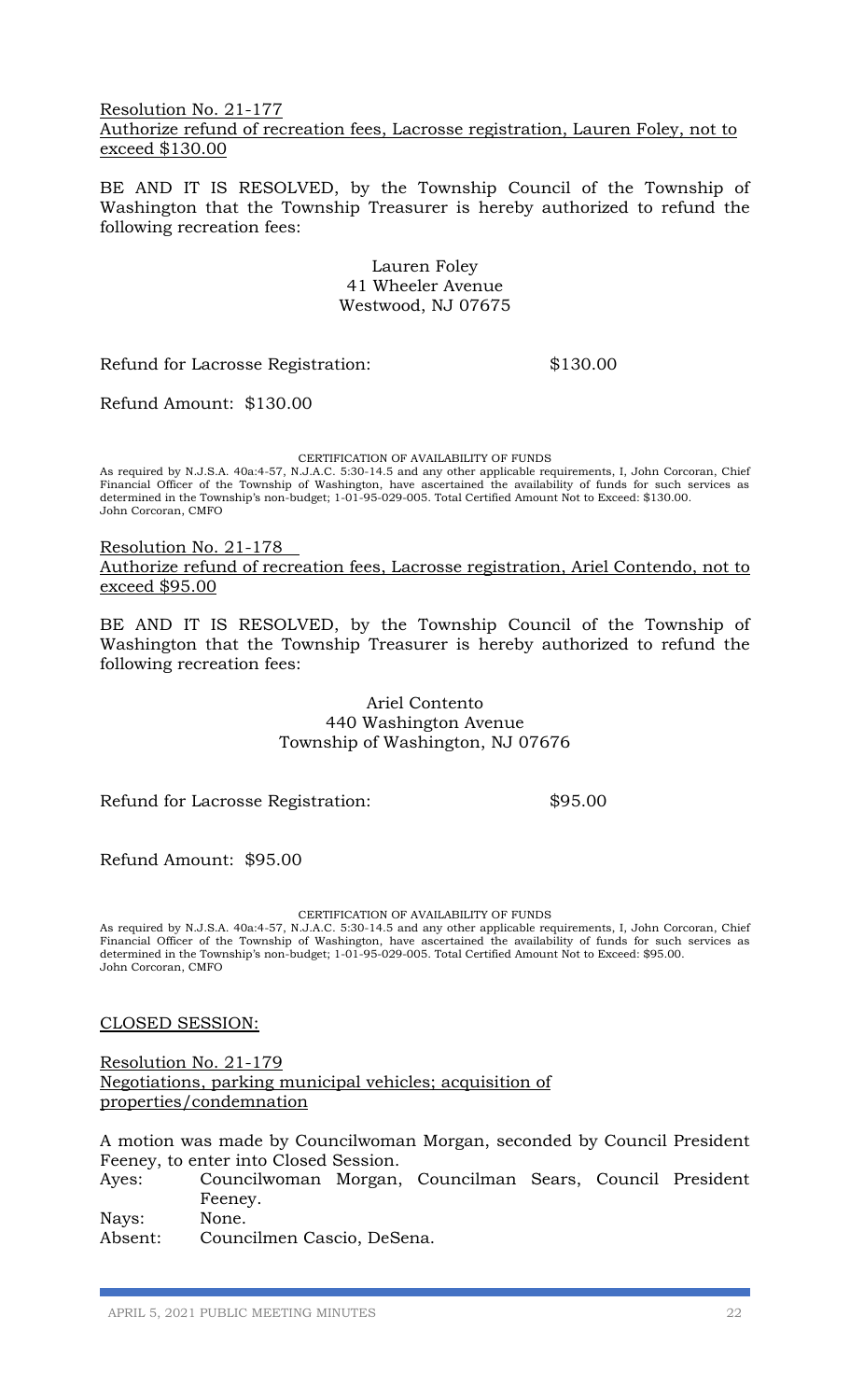*\*\*Yes, we will reconvene after Closed Session, approximately 9:45 -10:00 pm, see below link to join the remainder of the meeting\*\**

Resolution No. 21-179 Negotiations, parking municipal vehicles; acquisition of properties/condemnation

WHEREAS, the public is invited to attend all Meetings (whether denoted public or conference sessions) of the Township Council in accordance with its general practice and the Open Public Meetings Act; and

WHEREAS, the Legislature of the State of New Jersey declared that the public has a right to attend all meetings of the public bodies at which any business affecting the public is discussed or acted upon in any way except as set forth in the Open Public Meetings Act (N.J.S.A. 10:4-12), which provides for the exclusion of the public from the portion of a meeting at which certain enumerated matters are to be discussed; and

WHEREAS, the Township Council has determined that, because of the nature of the subject matter to be discussed, the public should not be present at that portion of the meeting of the Township Council at which certain specific matters encompassed by N.J.S.A. 10:4-12 are to be discussed;

NOW, THEREFORE, BE IT RESOLVED, by the Township Council of the Township of Washington that, pursuant to the express provisions of the Open Public Meetings Act, the public be excluded from the meeting or portion of the meeting (denoted as an "executive" or "closed" session) in which the following matters are to be discussed:

1. Any matter which, by express provision of federal law or State statute or rule of court shall be rendered confidential or excluded from the provision of subsection of a. of this section.

2. Any matter in which the release of information would impair a right to receive funds from the Government of the United States.

3. Any material the disclosure of which constitutes an

unwarranted invasion of individual privacy such as any records, data, reports, recommendation, or other personal material of any educational, training, social service, medical, health, custodial, child protection, rehabilitation, legal defense, welfare, housing, relocation, insurance, and similar program or institution operated by a public body pertaining to any specific individual admitted to or served by such institution or program, including but not limited to information relative to the individual's personal and family circumstances, and any material pertaining to admission, discharge, treatment, progress or condition of any individual, unless the individual concerned (or, in the case of a minor or incompetent, his guardian) shall request in writing that the same be disclosed publicly.

4. Any collective bargaining agreement, or the terms and conditions which are proposed for inclusion in any collective bargaining agreement, including the negotiation of the terms and conditions thereof with employees or representatives of employees of the public body.

5. Any matter involving the purchase, lease or acquisition of real property with public funds, the setting of banking rates or investment of public funds, where it could adversely affect the public interest if discussion of such matters were disclosed. **Negotiations, parking of municipal vehicles; acquisition of properties/condemnation**

6. Any tactics and techniques utilized in protecting the safety and property of the public provided that their disclosure could impair such protection. Any investigations of violations or possible violations of the law.

7. Any pending or anticipated litigation or contract negotiation other than in subsection b. (4) of N.J.S.A. 10:4-12, herein in which the public body is, or may become a party. Any matters falling within the attorney-client privilege, to the extent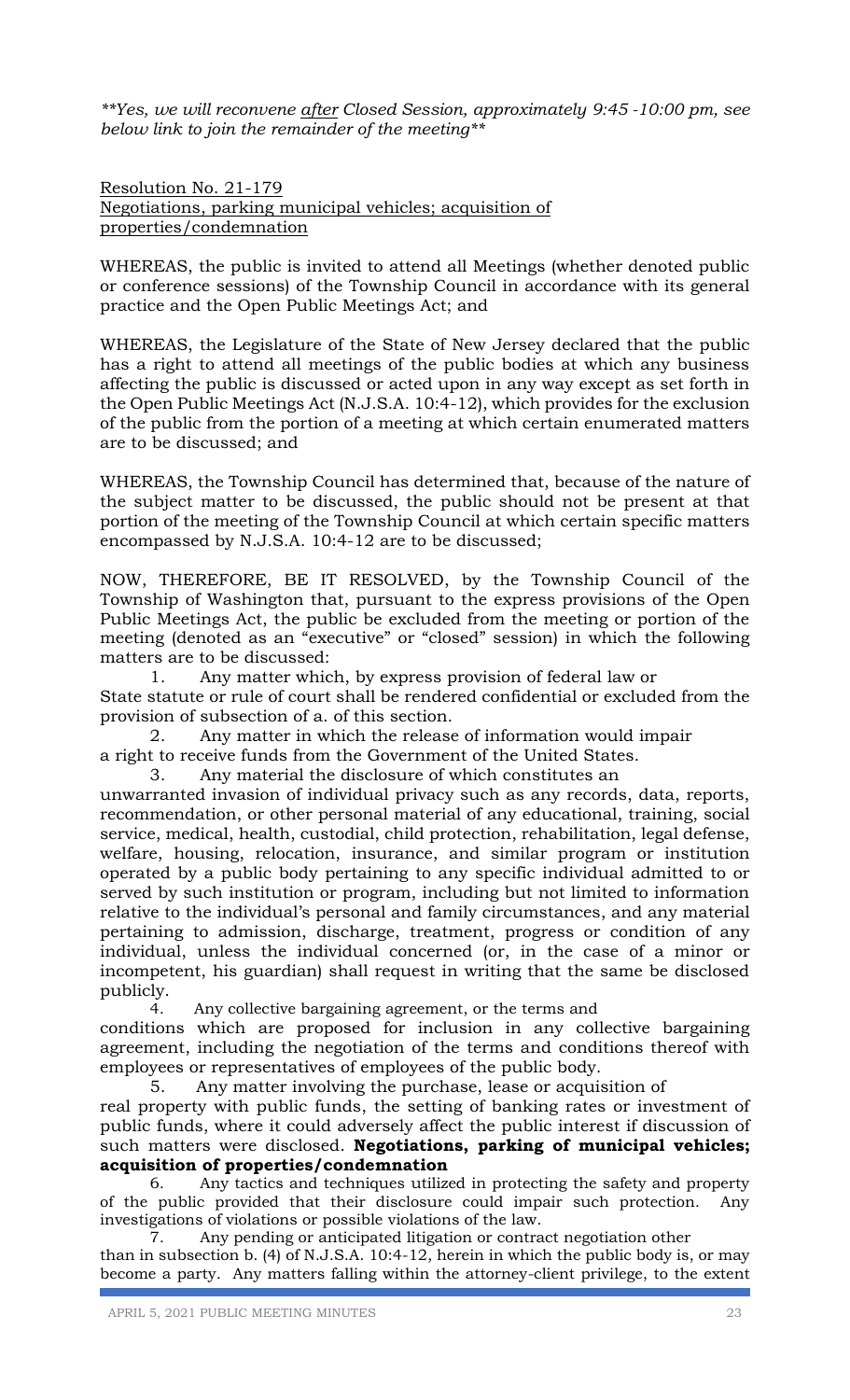that confidentiality is required in order for the attorney to exercise his ethical duties as a lawyer**.** 

8. Any matter involving the employment, appointment, termination of employment, terms and conditions of employment, evaluation of the performance of, promotion or disciplining of any specific prospective public officer or employee or current public officer or employee employed or appointed by the public body, unless all the individual employees or appointees whose rights could be adversely affected request in writing that such matter or matters by discussed at a public meeting.

9. Any deliberations of a public body occurring after a public hearing that may result in the imposition of a specific civil penalty upon the responding party or the suspension or loss of a license or permit belonging to the responding party as a result of an act or omission for which the responding party bears responsibility.

BE IT FURTHER RESOLVED, that it is not possible as yet to fix the time when or the circumstances under which the discussion conducted in Closed Session can be disclosed to the public. It is anticipated that the subject matter under discussion will be made public when finalized.

BE IT FURTHER RESOLVED, that notice is hereby given that the Township Council may find it necessary to take action at the conclusion of the executive/closed session; that such action if taken, will occur in open session; that you are invited to stay in the Municipal Building during the executive/closed session; that the doors to the Council chambers will be opened and an announcement will be made if the Township Council will be going into open session; and you may be present during such open session.

X The Township Council anticipates that an open session **will be** necessary**.**

The Township Council anticipates that an open session will not be necessary**.**

Time noted: 9:51 p.m.

A motion was made by Councilman Sears, seconded by Council President Feeney to reconvene to the Public Portion of the meeting.

Ayes: Councilwoman Morgan, Councilman Sears, Council President Feeney.

Nays: None.

Absent: Councilmen Cascio, DeSena.

Introduction, 1st Reading:

Ordinance No. 21-05 AN ORDINANCE AUTHORIZING THE RENTING AND USE OF 35 PARKING SPACES BY THE TOWNSHIP OF WASHINGTON FROM OUR LADY OF GOOD COUNSEL CHURCH

A motion was made by Councilman Sears, seconded by Councilwoman Morgan, to introduce and pass Ordinance No. 21-05 at first reading by title.

Ayes: Councilwoman Morgan, Councilman Sears, Council President Feeney.

Nays: None.

Absent: Councilmen Cascio, DeSena.

A motion was made by Councilman Sears, seconded by Councilwoman Morgan, to approve Resolution No. 21-180.

| Ayes: | Councilwoman Morgan, Councilman Sears, Council President |  |  |  |
|-------|----------------------------------------------------------|--|--|--|
|       | Feeney.                                                  |  |  |  |
| Nays: | None.                                                    |  |  |  |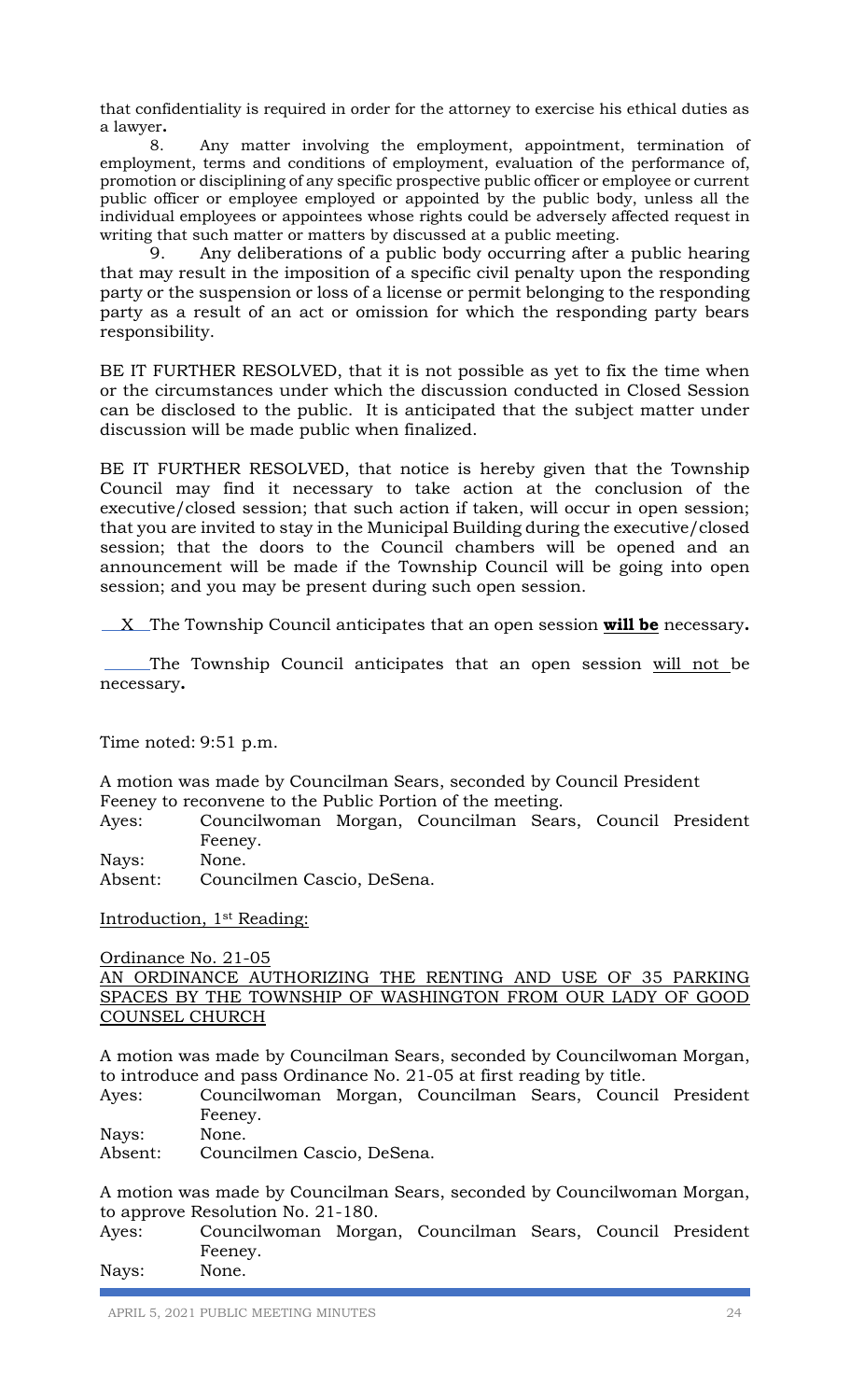Absent: Councilmen Cascio, DeSena.

## Resolution No. 21-180

WHEREAS, Ordinance No. 21-05 entitled: AN ORDINANCE AUTHORIZING THE RENTING AND USE OF 35 PARKING SPACES BY THE TOWNSHIP OF WASHINGTON FROM OUR LADY OF GOD COUNSEL CHURCH was introduced and passed at first reading at a meeting of the Township Council of the Township of Washington on the 5TH day of April, 2021; and

NOW, THEREFORE BE IT RESOLVED, that further consideration for final passage and public hearing of said ordinance shall be held on the 19th day of April, 2021 at 7:30pm, prevailing time, or as soon thereafter as said matter can be reached in the Municipal Complex, 350 Hudson Avenue, Township of Washington at which time and place all persons who may be interested will be given an opportunity to be heard concerning said ordinance.

BE IT FURTHER RESOLVED, that the office of the Township Clerk is authorized to advertise in The Bergen Record, a newspaper circulated in this Township, the introduction and notice of further consideration for final passage and public hearing of this ordinance as required by law.

Ordinance No. 21-05 AN ORDINANCE AUTHORIZING THE RENTING AND USE OF 35 PARKING SPACES BY THE TOWNSHIP OF WASHINGTON FROM OUR LADY OF GOOD COUNSEL CHURCH

WHEREAS, the Township of Washington ("Township"), has the need for temporary additional parking for the Township's Department of Public Works in connection with the required NJDEP environmental remediation of the Department of Public Works site and the location and construction of a new Department of Public Works facility; and

WHEREAS, such temporary parking can be provided within the Township by Our Lady of Good Counsel Church at its property located at 668 Ridgewood Road, Township of Washington, New Jersey; and

WHEREAS, alternate sites and approaches for such parking needs have been explored including locating such temporary parking at Sherry Field and at a Township parcel located off Hudson Avenue, and the Township Council has determined that the best approach to satisfy the need for such temporary parking is the renting of 35 parking spaces at 668 Ridgewood Road, Township of Washington, New Jersey; and

WHEREAS, Our Lady of Good Counsel Church has proposed a lease agreement together with an addendum thereto for the renting of 35 parking spaces to the Township, copies of which are on file with the Township Clerk, and the Township Council wishes to enter in said lease agreement and addendum;

NOW, THEREFORE, BE IT ORDAINED, by the Township Council of the Township of Washington, as follows:

 1. The Township shall enter into the lease agreement and addendum for the renting and use of 35 parking spaces at 668 Ridgewood Road, Township of Washington, New Jersey, pursuant to the terms thereof which provides, among other things, for a term of two years subject to the right of termination on 30 days prior written notice, and a monthly rental of \$2,500. The commencement date thereof shall be \_\_\_\_\_\_\_\_\_\_\_, 2021.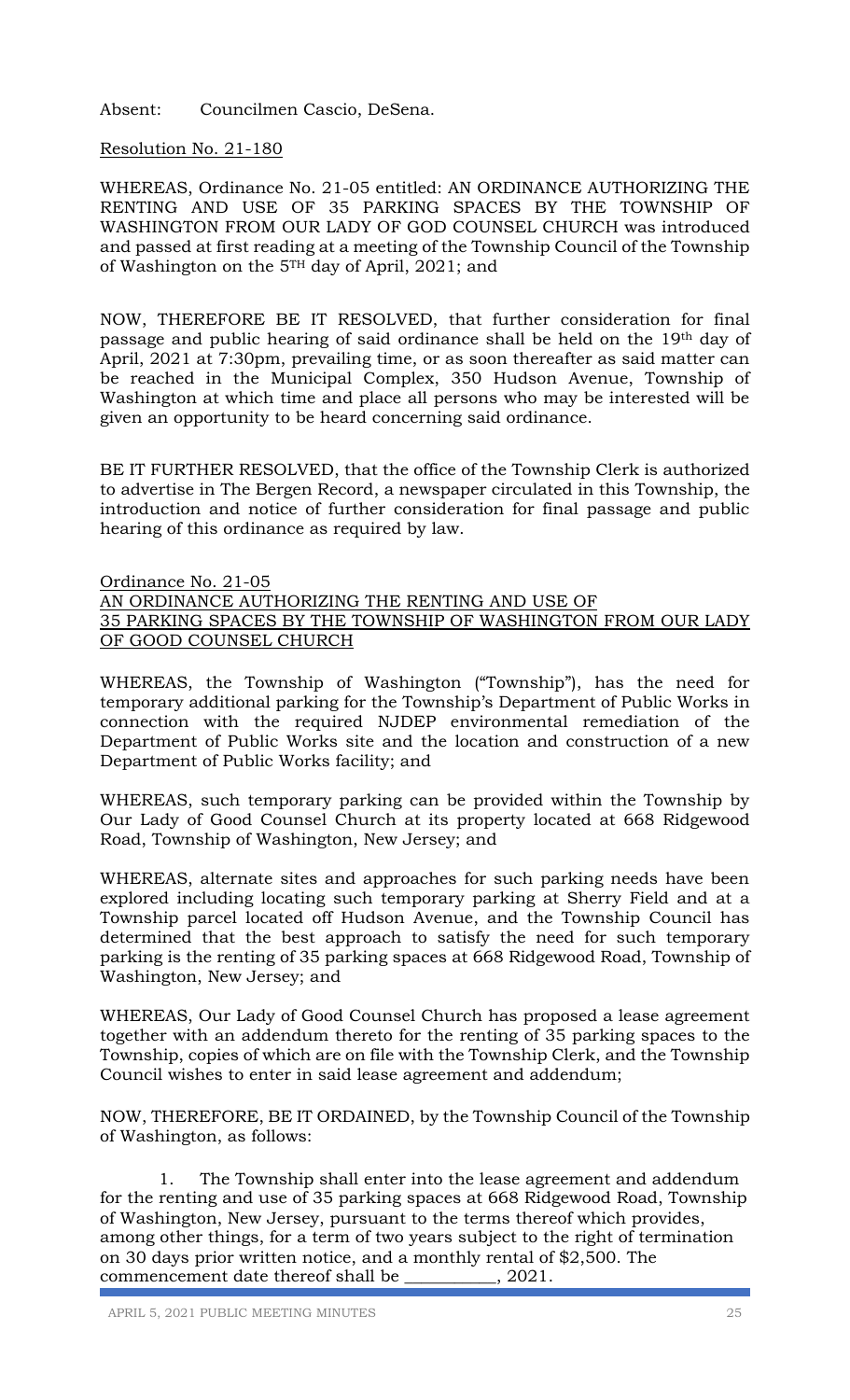2. The Township Council hereby approves all of the terms of the lease agreement and addendum as on file with the Township Clerk, and hereby authorizes the Mayor to execute the lease agreement and addendum on behalf of the Township.

3. If any section, sub-section, sentence, clause or phrase of this Ordinance is for any reason held to be unconstitutional or invalid such decision shall not affect the remaining portions of this Ordinance.

4. All Ordinances or any provisions of any ordinance inconsistent with the provisions of this Ordinance are hereby repealed as to such inconsistencies and not otherwise.

5. This Ordinance shall take effect upon final passage and publication and in accordance with the Charter, and subject to such emergency resolution as may be adopted pursuant to Section 17-32 thereof. [R.S. 40:69A-181 (b)].

\*\*\*\*\*\*\*\*

*Council President Feeney read the following into the record:* 

RESOLUTION No. 21-181 ACQUISITION OF REAL PROPERTY DESIGNATED AS BLOCK 2301, LOT 1 AND BLOCK 2401 LOT 1.01

WHEREAS, the Township of Washington is authorized to acquire such lands and buildings as may be necessary and suitable for the performance of its functions and the conduct of public business; and

WHEREAS, an objective of the Master Plan of the Township of Washington is to preserve open space; and

WHEREAS, the real property and improvements thereon with respect to Block 2301, Lot 1 and Block 2401 Lot 1.01 may be available for purchase, and the Township Council has determined that the Township could benefit from the acquisition of said real property and improvements;

NOW, THEREFORE, BE AND IT IS HEREBY RESOLVED that the Township Council authorizes the negotiation of a possible acquisition of said real property and improvements which shall be subject to the following conditions:

- 1. A purchase price of \$850,000.
- 2. The payment in full of all mortgages and other liens on the real property, and the discharge of record of all such mortgages and other liens.
- 3. The conveyance of good and marketable title to the real property.
- 4. Confirmation of all legal and funding requirements for the transaction.
- 5. The negotiation and execution of a Definitive Agreement for the sale and purchase of the real property and improvements including all ancillary agreements and documents.
- 6. Such other conditions as may be required by law.

BE IT FURTHER RESOLVED, that the Mayor and Township Administration are hereby authorized to proceed with the process approved hereunder, including reports to and approvals from the Township Council.

A motion was made by Councilwoman Morgan, seconded by Councilman Sears, on Resolution No. 21-181.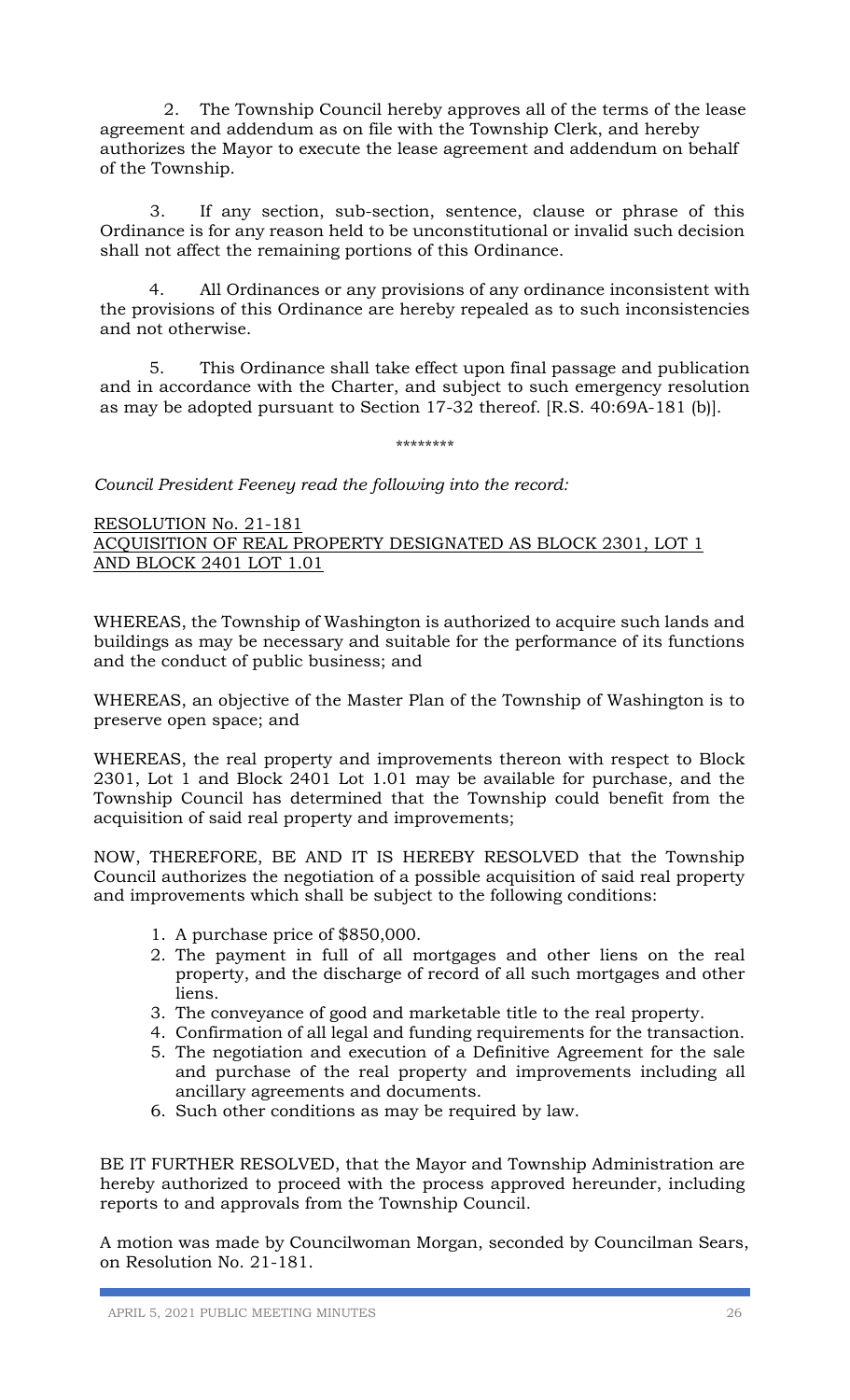#### Discussion:

Mayor Calamari stated he would like to point out to the public that this resolution does not currently bind the Township in any way, shape or form, it is just a resolution to allow the town to further negotiate the acquiring of the property, there are a lot of terms that need to be worked out between now and any type of final sale, there is no intent to buy it for the use of DPW operations, there will be no hazmat stored there, there will not be any maintenance of vehicles, if it comes to pass. Many things that have to happen between now and then, there is a potential of storing some township owned equipment in the parking lot or leaving it as a component of a swimming facility, again, this doesn't bind us it just authorizes further negations and agreed purchase price after all those negotiations take place.

Ayes: Councilwoman Morgan, Councilman Sears, Council President Feeney. Nays: None. Absent: Councilmen Cascio, DeSena.

A motion was made by Councilwoman Morgan, seconded by Councilman Sears, to adjourn to Conference Session.

- Ayes: Councilwoman Morgan, Councilman Sears, Council President Feeney. Nays: None.
- Absent: Councilmen Cascio, DeSena.

Time noted: 9:58 p.m.

*/s/ Susan Witkowski /s/Stacey Feeney* Township Clerk Council President

Approved: May 17, 2021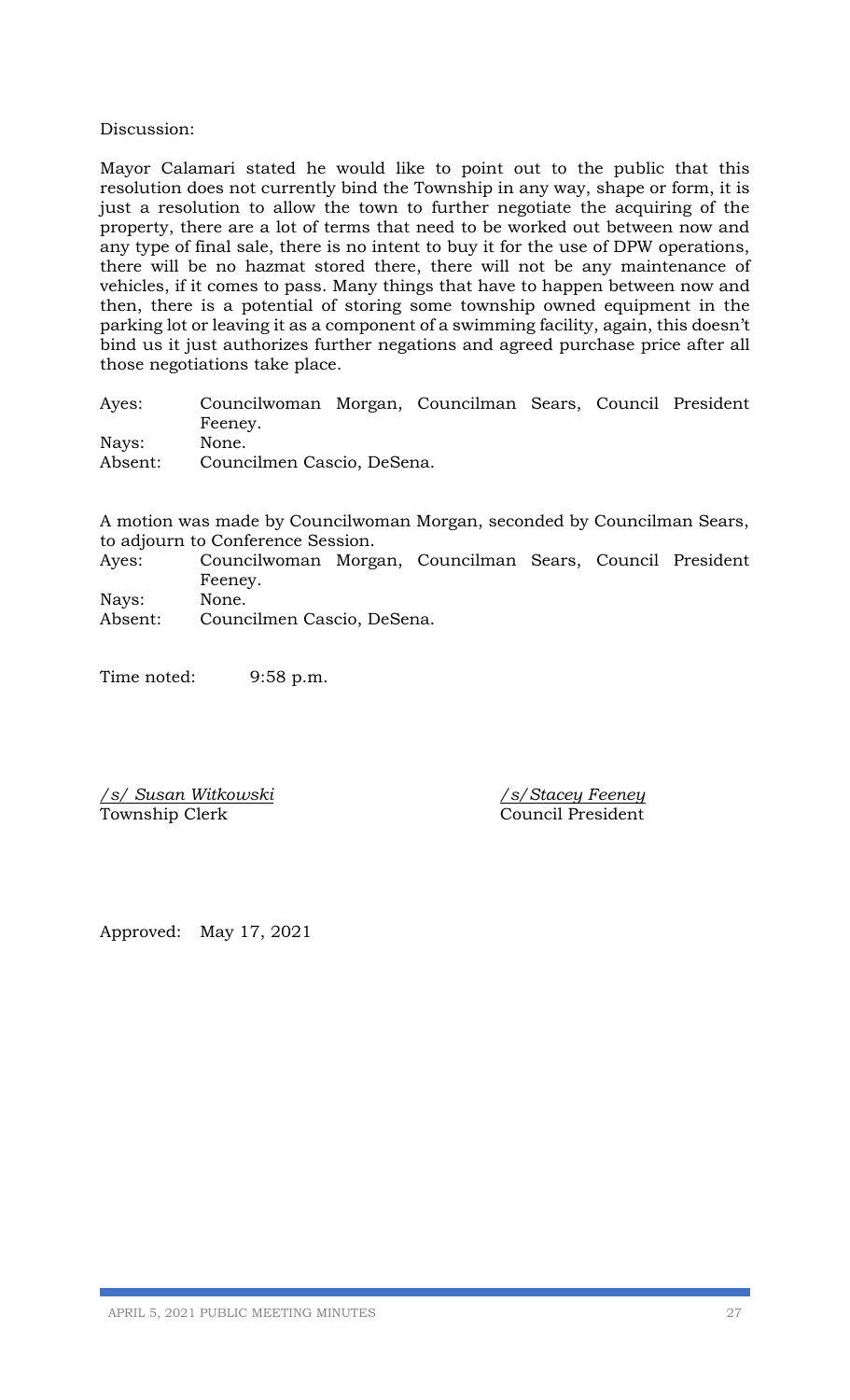## TOWNSHIP OF WASHINGTON BERGEN COUNTY, NEW JERSEY CONFERENCE/BUDGET MINUTES April 5, 2021

#### CURRENT BUSINESS

- I. Administration A. Project Tracker (rt) – No update from last meeting.
- II. Council
	- A. Ordinances and Legislation
	- B. Financials
	- C. Miscellaneous

*Attorney Poller left meeting at 9:59 p.m.* 

2021 BUDGET DISCUSSION

DMF

Dominick Swartz, Foreman

Director – Dan Scudieri

Page 39

DMF – Permanent Employees – Not Superintendent 1-01-26-290-110

1.75% is contractual, as per negotiation of the contract, the balance is for those

employees doing the steps, currently there are 10 full-time employees.

A motion was made by Council President Feeney, seconded by Councilman Sears, DMF – Permanent Employees – Not Superintendent.

| Ayes:   | Councilwoman Morgan, Councilman Sears, |
|---------|----------------------------------------|
|         | Council President Feeney.              |
| Nays:   | None.                                  |
| Absent: | Councilman Cascio, DeSena.             |

DMF – Permanent Employees – Not Superintendent 1-01-26-290-110

| 1012027<br>REC \$515,000 | NO CHANGE | <b>BUDGET \$515,000</b> |
|--------------------------|-----------|-------------------------|
|                          |           |                         |

## Page 40

Administrator Tovo stated slight reduction from last year, snow removal does not come out of here, it comes out of the Trust Fund. Mr. Swartz stated we are good with the \$40,000, overtime for the current 10 employees. Councilwoman Morgan asked would it make more sense to hire a seasonal? Administrator Tovo replied we are operating with more seasonal than in the past, currently we have four. Mr. Swartz stated the overtime factors in the Saturdays when the yard is open, Town Day, town functions, parades, etc., that is all factored into that number.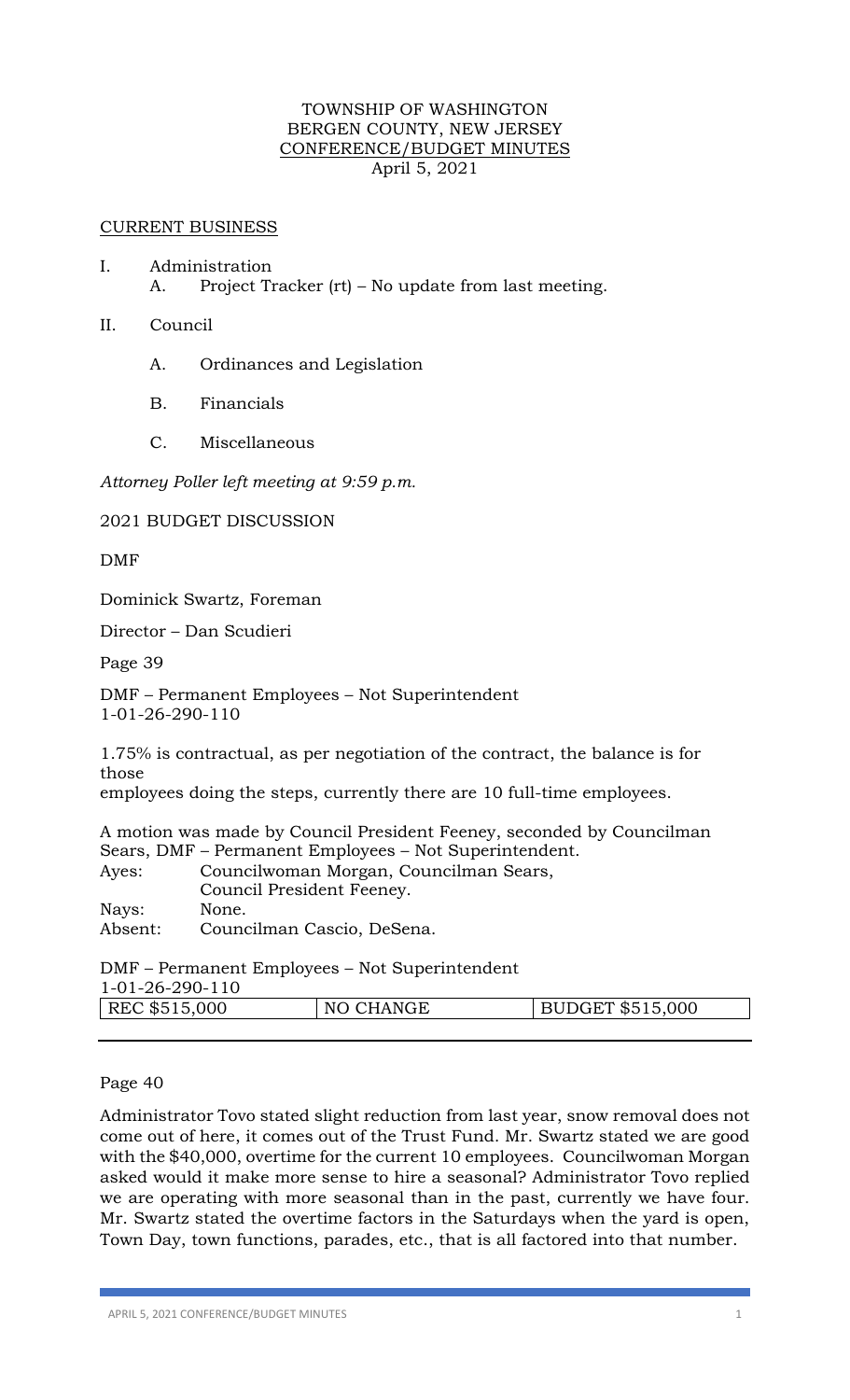A motion was made by Council President Feeney, seconded by Councilwoman Morgan, DMF – Overtime. Ayes: Councilwoman Morgan, Councilman Sears, Council President Feeney. Nays: None. Absent: Councilmen Cascio, DeSena.

DMF – Overtime 1-01-26-290-120 | REC \$40,000 | NO CHANGE | BUDGET \$40,000

DMF – Secretary 1-01-26-290-130 Will be discussed with personnel

DMF – Contractual Stipends – Not foreman 1-01-26-290-150

Administrator Tovo stated this is contractual, this is for CDL holders, crew chiefs, mechanics. Councilman Sears asked why does the mechanic get a stipend? Mr. Swartz stated it is a unique skill set, repairs to trucks, police vehicles, change tires, it is in the contract. Administrator Tovo stated it is in the contract, it can be addressed at the next negotiations.

A motion was made by Council President Feeney, seconded by Councilman Sears, on DMF – Contractual Stipends – Not foreman. Ayes: Councilwoman Morgan, Councilman Sears,

Council President Feeney. Nays: None.

Absent: Councilmen Cascio, DeSena.

DMF – Contractual Stipends – Not foreman

| 1-01-26-290-150 |           |                        |
|-----------------|-----------|------------------------|
| REC \$15,000    | NO CHANGE | <b>BUDGET \$15,000</b> |
|                 |           |                        |

DMF – Seasonal Workers 1-01-26-290-180

Administrator Tovo stated increase is due to adding more seasonal for leaf transport, not to Sherry Field. Councilwoman Morgan stated it is the extra \$10,000 that we are not paying for overtime, so it evens itself out.

A motion was made by Council President Feeney, seconded by Councilwoman Morgan, DMF – Seasonal Workers.

| Ayes:   | Councilwoman Morgan, Councilman Sears, |
|---------|----------------------------------------|
|         | Council President Feeney.              |
| Nays:   | None.                                  |
| Absent: | Councilmen Cascio, DeSena.             |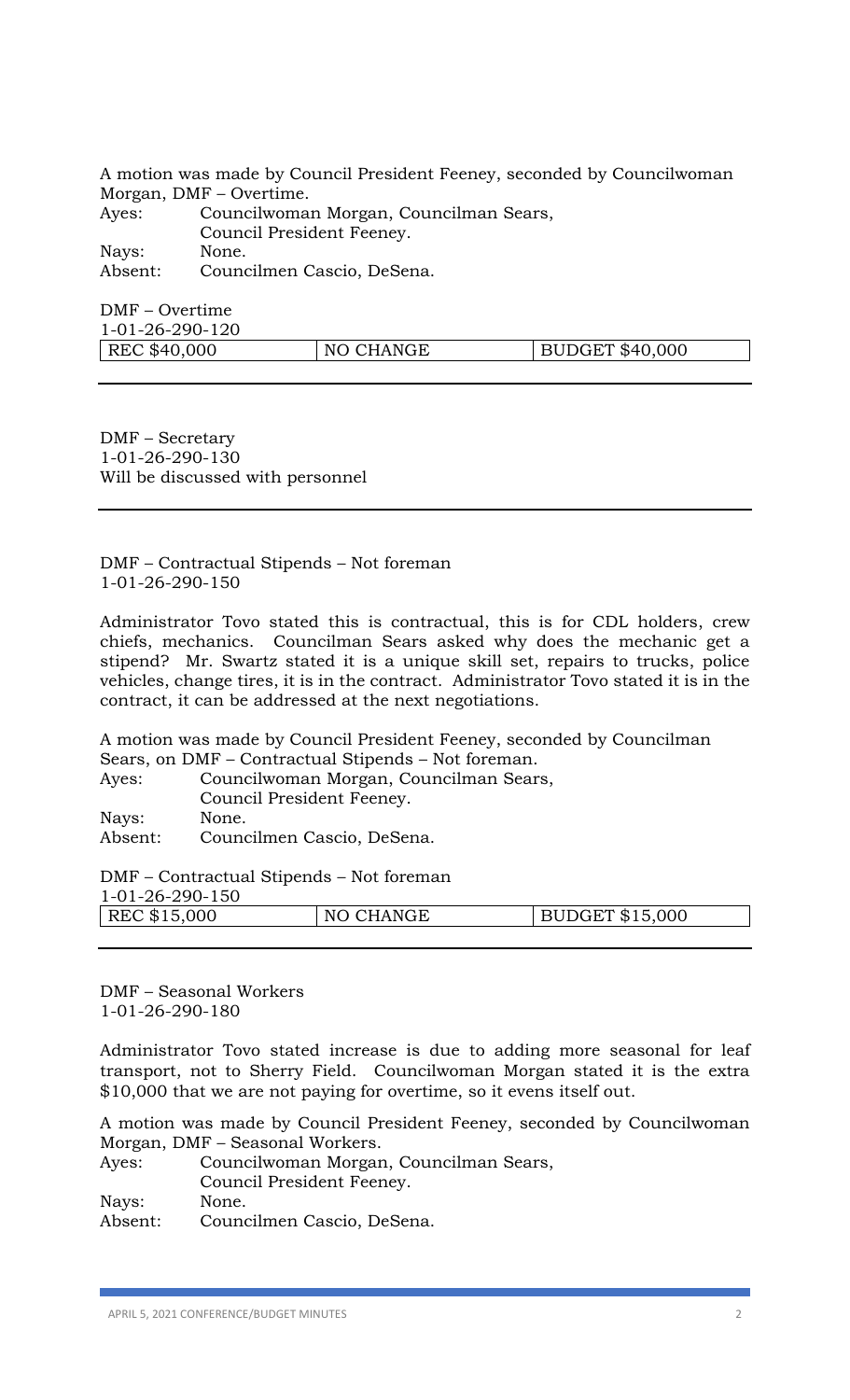DMF – Seasonal Workers 1-01-26-290-180

REC \$85,000 NO CHANGE BUDGET \$85,000

DMF – Winter Watch 1-01-26-290-190

Administrator Tovo stated this is when DPW employees are on call-out status, it is contractual.

\_\_\_\_\_\_\_\_\_\_\_\_\_\_\_\_\_\_\_\_\_\_\_\_\_\_\_\_\_\_\_\_\_\_\_\_\_\_\_\_\_\_\_\_\_\_\_\_\_\_\_\_\_\_\_\_\_\_\_\_\_\_\_\_\_\_\_\_\_\_\_\_\_\_\_\_\_\_

DMF – Winter Watch 1-01-26-290-190 REC \$9,500 NO CHANGE BUDGET \$9,500 Council agrees.

DMF – Foreman Stipend 1-01-26-290-191

Administrator Tovo stated currently two people are drawing this stipend, the Acting Superintendent and the current foreman, Dom Swartz. He stated we would like to make a promotion from acting Super to Super, leave the additional funding for a second foreman, maybe have two foreman, two crews, with the diversity of work, two foreman, two crew chiefs, increase our productivity. Mr. Swartz explained, minor task, two-man crew, field/grass cutting is a four-man crew, we do catch basin repairs, manhole repairs if they are sinking or too raised too high. A foreman is assigned to one group, foreman to another group, the superintendent does that. Councilman Sears asked is there a chain of command? Administrator Tovo replied the Senior most foreman would be the second in command, going forward is to organize the department into two groups, with different assignments every day, the Superintendent would assign those assignments, it would be more efficient. Councilwoman Morgan stated she is okay with this. Council President Feeney stated this idea seems more efficient. Mr. Swartz stated currently we collaborate, distribute the work. Councilman Sears asked is there a daily printout that goes to the Director? Mr. Swartz replied we are working towards that.

A motion was made by Council President Feeney, seconded by Councilwoman Morgan, DMF – Foreman Stipend.

| Ayes:   | Councilwoman Morgan, Councilman Sears, |
|---------|----------------------------------------|
|         | Council President Feeney.              |
| Nays:   | None.                                  |
| Absent: | Councilmen Cascio, DeSena.             |

DMF – Foreman Stipend 1-01-26-290-191  $\vert$  REC \$10,000  $\vert$  NO CHANGE  $\vert$  BUDGET \$10,00

Council President Feeney stated this was planned for last year, a detour was taken due to COVID. Administrator Tovo stated Mr. Swartz was promoted to Foreman, we do anticipate moving with the Acting Superintendent. As soon as the budget is complete this will take place, promotion will be done from within. Mayor Calamari stated the Council last year did not approve the increase for the Superintendent.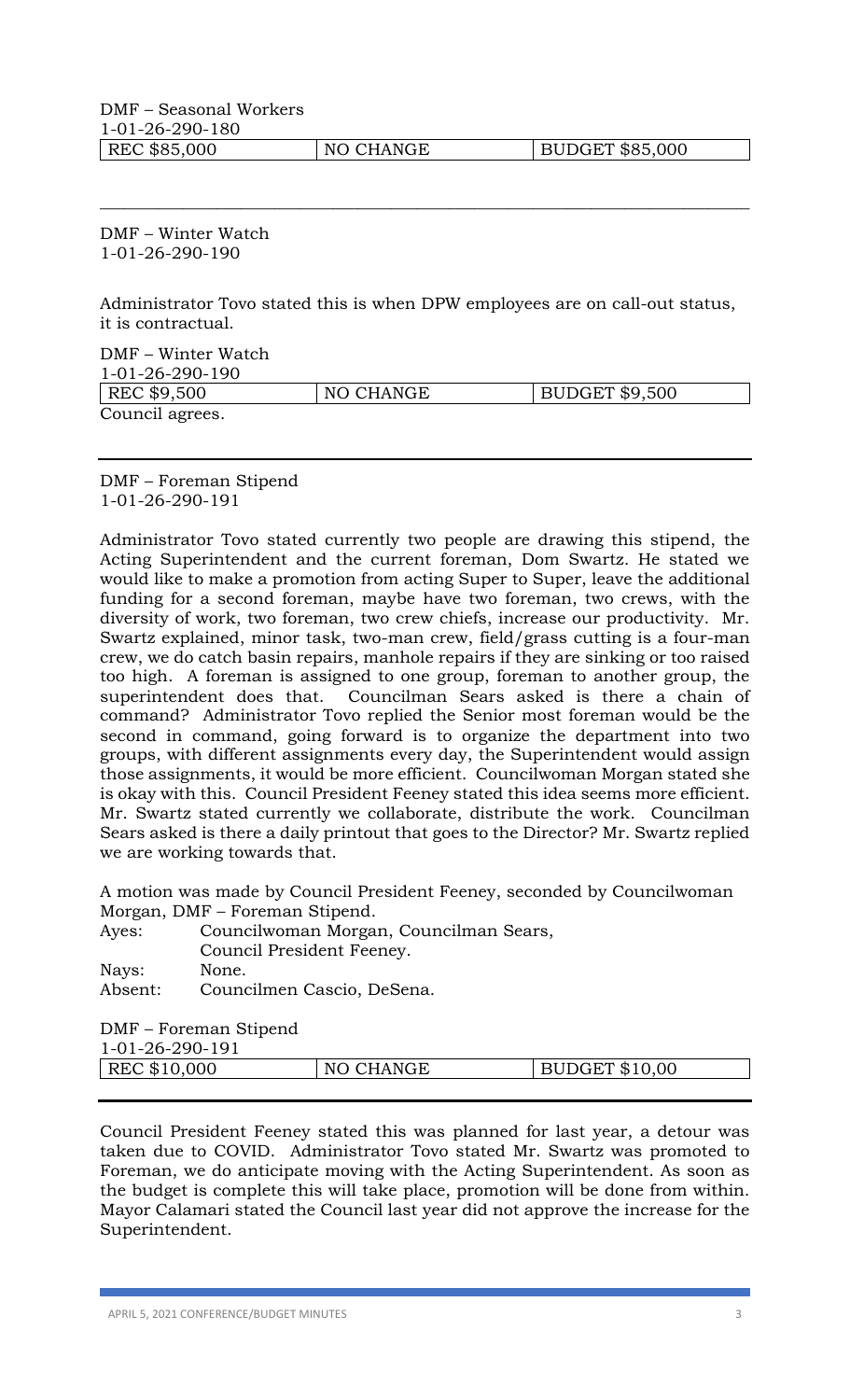Page 41

DMF – Dues, Meetings & Conferences 1-01-26-290-250

Mayor Calamari stated last year it was increased for the League down in Atlantic City, due to COVID it did not happen. Administrator Tovo stated in the years prior to that, the DPW was not allowed to go to the Conference, it would be to the towns benefit if they do. Mr. Swartz stated we do have webinars we will need to take for CEU's, as certification is every three years, he was just certified in October, which need to be completed for recertification, he is looking at webinars regarding recycling, it is something the town needs for their Annual Tonnage Grant. The amount is with the intention of going down to the League, and classes can be taken online.

A motion was made by Council President Feeney, seconded by Councilwoman Morgan, DMF - Dues, Meetings & Conferences.

| Ayes:   | Councilwoman Morgan, Councilman Sears, |
|---------|----------------------------------------|
|         | Council President Feeney.              |
| Nays:   | None.                                  |
| Absent: | Councilmen Cascio, DeSena.             |

DMF – Dues, Meetings & Conferences

1-01-26-290-250

| REC \$1,500 | NO CHANGE | BUDGET \$1,500 |
|-------------|-----------|----------------|
|             |           |                |

DMF– Travel & Mileage 1-01-26-290-280

Administrator Tovo stated if Council has no objection, he would like to remove this since we purchased the second Hyundai, that vehicle can be used to attend any schools. Councilman Sears asked do the vehicles have EZPass? Administrator Tovo replied no. Councilman Sears recommends leaving \$100 in the line item.

A motion was made by Councilman Sears, seconded by Council President Feeney, to decrease DMF – Travel & Mileage.

| Ayes:   | Councilwoman Morgan, Councilman Sears, |
|---------|----------------------------------------|
|         | Council President Feeney.              |
| Nays:   | None.                                  |
| Absent: | Councilmen Cascio, DeSena.             |

DMF – Travel & Mileage 1-01-26-290-200

| <b>REC \$500</b> | DECREASE \$400 | BUDGET \$100 |
|------------------|----------------|--------------|
|                  |                |              |

Page 42

DMF – Radio Expense 1-01-26-290-360

Administrator Tovo stated with our migration, the police frequency, the DPW will have the old radios. Councilman Sears asked if the DPW will be need to move to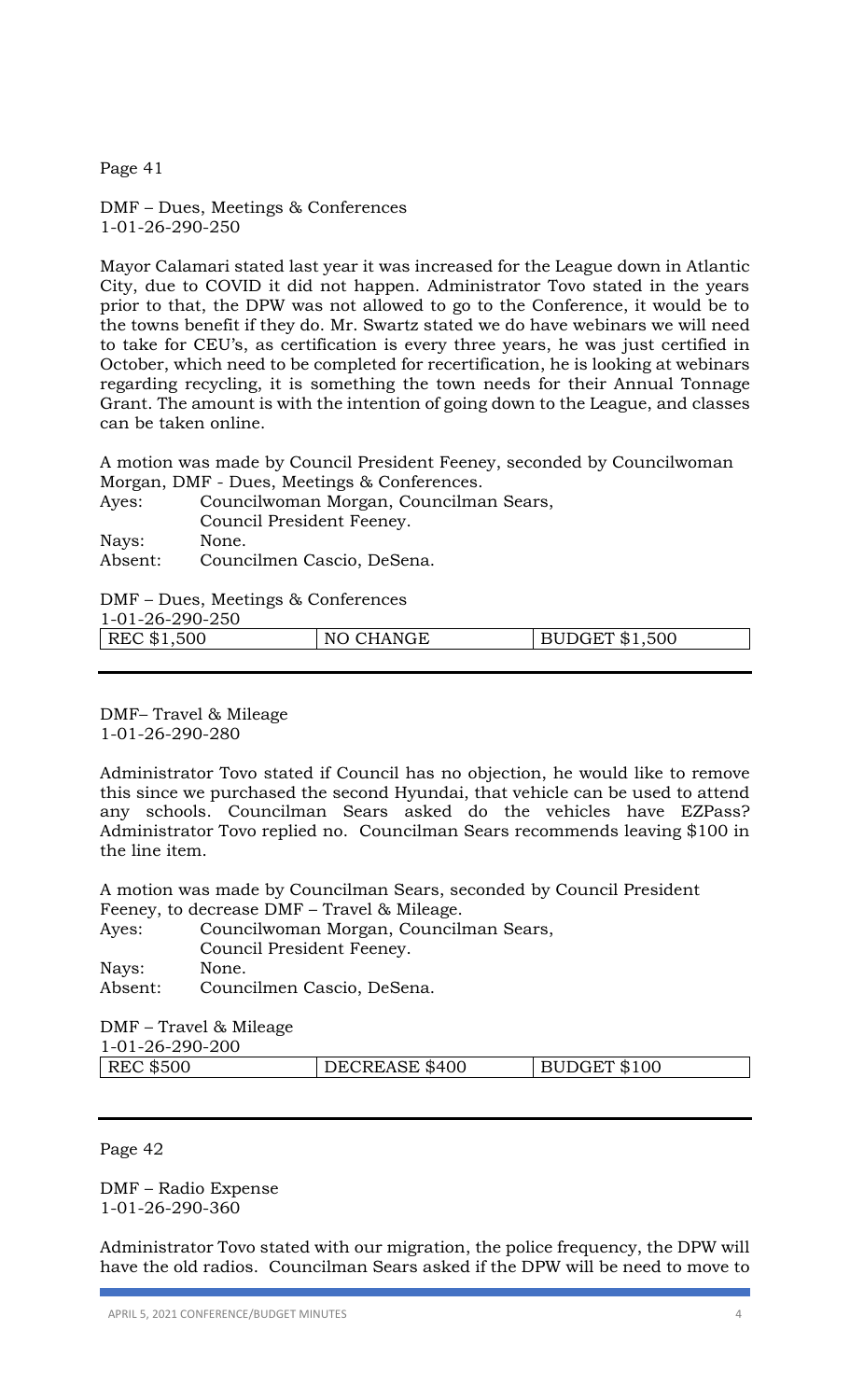the digital type? Administrator Tovo replied that is 700 MHz, that is for First Responders only, what will happen is have our DPW migrate to the new Police System, portables and radios. Councilman Sears asked does the Police radio run off an analog? Administrator Tovo replied it did, it no longer does. Councilman Sears asked if the repeaters at IHA and Jessie George School been removed? Administrator Tovo replied they are still there, the copper lines have been disconnected, the Police will be on digital, the DPW will migrate to the frequency they currently have.

| DMF – Radio Expense |           |                       |
|---------------------|-----------|-----------------------|
| 1-01-26-290-360     |           |                       |
| REC \$3,000         | NO CHANGE | <b>BUDGET \$3,000</b> |
| Council agrees.     |           |                       |

DMF – Training 1-01-26-290-370

Mr. Swartz stated that is for any classes not with NJLM, any type of Rutgers run certification would cover that expense, we do have one guy possibly looking into getting a sewer license, they would be certified, instead of paying the C-2 operator. Councilman Sears suggested \$5,500. Mr. Swartz asked for \$6,000 even, there is a need for additional training, possibly for a certified arborist in our department, many classes are offered. Councilman Sears stated an arborist is a long-term expense, he will say \$6,000, he would like to know who is going to the classes, the past history training doesn't look like much. Council President Feeney stated that was last year, in the prior years they did spend. Councilman Sears stated he will motion for \$6,000.

A motion was made by Councilman Sears, seconded by Councilwoman Morgan, to decrease DMF – Training.

| Ayes:   | Councilwoman Morgan, Councilman Sears, |
|---------|----------------------------------------|
|         | Council President Feeney.              |
| Nays:   | None.                                  |
| Absent: | Councilmen Cascio, DeSena.             |

DMF – Training

| 1-01-26-290-370 |                  |                        |
|-----------------|------------------|------------------------|
| REC \$7,500     | DECREASE \$1,500 | $\vert$ BUDGET \$6,000 |
|                 |                  |                        |

DMF – Sign Expense 1-01-26-290-380

Administrator Tovo stated this is a normal operating expense. Councilman Sears stated he agrees, it is a constant expenditure.

A motion was made by Council President Feeney, seconded by Councilwoman Morgan, on DMF – Sign Expense.

Ayes: Councilwoman Morgan, Councilman Sears, Council President Feeney. Nays: None.

Absent: Councilmen Cascio, DeSena.

DMF – Sign Expense 1-01-26-290-380

|--|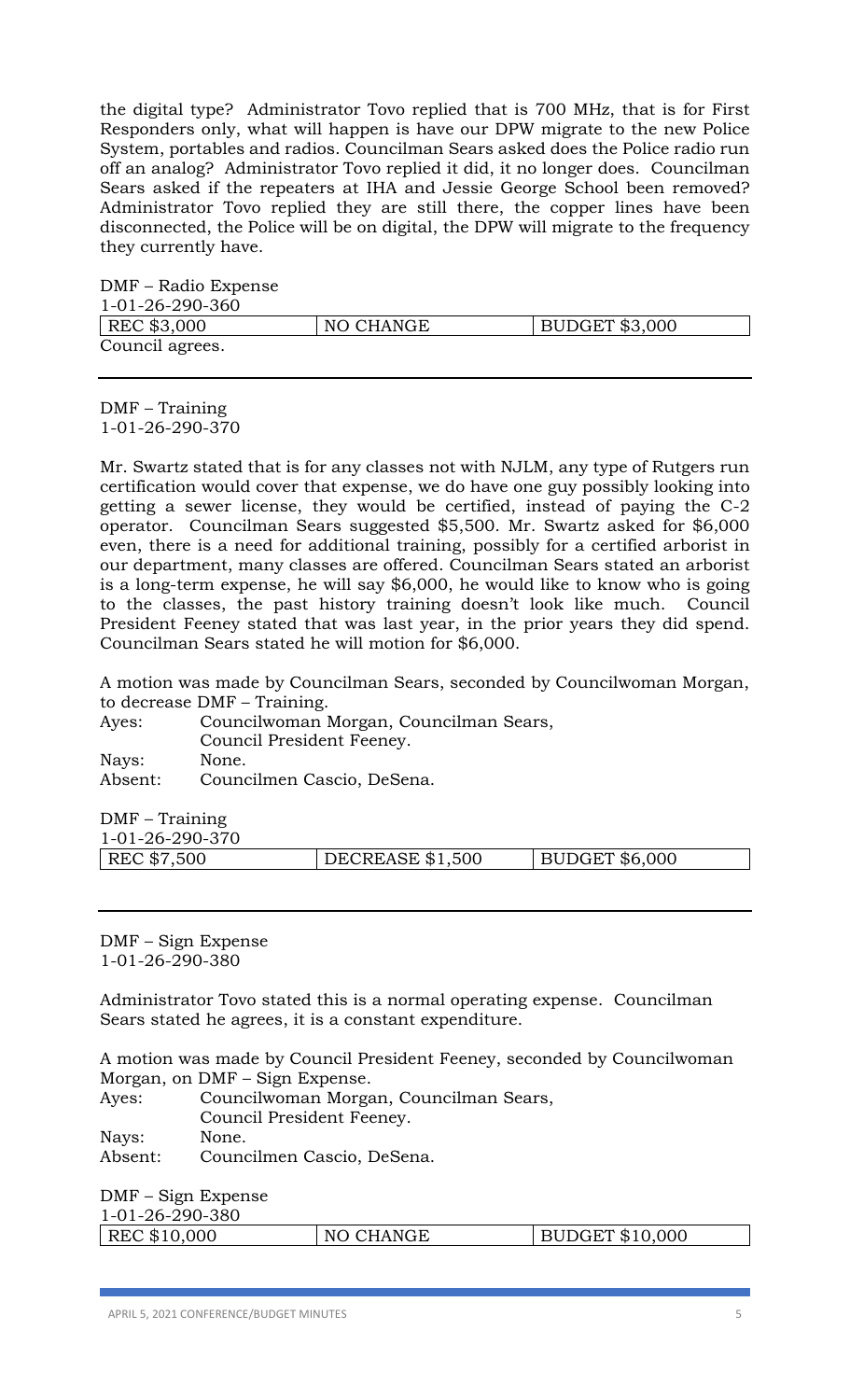# DMF – Uniform Rental 1-01-26-290-390 REC \$7,000 NO CHANGE BUDGET \$7,000

Council agrees.

Mr. Swartz stated this is contractual.

DMF – Uniform and Safety Equipment 1-01-26-290-400

| REC \$4,000     | NO CHANGE | <b>BUDGET \$4,000</b> |
|-----------------|-----------|-----------------------|
| Council agrees. |           |                       |

Mr. Swartz stated this includes boots, gloves, vests, hard hats, anything that is not rented, it is purchased.

*Mayor Calamari left the meeting at 10:35 p.m.*

DMF – Janitorial Supplies 1-01-26-290-430

Mr. Swartz stated since COVID hit, there has been additional sanitizers, soap dispensers, wipes, disinfect sprays, that comes out of that line. Administrator Tovo stated the initial purchase was taken out of OEM, CARES Act will reimburse, but going forward these products are more expensive.

A motion was made by Council President Feeney, seconded by Councilman Sears, on DMF – Janitorial Supplies.

| Ayes:   | Councilwoman Morgan, Councilman Sears, |
|---------|----------------------------------------|
|         | Council President Feeney.              |
| Nays:   | None.                                  |
| Absent: | Councilmen Cascio, DeSena.             |

DMF – Janitorial Supplies 1-01-26-290-430

| REC \$7,000<br>CHANGE<br>JDGET \$7,000<br>NO. |
|-----------------------------------------------|
|-----------------------------------------------|

Page 43

DMF- Equipment Repairs 1-01-26-290-490

Administrator Tovo stated it had been underfunded the past few years, but the funding has shown a difference in the operation, they can buy what they truly want. Councilwoman Morgan asked what kind of equipment would come out of that line item? Mr. Swartz replied anything from a circular saw, backpack blower, jack hammer, any type of tool or equipment purchase relating to doing our work in the park, fields and roads. Administrator Tovo stated anything that does not fit the criteria for Capital would have to come out of here. Councilwoman Morgan stated Capital is greater than \$5,000 and lower than five years, the equipment purchases that come out of this line item would not fit these criteria, is that correct? Administrator Tovo replied that is correct.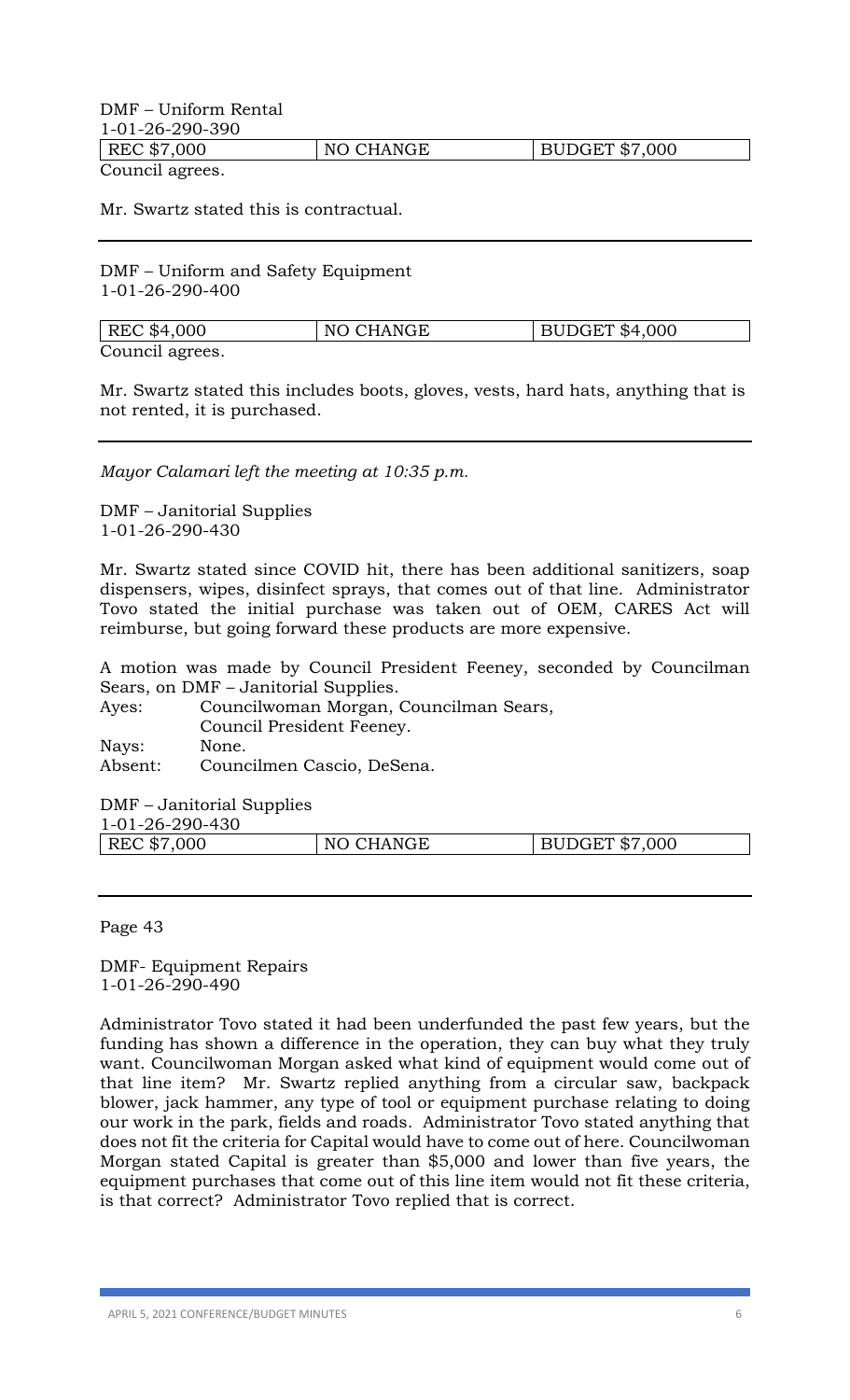| DMF- Equipment Repairs |           |                 |
|------------------------|-----------|-----------------|
| 1-01-26-290-490        |           |                 |
| REC \$15,000           | NO CHANGE | BUDGET \$15,000 |
| Council agrees.        |           |                 |

DMF – Tree Removal Town Property 1-01-26-290-600

Councilman Sears stated the \$35,000 is low, we have some trees at Clark Field that need to be pruned, the estimate for dangerous/dead trees at Lincoln Park came in at \$40,000, some of those trees border residential homes, there is some money in the Green Team budget for this, he would like to see \$45,000. Administrator Tovo stated this budget was prepared prior to the receipt of the proposal/estimate of Lincoln Park, we may need to budget more than the \$45,000. Councilman Sears stated these past storms really damaged the parks. Administrator Tovo stated if it is equated to the storm, we can use the money coming to us through FEMA. Councilman Sears stated the trees that are hanging, yes, but there are many trees down, he doesn't know if that can be claimed through storm damage, they may have been down for a while. Administrator Tovo stated unless they are blocking a pathway or roadway, we cannot claim them. Councilman Sears stated if we can use the \$42,000 for Lincoln Park for storm damage, that would be great, there are about 15 trees that came down along neighbor's fence lines, they could have been there for a few years, we want to get them out of the path. Administrator Tovo asked what does Councilman Sears need to get the hazard trees, not the down ones, you can double the budget and spend it all. Councilman Sears replied the \$40,000 would cover the damaged trees in Lincoln, probably Gardner, but that leaves us monies to do the hazardous pruning, these are just trees that have grown over residents' properties, you can see in Lincoln Park the tree is in the residence property. Administrator Tovo stated we are going to spend \$35,000 just in routine operation. Councilman Sears stated we probably need another \$25,000, not knowing we are coming into seasonal storms, there are a lot of trees that are leaning. Council President Feeney stated can we do \$45,000, as Councilman Sears stated there is some money in the Green Team. Councilman Sears stated he put some money in the budget for replanting. Mr. Scudieri stated the Green Team budget will be used up just for replanting the trees alone. Councilwoman Morgan stated she is okay with \$45,000. Council President Feeney stated she understands the need, maybe we should have a plan. Councilman Sears stated we do have a plan, but these past three storms hit us, \$45,000 is good.

| A motion was made by Council President Feeney, seconded by Councilwoman |  |
|-------------------------------------------------------------------------|--|
| Morgan, on DMF - Tree Removal Town Property.                            |  |

| Ayes:   | Councilwoman Morgan, Councilman Sears, |
|---------|----------------------------------------|
|         | Council President Feeney.              |
| Nays:   | None.                                  |
| Absent: | Councilmen Cascio, DeSena.             |
|         |                                        |

DMF – Tree Removal Town Property

1-01-26-290-600

| __ _ _ _ _ _ _ _ _ _ _ |                          |                 |
|------------------------|--------------------------|-----------------|
| REC \$35,000           | <b>INCREASE \$10,000</b> | BUDGET \$45,000 |
|                        |                          |                 |

DMF – Hardware & Paint 1-01-26-290-620

Councilwoman Morgan asked if the number can be brought down? Council President Feeney asked can it be brought down to \$3,000? Mr. Scudieri stated he feels more comfortable leaving it, there is a lot this year to do, a lot of things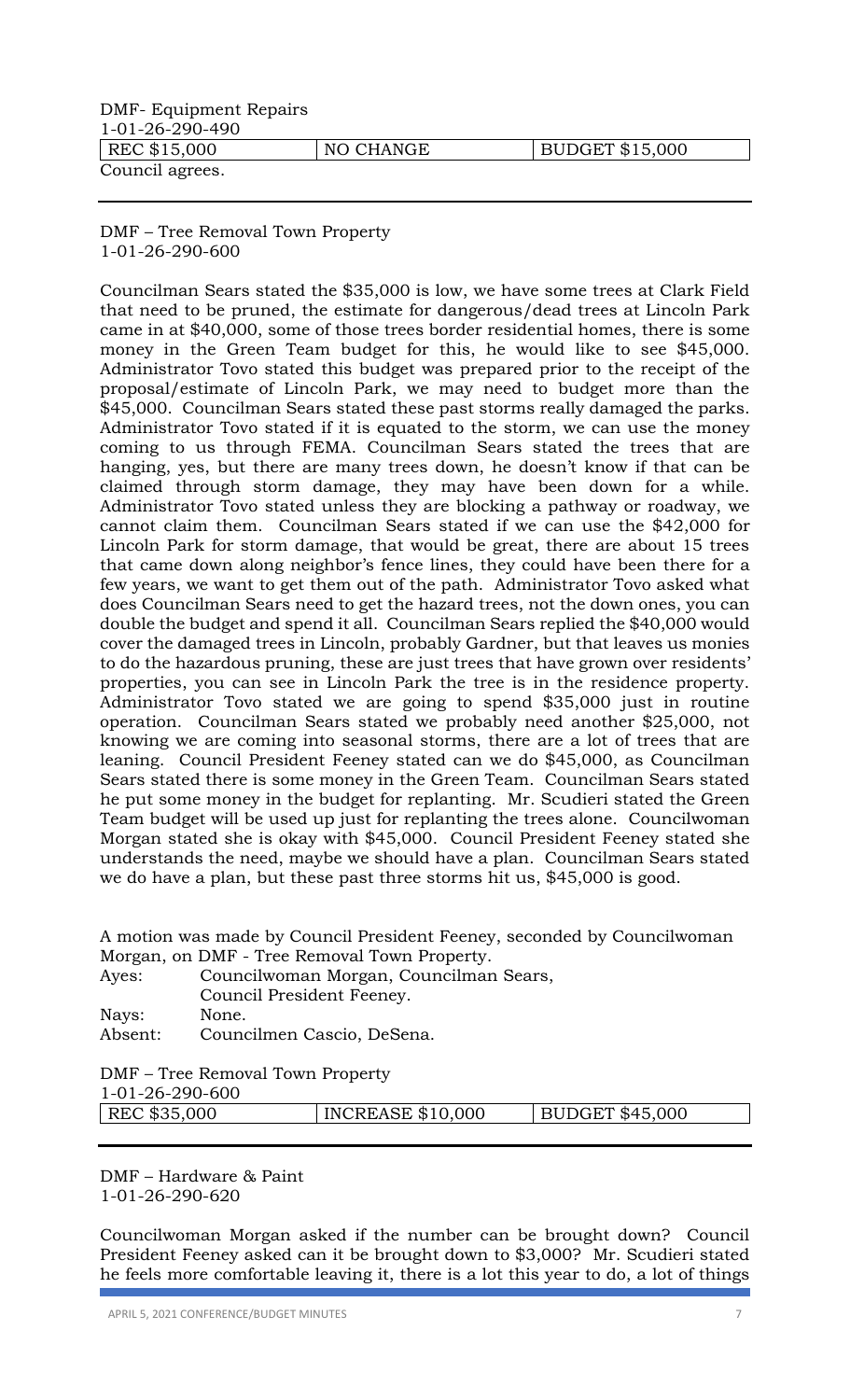need to be repainted, stuff looks worn. Mr. Swartz stated there is need for the \$4,000, we would like to paint some of the dugouts, fields, Memorial needs a paint job, new doors in the Township need to stained, lacquered. He stated painting doesn't need to happen every year, when it is needed it is done, dugouts were painted at least five years ago. Council President Feeney suggested \$3,500. Administrator Tovo stated we will make it work.

A motion was made by Council President Feeney, seconded by Councilman Sears, DMF – Hardware & Paint.

| Ayes:   | Councilwoman Morgan, Councilman Sears, |
|---------|----------------------------------------|
|         | Council President Feeney.              |
| Nays:   | None.                                  |
| Absent: | Councilmen Cascio, DeSena.             |

DMF – Hardware & Paint

1-01-26-290-620

| 1012020000  |                |                       |
|-------------|----------------|-----------------------|
| REC \$4,000 | DECREASE \$500 | <b>BUDGET \$3,500</b> |
|             |                |                       |

DMF – Road Repairs 1-01-26-390-630

Mr. Swartz stated this covers blacktop for potholes, patching around manholes, storm drains.

DMF – Sewer Expenses 1-01-26-290-650

Administrator Tovo stated this is typically for manholes and catch basins. Mr. Swartz stated this is for hiring an outside vendor to do a pipe repair or go down into a manhole to do a repair we can't do. Councilwoman Morgan asked is this the person that you would like to take classes, to do this? Mr. Swartz replied they would not be able to go into a manhole to do a repair, they would be able to tell you the operation of sewer system, how to get it cleared when there is a blockage. Councilman Sears stated we do not have the confined space for training, we also would have to purchase a lot of equipment, it is better to hire an outside vendor. Mr. Swartz stated we have two vehicles that are shared services, the one with Emerson is the sewer jet, and a catch basin vac, Westwood houses that.

DMF – Sewer Expenses

| 1-01-26-290-650 |           |                        |
|-----------------|-----------|------------------------|
| REC \$11,000    | NO CHANGE | <b>BUDGET \$11,000</b> |
| Council agrees. |           |                        |

Page 45

DMF – Street Sweeping 1-01-26-292-000

Mr. Swartz stated street sweeping is four times a year, \$4,500 per time, last year it was three times, it is a shared service with Paramus, the one for this year already happened. Last year the late Spring/Summer one wasn't done due to COVID.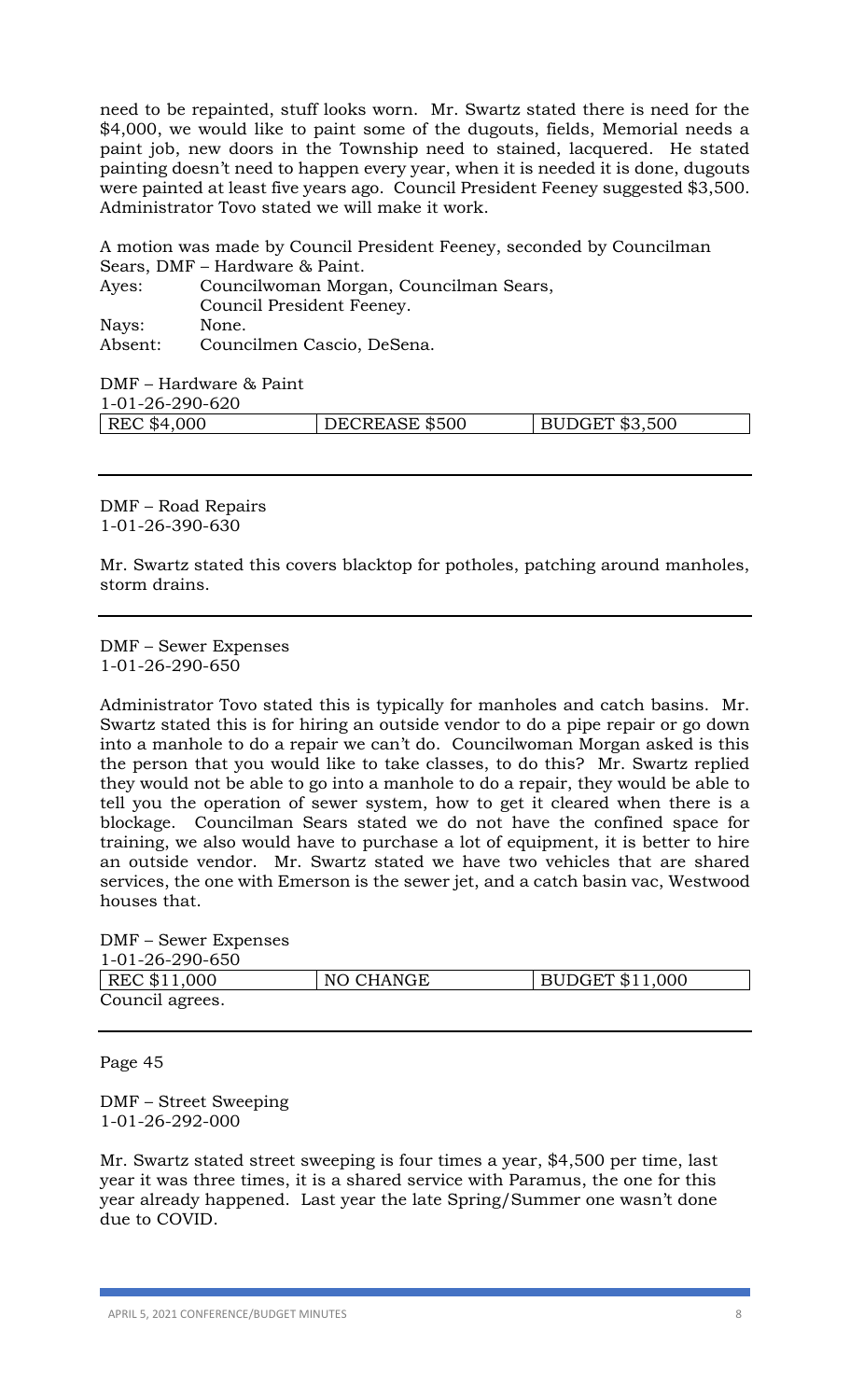A motion was made by Council President Feeney, seconded by Councilman Sears, DMF – Street Sweeping.

| Ayes:   | Councilwoman Morgan, Councilman Sears, |
|---------|----------------------------------------|
|         | Council President Feeney.              |
| Nays:   | None.                                  |
| Absent: | Councilmen Cascio, DeSena.             |

| REC \$18,000 | NO CHANGE | JDGET \$18.000 |
|--------------|-----------|----------------|
|              |           |                |

Page 46

DMF – HVAC Maintenance & Repairs 1-01-26-310-460

Administrator Tovo stated this is a contracted service for Police, DMF and Town Hall.

DMF – HVAC Maintenance & Repairs 1-01-26-310-460

| UUT-UL-ZU-JIU-TUU |           |                |
|-------------------|-----------|----------------|
| REC \$5,000       | NO CHANGE | BUDGET \$5,000 |
| Council agrees.   |           |                |

Page 47

DMF Vehicles – Tires 1-01-26-315-003

A motion was made by Council President Feeney, seconded by Councilwoman Morgan, DMF Vehicles – Tires.

| Ayes:   | Councilwoman Morgan, Councilman Sears, |
|---------|----------------------------------------|
|         | Council President Feeney.              |
| Nays:   | None.                                  |
| Absent: | Councilmen Cascio, DeSena.             |
|         |                                        |

| REC \$11,000 | CHANGE<br>NO | DGET \$11,000<br>$-0.011$ |
|--------------|--------------|---------------------------|
|              |              |                           |

DMF Vehicle O/S Equipment and Repairs 1-01-26-315-006

Administrator Tovo stated between Fire and DMF we had very substantial repairs. Bills, budgets were adversely affected, in a typical year these monies should be fine, maintenance wasn't done for years, we are keeping up with repairs/maintenance. Mr. Swartz stated it is an unpredictable number. Council President Feeney asked Administrator Tovo to check on an open PO, on page 148 for Frank's Trucks, in the amount of \$5,614. Mr. Swartz replied he can answer that, that was a bill that was outstanding from October of last year, a PO was made and submitted, it should be paid relatively soon, it was for a transmission leak and PTO problem.

A motion was made by Council President Feeney, seconded by Councilwoman Morgan, DMF Vehicle O/S Equipment and Repairs.

| Ayes: | Councilwoman Morgan, Councilman Sears, |
|-------|----------------------------------------|
|       | Council President Feeney.              |
| Nays: | None.                                  |